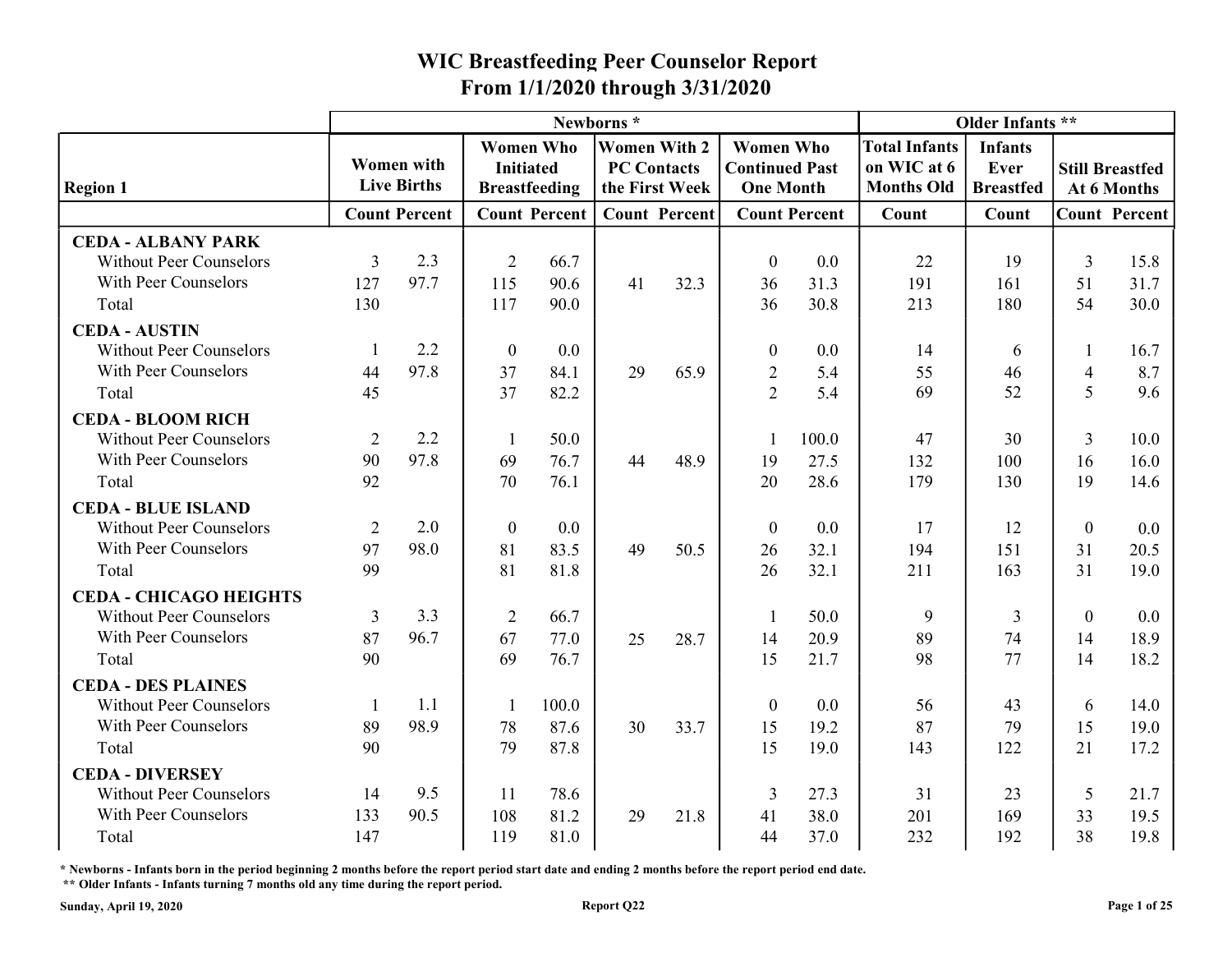|                                                          |                |                                         |                                                              |                      |                                  |                      | From 1/1/2020 through 3/31/2020           |                      |                                                          |                                            |                |                                       |
|----------------------------------------------------------|----------------|-----------------------------------------|--------------------------------------------------------------|----------------------|----------------------------------|----------------------|-------------------------------------------|----------------------|----------------------------------------------------------|--------------------------------------------|----------------|---------------------------------------|
|                                                          |                |                                         |                                                              |                      | Newborns*<br><b>Women With 2</b> |                      | <b>Women Who</b>                          |                      |                                                          | Older Infants **                           |                |                                       |
| <b>Region 1</b>                                          |                | <b>Women with</b><br><b>Live Births</b> | <b>Women Who</b><br><b>Initiated</b><br><b>Breastfeeding</b> |                      | <b>PC Contacts</b>               | the First Week       | <b>Continued Past</b><br><b>One Month</b> |                      | <b>Total Infants</b><br>on WIC at 6<br><b>Months Old</b> | <b>Infants</b><br>Ever<br><b>Breastfed</b> |                | <b>Still Breastfed</b><br>At 6 Months |
|                                                          |                | <b>Count Percent</b>                    |                                                              | <b>Count Percent</b> |                                  | <b>Count Percent</b> |                                           | <b>Count Percent</b> | Count                                                    | Count                                      |                | <b>Count Percent</b>                  |
| <b>CEDA - EVANSTON</b><br><b>Without Peer Counselors</b> | $\Omega$       | 0.0                                     | $\theta$                                                     | 0.0                  |                                  |                      | $\boldsymbol{0}$                          | 0.0                  | -5                                                       |                                            | $\theta$       | 0.0                                   |
| With Peer Counselors                                     | 18             | 100.0                                   | 15                                                           | 83.3                 | 6                                | 33.3                 | 6                                         | 40.0                 | 31                                                       | 25                                         | $\overline{7}$ | 28.0                                  |
| Total                                                    | 18             |                                         | 15                                                           | 83.3                 |                                  |                      | 6                                         | 40.0                 | 36                                                       | 28                                         | $\tau$         | 25.0                                  |
| <b>CEDA - HANOVER PARK</b>                               |                |                                         |                                                              |                      |                                  |                      |                                           |                      |                                                          |                                            |                |                                       |
| <b>Without Peer Counselors</b>                           | $\overline{4}$ | 7.8                                     | $\overline{2}$                                               | 50.0                 |                                  |                      | $\boldsymbol{0}$                          | 0.0                  | 11                                                       | 10                                         |                | 10.0                                  |
| With Peer Counselors                                     | 47             | 92.2                                    | 38                                                           | 80.9                 | 18                               | 38.3                 | 8                                         | 21.1                 | 81                                                       | 78                                         | 12             | 15.4                                  |
| Total                                                    | 51             |                                         | 40                                                           | 78.4                 |                                  |                      | 8                                         | 20.0                 | 92                                                       | 88                                         | 13             | 14.8                                  |
| <b>CEDA - HARVEY</b>                                     |                |                                         |                                                              |                      |                                  |                      |                                           |                      |                                                          |                                            |                |                                       |
| <b>Without Peer Counselors</b>                           | 2              | 1.3                                     |                                                              | 50.0                 |                                  |                      | $\theta$                                  | 0.0                  | 16                                                       | $\mathbf Q$                                |                | 11.1                                  |
| With Peer Counselors                                     | 147            | 98.7                                    | 94                                                           | 63.9                 | 63                               | 42.9                 | 19                                        | 20.2                 | 204                                                      | 135                                        | 19             | 14.1                                  |
| Total                                                    | 149            |                                         | 95                                                           | 63.8                 |                                  |                      | 19                                        | 20.0                 | 220                                                      | 144                                        | 20             | 13.9                                  |
| <b>CEDA - HOWARD</b><br><b>Without Peer Counselors</b>   |                | 1.5                                     | $\boldsymbol{0}$                                             | $0.0\,$              |                                  |                      | $\boldsymbol{0}$                          | 0.0                  | 17                                                       | 12                                         | $\overline{2}$ |                                       |
| With Peer Counselors                                     | 64             | 98.5                                    | 53                                                           | 82.8                 | 22                               | 34.4                 | 18                                        | 34.0                 | 97                                                       | 84                                         | 29             | 16.7<br>34.5                          |
| Total                                                    | 65             |                                         | 53                                                           | 81.5                 |                                  |                      | 18                                        | 34.0                 | 114                                                      | 96                                         | 31             | 32.3                                  |
| <b>CEDA - IRVING PARK</b>                                |                |                                         |                                                              |                      |                                  |                      |                                           |                      |                                                          |                                            |                |                                       |
| <b>Without Peer Counselors</b>                           | 6              | 5.6                                     | $\overline{4}$                                               | 66.7                 |                                  |                      |                                           | 25.0                 | 37                                                       | 26                                         | 3              | 11.5                                  |
| With Peer Counselors                                     | 102            | 94.4                                    | 85                                                           | 83.3                 | 27                               | 26.5                 | 21                                        | 24.7                 | 135                                                      | 114                                        | 26             | 22.8                                  |
| Total                                                    | 108            |                                         | 89                                                           | 82.4                 |                                  |                      | 22                                        | 24.7                 | 172                                                      | 140                                        | 29             | 20.7                                  |
| <b>CEDA - MAYWOOD</b>                                    |                |                                         |                                                              |                      |                                  |                      |                                           |                      |                                                          |                                            |                |                                       |
| <b>Without Peer Counselors</b>                           | 2              | 1.3                                     |                                                              | 50.0                 |                                  |                      |                                           | 100.0                | 12                                                       | 7                                          |                | 14.3                                  |
| With Peer Counselors                                     | 157            | 98.7                                    | 119                                                          | 75.8                 | 48                               | 30.6                 | 29                                        | 24.4                 | 195                                                      | 162                                        | 18             | 11.1                                  |
| Total                                                    | 159            |                                         | 120                                                          | 75.5                 |                                  |                      | 30                                        | 25.0                 | 207                                                      | 169                                        | 19             | 11.2                                  |
| <b>CEDA - MORTON GROVE</b>                               |                |                                         |                                                              |                      |                                  |                      |                                           |                      |                                                          |                                            |                |                                       |
| <b>Without Peer Counselors</b>                           | $\overline{0}$ | 0.0                                     | $\theta$                                                     | $0.0\,$              |                                  |                      | $\theta$                                  | 0.0                  | 4                                                        | $\overline{2}$                             | $\overline{0}$ | 0.0                                   |
| With Peer Counselors                                     | 44             | 100.0                                   | 36                                                           | 81.8                 | 13                               | 29.5                 | 14                                        | 38.9                 | 79                                                       | 61                                         | 12             | 19.7                                  |
| Total                                                    | 44             |                                         | 36                                                           | 81.8                 |                                  |                      | 14                                        | 38.9                 | 83                                                       | 63                                         | 12             | 19.0                                  |

\* Newborns - Infants born in the period beginning 2 months before the report period start date and ending 2 months before the report period end date.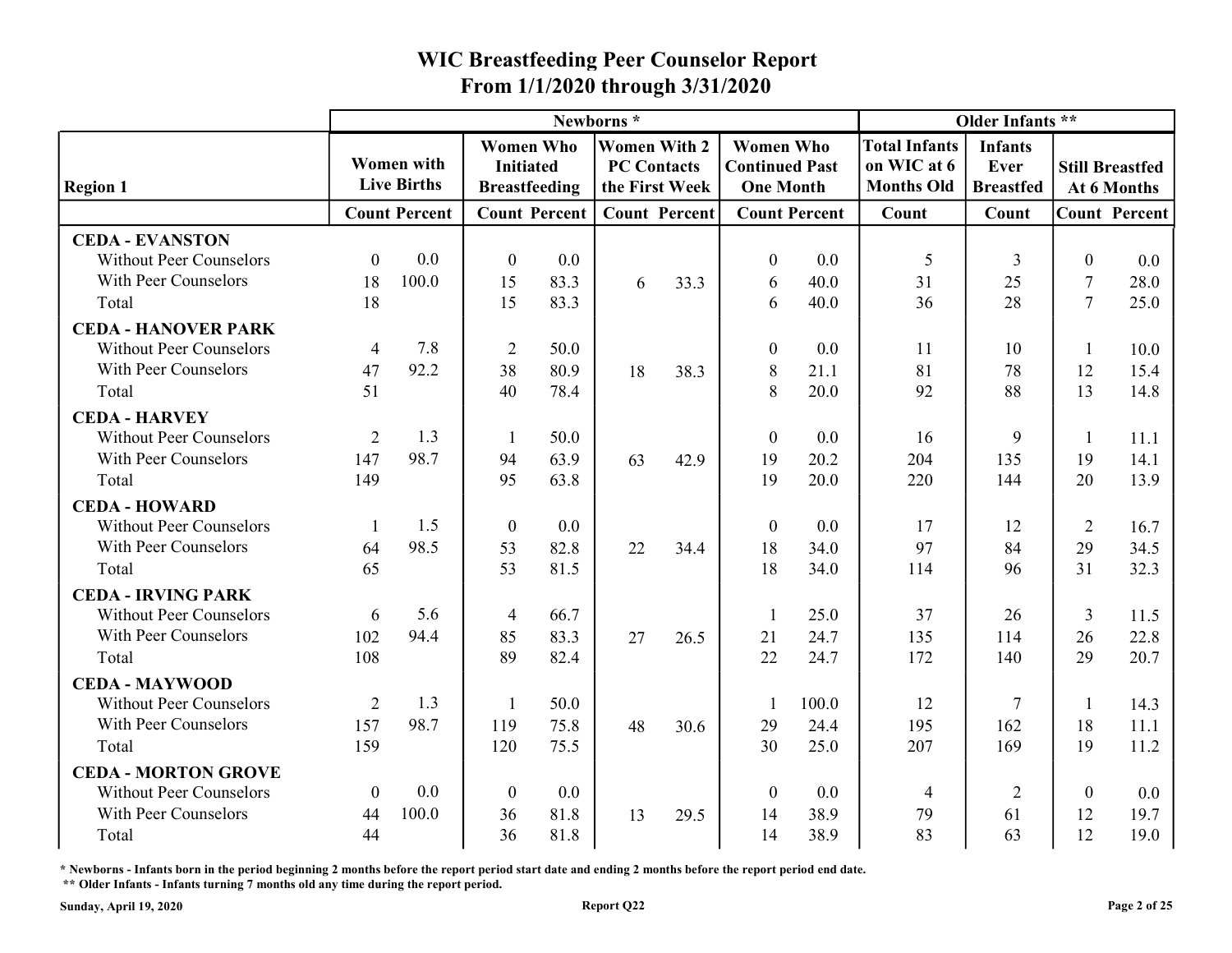| Older Infants **<br>Newborns*<br><b>Women With 2</b><br><b>Women Who</b><br><b>Total Infants</b><br><b>Women Who</b><br><b>Infants</b><br><b>Women with</b><br><b>Continued Past</b><br>on WIC at 6<br><b>PC Contacts</b><br><b>Still Breastfed</b><br><b>Initiated</b><br>Ever<br><b>Live Births</b><br><b>Months Old</b><br><b>Region 1</b><br><b>Breastfeeding</b><br>the First Week<br><b>One Month</b><br><b>Breastfed</b><br>At 6 Months<br><b>Count Percent</b><br><b>Count Percent</b><br><b>Count Percent</b><br><b>Count Percent</b><br><b>Count Percent</b><br>Count<br>Count<br><b>CEDA - MOUNT PROSPECT</b><br>50.0<br>20.0<br><b>Without Peer Counselors</b><br>13<br>10<br>76.9<br>31<br>3.2<br>$\overline{2}$<br>35<br>With Peer Counselors<br>50.0<br>92.3<br>27<br>7.4<br>13<br>12<br>0.0<br>3<br>25.0<br>27<br>$\overline{2}$<br>$\overline{0}$<br>62<br>58<br>$\overline{3}$<br>5.2<br>22<br>26<br>84.6<br>22.7<br>Total<br>.5<br><b>CEDA - OAK LAWN</b><br>0.5<br><b>Without Peer Counselors</b><br>52<br>7.7<br>100.0<br>$\boldsymbol{0}$<br>67<br>0.0<br>$\overline{4}$<br>99.5<br>With Peer Counselors<br>71<br>14.8<br>205<br>169<br>82.4<br>34.6<br>14.8<br>256<br>38<br>25<br>300<br>42<br>308<br>13.6<br>206<br>25<br>367<br>Total<br>170<br>82.5<br>14.7<br><b>CEDA - OAK PARK</b><br>0.0<br><b>Without Peer Counselors</b><br>$\theta$<br>12<br>$\mathbf Q$<br>0.0<br>$\theta$<br>0.0<br>11.1<br>$\theta$<br>With Peer Counselors<br>100.0<br>100<br>59<br>59.0<br>19.3<br>85<br>85.0<br>31<br>36.5<br>154<br>114<br>22<br>123<br>23<br>100<br>85<br>85.0<br>31<br>36.5<br>18.7<br>Total<br>166<br><b>CEDA - ROLLING MEADOWS</b><br>9.5<br><b>Without Peer Counselors</b><br>75.0<br>66.7<br>37<br>33<br>$\mathcal{I}$<br>$\overline{3}$<br>$\overline{2}$<br>21.2<br>4<br>90.5<br>With Peer Counselors<br>38<br>17.6<br>34<br>89.5<br>8<br>21.1<br>11.6<br>46<br>43<br>5<br>6<br>42<br>37<br>21.6<br>88.1<br>8<br>76<br>12<br>Total<br>83<br>15.8<br><b>CEDA - SUMMIT</b><br><b>Without Peer Counselors</b><br>1.6<br>100.0<br>0.0<br>$0.0\,$<br>$\boldsymbol{0}$<br>$\overline{0}$<br>3<br>$\Omega$<br>With Peer Counselors<br>98.4<br>71<br>86.9<br>28.3<br>90<br>15.5<br>61<br>53<br>12<br>19.7<br>15<br>11<br>62<br>54<br>71<br>87.1<br>27.8<br>93<br>11<br>15.5<br>15<br>Total<br><b>CEDA - WHEELING</b><br>3.8<br><b>Without Peer Counselors</b><br>100.0<br>0.0<br>5<br>3<br>60.0<br>$\boldsymbol{0}$<br>5<br>With Peer Counselors<br>96.2<br>28<br>3.8<br>25<br>92.0<br>30.4<br>26<br>12.0<br>23<br>$\mathfrak{Z}$<br>26<br>31<br>$\overline{7}$<br>33<br>Total<br>24<br>92.3<br>29.2<br>12.9<br>$\overline{4}$<br><b>Total - CEDA</b><br>3.5<br>67.2<br>26.8<br>335<br><b>Without Peer Counselors</b><br>61<br>457<br>42<br>41<br>12.5<br>-11<br>96.5<br>With Peer Counselors<br>1688<br>1371<br>81.2<br>355<br>25.9<br>2416<br>1976<br>18.5<br>597<br>35.4<br>366 |       |      |      |      |  | From 1/1/2020 through 3/31/2020 |      |      |      |     |      |
|------------------------------------------------------------------------------------------------------------------------------------------------------------------------------------------------------------------------------------------------------------------------------------------------------------------------------------------------------------------------------------------------------------------------------------------------------------------------------------------------------------------------------------------------------------------------------------------------------------------------------------------------------------------------------------------------------------------------------------------------------------------------------------------------------------------------------------------------------------------------------------------------------------------------------------------------------------------------------------------------------------------------------------------------------------------------------------------------------------------------------------------------------------------------------------------------------------------------------------------------------------------------------------------------------------------------------------------------------------------------------------------------------------------------------------------------------------------------------------------------------------------------------------------------------------------------------------------------------------------------------------------------------------------------------------------------------------------------------------------------------------------------------------------------------------------------------------------------------------------------------------------------------------------------------------------------------------------------------------------------------------------------------------------------------------------------------------------------------------------------------------------------------------------------------------------------------------------------------------------------------------------------------------------------------------------------------------------------------------------------------------------------------------------------------------------------------------------------------------------------------------------------------------------------------------------------------------------------------------------------------------------------------------------------------------------------------------------------------------------------------------------------------------------------------------------------------------------------------------------------------------------------------------|-------|------|------|------|--|---------------------------------|------|------|------|-----|------|
|                                                                                                                                                                                                                                                                                                                                                                                                                                                                                                                                                                                                                                                                                                                                                                                                                                                                                                                                                                                                                                                                                                                                                                                                                                                                                                                                                                                                                                                                                                                                                                                                                                                                                                                                                                                                                                                                                                                                                                                                                                                                                                                                                                                                                                                                                                                                                                                                                                                                                                                                                                                                                                                                                                                                                                                                                                                                                                            |       |      |      |      |  |                                 |      |      |      |     |      |
|                                                                                                                                                                                                                                                                                                                                                                                                                                                                                                                                                                                                                                                                                                                                                                                                                                                                                                                                                                                                                                                                                                                                                                                                                                                                                                                                                                                                                                                                                                                                                                                                                                                                                                                                                                                                                                                                                                                                                                                                                                                                                                                                                                                                                                                                                                                                                                                                                                                                                                                                                                                                                                                                                                                                                                                                                                                                                                            |       |      |      |      |  |                                 |      |      |      |     |      |
|                                                                                                                                                                                                                                                                                                                                                                                                                                                                                                                                                                                                                                                                                                                                                                                                                                                                                                                                                                                                                                                                                                                                                                                                                                                                                                                                                                                                                                                                                                                                                                                                                                                                                                                                                                                                                                                                                                                                                                                                                                                                                                                                                                                                                                                                                                                                                                                                                                                                                                                                                                                                                                                                                                                                                                                                                                                                                                            |       |      |      |      |  |                                 |      |      |      |     |      |
|                                                                                                                                                                                                                                                                                                                                                                                                                                                                                                                                                                                                                                                                                                                                                                                                                                                                                                                                                                                                                                                                                                                                                                                                                                                                                                                                                                                                                                                                                                                                                                                                                                                                                                                                                                                                                                                                                                                                                                                                                                                                                                                                                                                                                                                                                                                                                                                                                                                                                                                                                                                                                                                                                                                                                                                                                                                                                                            |       |      |      |      |  |                                 |      |      |      |     |      |
|                                                                                                                                                                                                                                                                                                                                                                                                                                                                                                                                                                                                                                                                                                                                                                                                                                                                                                                                                                                                                                                                                                                                                                                                                                                                                                                                                                                                                                                                                                                                                                                                                                                                                                                                                                                                                                                                                                                                                                                                                                                                                                                                                                                                                                                                                                                                                                                                                                                                                                                                                                                                                                                                                                                                                                                                                                                                                                            |       |      |      |      |  |                                 |      |      |      |     |      |
|                                                                                                                                                                                                                                                                                                                                                                                                                                                                                                                                                                                                                                                                                                                                                                                                                                                                                                                                                                                                                                                                                                                                                                                                                                                                                                                                                                                                                                                                                                                                                                                                                                                                                                                                                                                                                                                                                                                                                                                                                                                                                                                                                                                                                                                                                                                                                                                                                                                                                                                                                                                                                                                                                                                                                                                                                                                                                                            |       |      |      |      |  |                                 |      |      |      |     |      |
|                                                                                                                                                                                                                                                                                                                                                                                                                                                                                                                                                                                                                                                                                                                                                                                                                                                                                                                                                                                                                                                                                                                                                                                                                                                                                                                                                                                                                                                                                                                                                                                                                                                                                                                                                                                                                                                                                                                                                                                                                                                                                                                                                                                                                                                                                                                                                                                                                                                                                                                                                                                                                                                                                                                                                                                                                                                                                                            |       |      |      |      |  |                                 |      |      |      |     |      |
|                                                                                                                                                                                                                                                                                                                                                                                                                                                                                                                                                                                                                                                                                                                                                                                                                                                                                                                                                                                                                                                                                                                                                                                                                                                                                                                                                                                                                                                                                                                                                                                                                                                                                                                                                                                                                                                                                                                                                                                                                                                                                                                                                                                                                                                                                                                                                                                                                                                                                                                                                                                                                                                                                                                                                                                                                                                                                                            |       |      |      |      |  |                                 |      |      |      |     |      |
|                                                                                                                                                                                                                                                                                                                                                                                                                                                                                                                                                                                                                                                                                                                                                                                                                                                                                                                                                                                                                                                                                                                                                                                                                                                                                                                                                                                                                                                                                                                                                                                                                                                                                                                                                                                                                                                                                                                                                                                                                                                                                                                                                                                                                                                                                                                                                                                                                                                                                                                                                                                                                                                                                                                                                                                                                                                                                                            |       |      |      |      |  |                                 |      |      |      |     |      |
|                                                                                                                                                                                                                                                                                                                                                                                                                                                                                                                                                                                                                                                                                                                                                                                                                                                                                                                                                                                                                                                                                                                                                                                                                                                                                                                                                                                                                                                                                                                                                                                                                                                                                                                                                                                                                                                                                                                                                                                                                                                                                                                                                                                                                                                                                                                                                                                                                                                                                                                                                                                                                                                                                                                                                                                                                                                                                                            |       |      |      |      |  |                                 |      |      |      |     |      |
|                                                                                                                                                                                                                                                                                                                                                                                                                                                                                                                                                                                                                                                                                                                                                                                                                                                                                                                                                                                                                                                                                                                                                                                                                                                                                                                                                                                                                                                                                                                                                                                                                                                                                                                                                                                                                                                                                                                                                                                                                                                                                                                                                                                                                                                                                                                                                                                                                                                                                                                                                                                                                                                                                                                                                                                                                                                                                                            |       |      |      |      |  |                                 |      |      |      |     |      |
|                                                                                                                                                                                                                                                                                                                                                                                                                                                                                                                                                                                                                                                                                                                                                                                                                                                                                                                                                                                                                                                                                                                                                                                                                                                                                                                                                                                                                                                                                                                                                                                                                                                                                                                                                                                                                                                                                                                                                                                                                                                                                                                                                                                                                                                                                                                                                                                                                                                                                                                                                                                                                                                                                                                                                                                                                                                                                                            |       |      |      |      |  |                                 |      |      |      |     |      |
|                                                                                                                                                                                                                                                                                                                                                                                                                                                                                                                                                                                                                                                                                                                                                                                                                                                                                                                                                                                                                                                                                                                                                                                                                                                                                                                                                                                                                                                                                                                                                                                                                                                                                                                                                                                                                                                                                                                                                                                                                                                                                                                                                                                                                                                                                                                                                                                                                                                                                                                                                                                                                                                                                                                                                                                                                                                                                                            |       |      |      |      |  |                                 |      |      |      |     |      |
|                                                                                                                                                                                                                                                                                                                                                                                                                                                                                                                                                                                                                                                                                                                                                                                                                                                                                                                                                                                                                                                                                                                                                                                                                                                                                                                                                                                                                                                                                                                                                                                                                                                                                                                                                                                                                                                                                                                                                                                                                                                                                                                                                                                                                                                                                                                                                                                                                                                                                                                                                                                                                                                                                                                                                                                                                                                                                                            |       |      |      |      |  |                                 |      |      |      |     |      |
|                                                                                                                                                                                                                                                                                                                                                                                                                                                                                                                                                                                                                                                                                                                                                                                                                                                                                                                                                                                                                                                                                                                                                                                                                                                                                                                                                                                                                                                                                                                                                                                                                                                                                                                                                                                                                                                                                                                                                                                                                                                                                                                                                                                                                                                                                                                                                                                                                                                                                                                                                                                                                                                                                                                                                                                                                                                                                                            |       |      |      |      |  |                                 |      |      |      |     |      |
|                                                                                                                                                                                                                                                                                                                                                                                                                                                                                                                                                                                                                                                                                                                                                                                                                                                                                                                                                                                                                                                                                                                                                                                                                                                                                                                                                                                                                                                                                                                                                                                                                                                                                                                                                                                                                                                                                                                                                                                                                                                                                                                                                                                                                                                                                                                                                                                                                                                                                                                                                                                                                                                                                                                                                                                                                                                                                                            |       |      |      |      |  |                                 |      |      |      |     |      |
|                                                                                                                                                                                                                                                                                                                                                                                                                                                                                                                                                                                                                                                                                                                                                                                                                                                                                                                                                                                                                                                                                                                                                                                                                                                                                                                                                                                                                                                                                                                                                                                                                                                                                                                                                                                                                                                                                                                                                                                                                                                                                                                                                                                                                                                                                                                                                                                                                                                                                                                                                                                                                                                                                                                                                                                                                                                                                                            |       |      |      |      |  |                                 |      |      |      |     |      |
|                                                                                                                                                                                                                                                                                                                                                                                                                                                                                                                                                                                                                                                                                                                                                                                                                                                                                                                                                                                                                                                                                                                                                                                                                                                                                                                                                                                                                                                                                                                                                                                                                                                                                                                                                                                                                                                                                                                                                                                                                                                                                                                                                                                                                                                                                                                                                                                                                                                                                                                                                                                                                                                                                                                                                                                                                                                                                                            |       |      |      |      |  |                                 |      |      |      |     |      |
|                                                                                                                                                                                                                                                                                                                                                                                                                                                                                                                                                                                                                                                                                                                                                                                                                                                                                                                                                                                                                                                                                                                                                                                                                                                                                                                                                                                                                                                                                                                                                                                                                                                                                                                                                                                                                                                                                                                                                                                                                                                                                                                                                                                                                                                                                                                                                                                                                                                                                                                                                                                                                                                                                                                                                                                                                                                                                                            |       |      |      |      |  |                                 |      |      |      |     |      |
|                                                                                                                                                                                                                                                                                                                                                                                                                                                                                                                                                                                                                                                                                                                                                                                                                                                                                                                                                                                                                                                                                                                                                                                                                                                                                                                                                                                                                                                                                                                                                                                                                                                                                                                                                                                                                                                                                                                                                                                                                                                                                                                                                                                                                                                                                                                                                                                                                                                                                                                                                                                                                                                                                                                                                                                                                                                                                                            |       |      |      |      |  |                                 |      |      |      |     |      |
|                                                                                                                                                                                                                                                                                                                                                                                                                                                                                                                                                                                                                                                                                                                                                                                                                                                                                                                                                                                                                                                                                                                                                                                                                                                                                                                                                                                                                                                                                                                                                                                                                                                                                                                                                                                                                                                                                                                                                                                                                                                                                                                                                                                                                                                                                                                                                                                                                                                                                                                                                                                                                                                                                                                                                                                                                                                                                                            |       |      |      |      |  |                                 |      |      |      |     |      |
|                                                                                                                                                                                                                                                                                                                                                                                                                                                                                                                                                                                                                                                                                                                                                                                                                                                                                                                                                                                                                                                                                                                                                                                                                                                                                                                                                                                                                                                                                                                                                                                                                                                                                                                                                                                                                                                                                                                                                                                                                                                                                                                                                                                                                                                                                                                                                                                                                                                                                                                                                                                                                                                                                                                                                                                                                                                                                                            |       |      |      |      |  |                                 |      |      |      |     |      |
|                                                                                                                                                                                                                                                                                                                                                                                                                                                                                                                                                                                                                                                                                                                                                                                                                                                                                                                                                                                                                                                                                                                                                                                                                                                                                                                                                                                                                                                                                                                                                                                                                                                                                                                                                                                                                                                                                                                                                                                                                                                                                                                                                                                                                                                                                                                                                                                                                                                                                                                                                                                                                                                                                                                                                                                                                                                                                                            |       |      |      |      |  |                                 |      |      |      |     |      |
|                                                                                                                                                                                                                                                                                                                                                                                                                                                                                                                                                                                                                                                                                                                                                                                                                                                                                                                                                                                                                                                                                                                                                                                                                                                                                                                                                                                                                                                                                                                                                                                                                                                                                                                                                                                                                                                                                                                                                                                                                                                                                                                                                                                                                                                                                                                                                                                                                                                                                                                                                                                                                                                                                                                                                                                                                                                                                                            |       |      |      |      |  |                                 |      |      |      |     |      |
|                                                                                                                                                                                                                                                                                                                                                                                                                                                                                                                                                                                                                                                                                                                                                                                                                                                                                                                                                                                                                                                                                                                                                                                                                                                                                                                                                                                                                                                                                                                                                                                                                                                                                                                                                                                                                                                                                                                                                                                                                                                                                                                                                                                                                                                                                                                                                                                                                                                                                                                                                                                                                                                                                                                                                                                                                                                                                                            |       |      |      |      |  |                                 |      |      |      |     |      |
|                                                                                                                                                                                                                                                                                                                                                                                                                                                                                                                                                                                                                                                                                                                                                                                                                                                                                                                                                                                                                                                                                                                                                                                                                                                                                                                                                                                                                                                                                                                                                                                                                                                                                                                                                                                                                                                                                                                                                                                                                                                                                                                                                                                                                                                                                                                                                                                                                                                                                                                                                                                                                                                                                                                                                                                                                                                                                                            |       |      |      |      |  |                                 |      |      |      |     |      |
|                                                                                                                                                                                                                                                                                                                                                                                                                                                                                                                                                                                                                                                                                                                                                                                                                                                                                                                                                                                                                                                                                                                                                                                                                                                                                                                                                                                                                                                                                                                                                                                                                                                                                                                                                                                                                                                                                                                                                                                                                                                                                                                                                                                                                                                                                                                                                                                                                                                                                                                                                                                                                                                                                                                                                                                                                                                                                                            |       |      |      |      |  |                                 |      |      |      |     |      |
|                                                                                                                                                                                                                                                                                                                                                                                                                                                                                                                                                                                                                                                                                                                                                                                                                                                                                                                                                                                                                                                                                                                                                                                                                                                                                                                                                                                                                                                                                                                                                                                                                                                                                                                                                                                                                                                                                                                                                                                                                                                                                                                                                                                                                                                                                                                                                                                                                                                                                                                                                                                                                                                                                                                                                                                                                                                                                                            |       |      |      |      |  |                                 |      |      |      |     |      |
|                                                                                                                                                                                                                                                                                                                                                                                                                                                                                                                                                                                                                                                                                                                                                                                                                                                                                                                                                                                                                                                                                                                                                                                                                                                                                                                                                                                                                                                                                                                                                                                                                                                                                                                                                                                                                                                                                                                                                                                                                                                                                                                                                                                                                                                                                                                                                                                                                                                                                                                                                                                                                                                                                                                                                                                                                                                                                                            | Total | 1749 | 1412 | 80.7 |  | 366                             | 25.9 | 2873 | 2311 | 408 | 17.7 |

\* Newborns - Infants born in the period beginning 2 months before the report period start date and ending 2 months before the report period end date.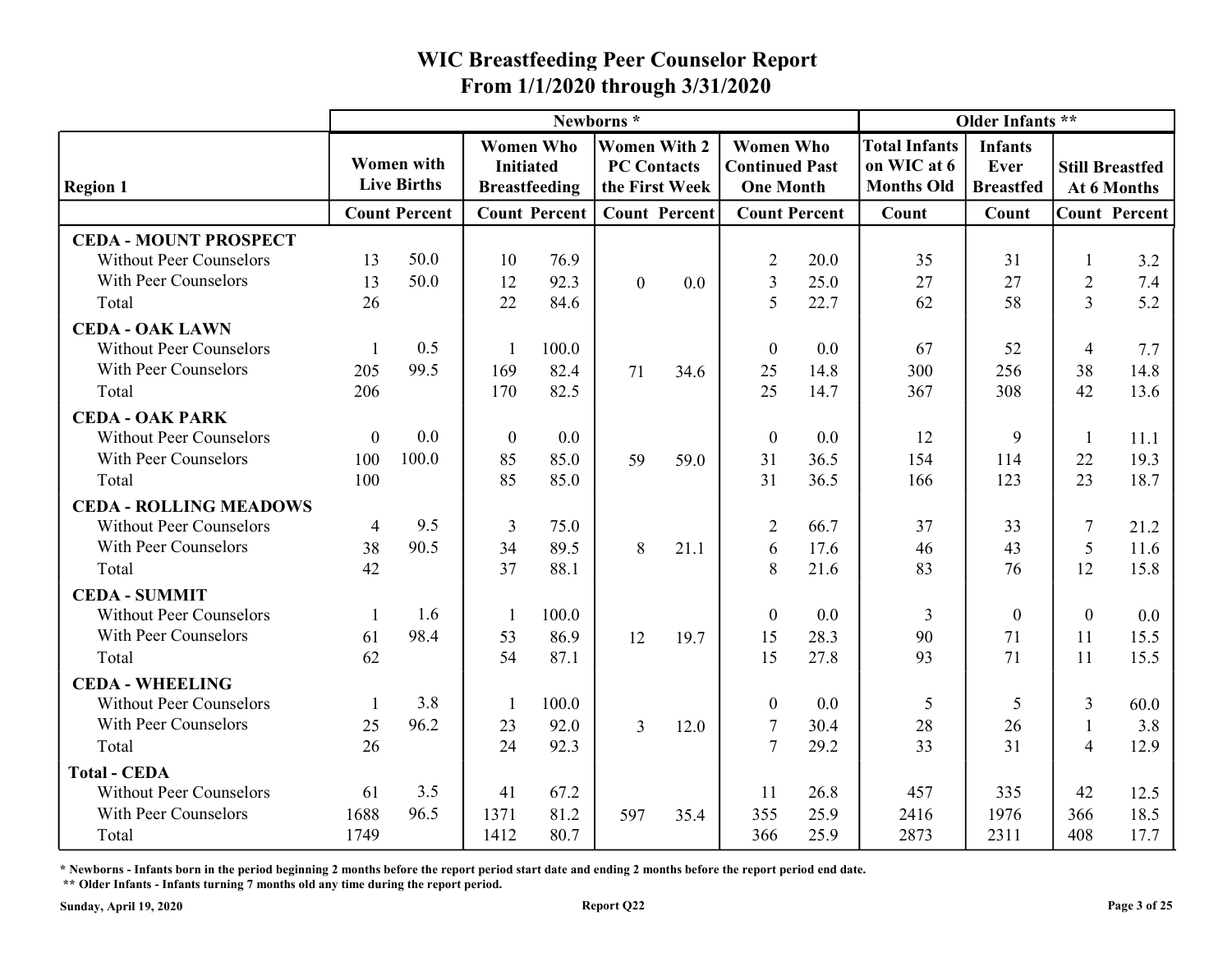|                                                                  |          |                                         |                  |                      | Newborns*                            |      |                                           |              |                                  | Older Infants **         |                     |                                       |
|------------------------------------------------------------------|----------|-----------------------------------------|------------------|----------------------|--------------------------------------|------|-------------------------------------------|--------------|----------------------------------|--------------------------|---------------------|---------------------------------------|
|                                                                  |          |                                         | <b>Women Who</b> |                      | <b>Women With 2</b>                  |      | <b>Women Who</b>                          |              | <b>Total Infants</b>             | <b>Infants</b>           |                     |                                       |
| <b>Region 1</b>                                                  |          | <b>Women</b> with<br><b>Live Births</b> | <b>Initiated</b> | <b>Breastfeeding</b> | <b>PC Contacts</b><br>the First Week |      | <b>Continued Past</b><br><b>One Month</b> |              | on WIC at 6<br><b>Months Old</b> | Ever<br><b>Breastfed</b> |                     | <b>Still Breastfed</b><br>At 6 Months |
|                                                                  |          | <b>Count Percent</b>                    |                  | <b>Count Percent</b> | <b>Count Percent</b>                 |      | <b>Count Percent</b>                      |              | Count                            | Count                    |                     | <b>Count Percent</b>                  |
| <b>Total - MILE SQUARE HEALTH CENTER</b>                         |          |                                         |                  |                      |                                      |      |                                           |              |                                  |                          |                     |                                       |
| <b>Without Peer Counselors</b>                                   | 4        | 7.0                                     | $\overline{2}$   | 50.0                 |                                      |      | $\theta$                                  | 0.0          | 27                               | 14                       | $\overline{2}$      | 14.3                                  |
| With Peer Counselors                                             | 53       | 93.0                                    | 40               | 75.5                 | 13                                   | 24.5 | 9                                         | 22.5         | 62                               | 48                       | 3                   | 6.3                                   |
| Total                                                            | 57       |                                         | 42               | 73.7                 |                                      |      | 9                                         | 21.4         | 89                               | 62                       | 5                   | 8.1                                   |
| <b>KOMED HOLMAN</b>                                              |          |                                         |                  |                      |                                      |      |                                           |              |                                  |                          |                     |                                       |
| <b>Without Peer Counselors</b>                                   | 25       | 48.1                                    | 20               | 80.0                 |                                      |      | 3                                         | 15.0         | 48                               | 35                       | 3                   | 8.6                                   |
| With Peer Counselors                                             | 27       | 51.9                                    | 21               | 77.8                 | 14                                   | 51.9 | 6                                         | 28.6         | 41                               | 36                       | $\overline{4}$      | 11.1                                  |
| Total                                                            | 52       |                                         | 41               | 78.8                 |                                      |      | 9                                         | 22.0         | 89                               | 71                       | $\tau$              | 9.9                                   |
| <b>LOUISE LANDAU HEALTH CENTER</b>                               |          |                                         |                  |                      |                                      |      |                                           |              |                                  |                          |                     |                                       |
| <b>Without Peer Counselors</b>                                   | 16       | 50.0<br>50.0                            | 13               | 81.3                 |                                      |      |                                           | 30.8         | 67                               | 51                       | 7                   | 13.7                                  |
| With Peer Counselors<br>Total                                    | 16<br>32 |                                         | 10<br>23         | 62.5<br>71.9         | $\overline{4}$                       | 25.0 | 3                                         | 30.0<br>30.4 | 12<br>79                         | 11<br>62                 | $\overline{0}$<br>7 | 0.0<br>11.3                           |
|                                                                  |          |                                         |                  |                      |                                      |      |                                           |              |                                  |                          |                     |                                       |
| <b>NEAR NORTH HS - KOSTNER</b><br><b>Without Peer Counselors</b> | 13       | 21.3                                    | 12               | 92.3                 |                                      |      | 2                                         | 16.7         | 37                               | 32                       | $\overline{2}$      | 6.3                                   |
| With Peer Counselors                                             | 48       | 78.7                                    | 42               | 87.5                 | 29                                   | 60.4 | 15                                        | 35.7         | 34                               | 31                       | 4                   | 12.9                                  |
| Total                                                            | 61       |                                         | 54               | 88.5                 |                                      |      | 17                                        | 31.5         | 71                               | 63                       | 6                   | 9.5                                   |
| <b>NEAR NORTH SUNNYSIDE HLTH CNTR</b>                            |          |                                         |                  |                      |                                      |      |                                           |              |                                  |                          |                     |                                       |
| <b>Without Peer Counselors</b>                                   | -11      | 40.7                                    | 8                | 72.7                 |                                      |      | 3                                         | 37.5         | 45                               | 36                       | 5                   | 13.9                                  |
| With Peer Counselors                                             | 16       | 59.3                                    | 16               | 100.0                | $\mathfrak{Z}$                       | 18.8 | 3                                         | 18.8         | -6                               | 6                        | $\perp$             | 16.7                                  |
| Total                                                            | 27       |                                         | 24               | 88.9                 |                                      |      | 6                                         | 25.0         | 51                               | 42                       | 6                   | 14.3                                  |
| WINFIELD MOODY HEALTH CENTER                                     |          |                                         |                  |                      |                                      |      |                                           |              |                                  |                          |                     |                                       |
| <b>Without Peer Counselors</b>                                   | -11      | 30.6                                    | 8                | 72.7                 |                                      |      | $\overline{4}$                            | 50.0         | 40                               | 30                       | 5                   | 16.7                                  |
| With Peer Counselors                                             | 25       | 69.4                                    | 25               | 100.0                | $\tau$                               | 28.0 | 6                                         | 24.0         | 15                               | 13                       | $\mathbf{0}$        | $0.0\,$                               |
| Total                                                            | 36       |                                         | 33               | 91.7                 |                                      |      | 10                                        | 30.3         | 55                               | 43                       | 5                   | 11.6                                  |
| <b>Total - NEAR NORTH HLTH SERVICES</b>                          |          |                                         |                  |                      |                                      |      |                                           |              |                                  |                          |                     |                                       |
| <b>Without Peer Counselors</b>                                   | 76       | 36.5                                    | 61               | 80.3                 |                                      |      | 16                                        | 26.2         | 237                              | 184                      | 22                  | 12.0                                  |
| With Peer Counselors                                             | 132      | 63.5                                    | 114              | 86.4                 | 57                                   | 43.2 | 33                                        | 28.9         | 108                              | 97                       | 9                   | 9.3                                   |
| Total                                                            | 208      |                                         | 175              | 84.1                 |                                      |      | 49                                        | 28.0         | 345                              | 281                      | 31                  | 11.0                                  |

\* Newborns - Infants born in the period beginning 2 months before the report period start date and ending 2 months before the report period end date.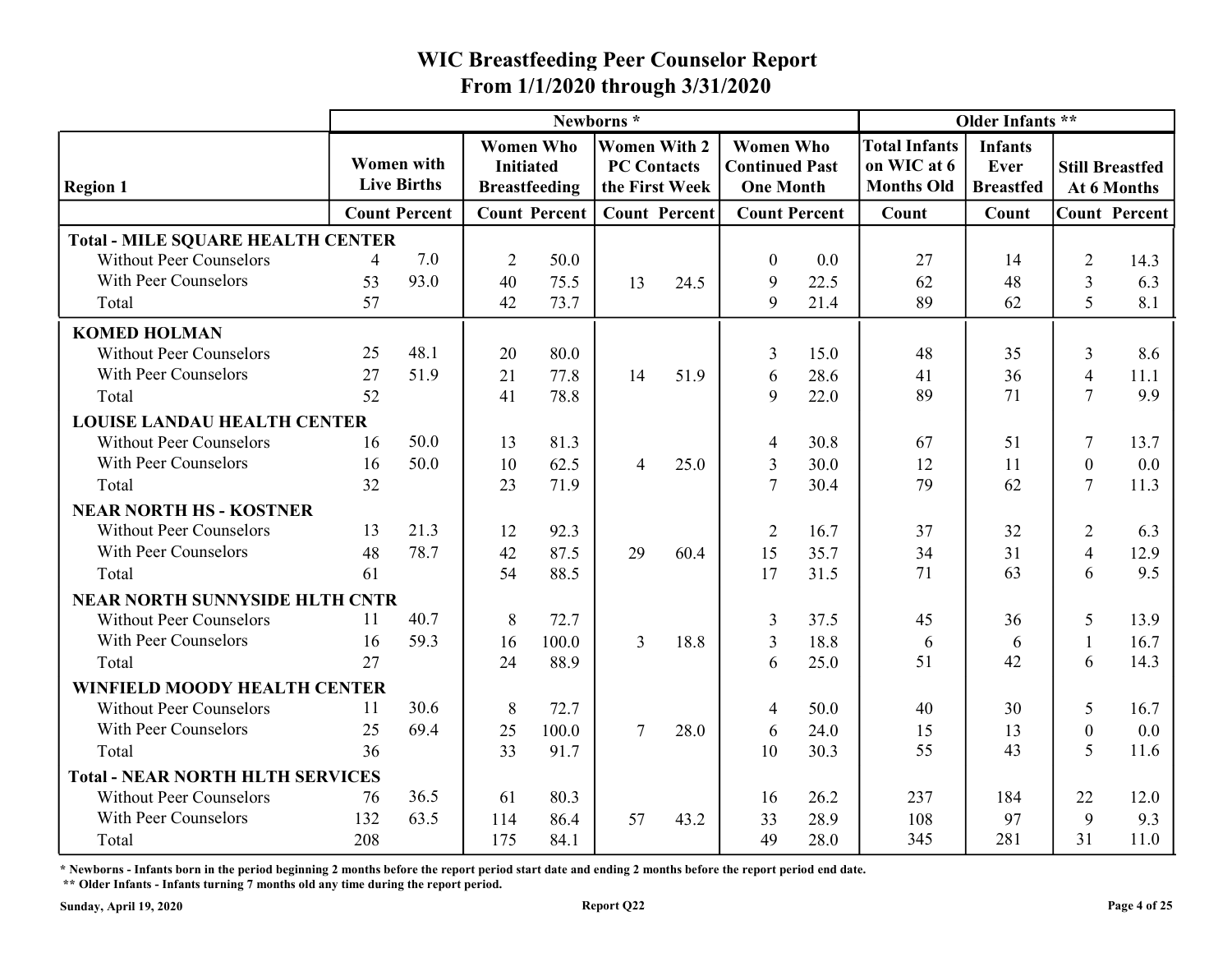|                                                                   |           |                                         |                  |                                          | From 1/1/2020 through 3/31/2020                             |      | <b>WIC Breastfeeding Peer Counselor Report</b>                |              |                                                          |                                            |                          |                                       |
|-------------------------------------------------------------------|-----------|-----------------------------------------|------------------|------------------------------------------|-------------------------------------------------------------|------|---------------------------------------------------------------|--------------|----------------------------------------------------------|--------------------------------------------|--------------------------|---------------------------------------|
|                                                                   |           |                                         |                  |                                          | Newborns*                                                   |      |                                                               |              |                                                          | Older Infants **                           |                          |                                       |
| <b>Region 1</b>                                                   |           | <b>Women</b> with<br><b>Live Births</b> | <b>Initiated</b> | <b>Women Who</b><br><b>Breastfeeding</b> | <b>Women With 2</b><br><b>PC Contacts</b><br>the First Week |      | <b>Women Who</b><br><b>Continued Past</b><br><b>One Month</b> |              | <b>Total Infants</b><br>on WIC at 6<br><b>Months Old</b> | <b>Infants</b><br>Ever<br><b>Breastfed</b> |                          | <b>Still Breastfed</b><br>At 6 Months |
|                                                                   |           | <b>Count Percent</b>                    |                  | <b>Count Percent</b>                     | <b>Count Percent</b>                                        |      | <b>Count Percent</b>                                          |              | Count                                                    | Count                                      |                          | <b>Count Percent</b>                  |
| <b>Total - ROSELAND WIC CTR</b><br><b>Without Peer Counselors</b> | 17        | 15.5                                    | 12               | 70.6                                     |                                                             |      |                                                               | 8.3          | 126                                                      | 65                                         | 3                        | 4.6                                   |
| With Peer Counselors<br>Total                                     | 93<br>110 | 84.5                                    | 64<br>76         | 68.8<br>69.1                             | $\overline{4}$                                              | 4.3  | 15<br>16                                                      | 23.4<br>21.1 | 59<br>185                                                | 41<br>106                                  | $\overline{4}$<br>$\tau$ | 9.8<br>6.6                            |
| <b>Total - STICKNEY PUBLIC HLTH DIST</b>                          |           |                                         |                  |                                          |                                                             |      |                                                               |              |                                                          |                                            |                          |                                       |
| <b>Without Peer Counselors</b>                                    |           | 5.9                                     |                  | 100.0                                    |                                                             |      | $\boldsymbol{0}$                                              | 0.0          | 23                                                       | 17                                         |                          | 5.9                                   |
| With Peer Counselors                                              | 16        | 94.1                                    | 14               | 87.5                                     | 8                                                           | 50.0 | -7                                                            | 50.0         | 18                                                       | 17                                         | 7                        | 41.2                                  |
| Total                                                             | 17        |                                         | 15               | 88.2                                     |                                                             |      | $\overline{7}$                                                | 46.7         | 41                                                       | 34                                         | 8                        | 23.5                                  |
| TCA HEALTH, INC. - 71ST STREET                                    |           |                                         |                  |                                          |                                                             |      |                                                               |              |                                                          |                                            |                          |                                       |
| <b>Without Peer Counselors</b>                                    | $\theta$  | 0.0                                     | $\overline{0}$   | 0.0                                      |                                                             |      | $\Omega$                                                      | 0.0          | 49                                                       | 30                                         |                          | 3.3                                   |
| With Peer Counselors                                              | 41        | 100.0                                   | 30               | 73.2                                     | 29                                                          | 70.7 | 9                                                             | 30.0         | 41                                                       | 36                                         | 7                        | 19.4                                  |
| Total                                                             | 41        |                                         | 30               | 73.2                                     |                                                             |      | -9                                                            | 30.0         | 90                                                       | 66                                         | 8                        | 12.1                                  |
| TCA HEALTH, INC. - E. 130TH ST                                    |           |                                         |                  |                                          |                                                             |      |                                                               |              |                                                          |                                            |                          |                                       |
| <b>Without Peer Counselors</b>                                    |           | 3.6                                     | $\overline{0}$   | 0.0                                      |                                                             |      | $\mathbf{0}$                                                  | 0.0          | 21                                                       | $\tau$                                     | $\boldsymbol{0}$         | $0.0\,$                               |
| With Peer Counselors                                              | 27        | 96.4                                    | 14               | 51.9                                     | 22                                                          | 81.5 | 3                                                             | 21.4         | 38                                                       | 23                                         | 5                        | 21.7                                  |
| Total                                                             | 28        |                                         | 14               | 50.0                                     |                                                             |      | 3                                                             | 21.4         | 59                                                       | 30                                         | 5                        | 16.7                                  |
| TCA HEALTH, INC.-COTTAGE GROVE                                    |           |                                         |                  |                                          |                                                             |      |                                                               |              |                                                          |                                            |                          |                                       |
| <b>Without Peer Counselors</b>                                    |           | 4.1                                     | $\overline{2}$   | 100.0                                    |                                                             |      | $\theta$                                                      | 0.0          | 50                                                       | 25                                         |                          | 4.0                                   |
| With Peer Counselors                                              | 47        | 95.9                                    | 33               | 70.2                                     | 25                                                          | 53.2 | 10                                                            | 30.3         | 69                                                       | 48                                         | 8                        | 16.7                                  |
| Total                                                             | 49        |                                         | 35               | 71.4                                     |                                                             |      | 10                                                            | 28.6         | 119                                                      | 73                                         | 9                        | 12.3                                  |
| <b>Total - THE CLINIC IN ALTGELD</b>                              |           |                                         |                  |                                          |                                                             |      |                                                               |              |                                                          |                                            |                          |                                       |
| <b>Without Peer Counselors</b>                                    | 3         | 2.5                                     | $\overline{2}$   | 66.7                                     |                                                             |      | $\boldsymbol{0}$                                              | 0.0          | 120                                                      | 62                                         | $\overline{2}$           | 3.2                                   |
| With Peer Counselors                                              | 115       | 97.5                                    | 77               | 67.0                                     | 76                                                          | 66.1 | 22                                                            | 28.6         | 148                                                      | 107                                        | 20                       | 18.7                                  |
| Total                                                             | 118       |                                         | 79               | 66.9                                     |                                                             |      | 22                                                            | 27.8         | 268                                                      | 169                                        | 22                       | 13.0                                  |

\* Newborns - Infants born in the period beginning 2 months before the report period start date and ending 2 months before the report period end date.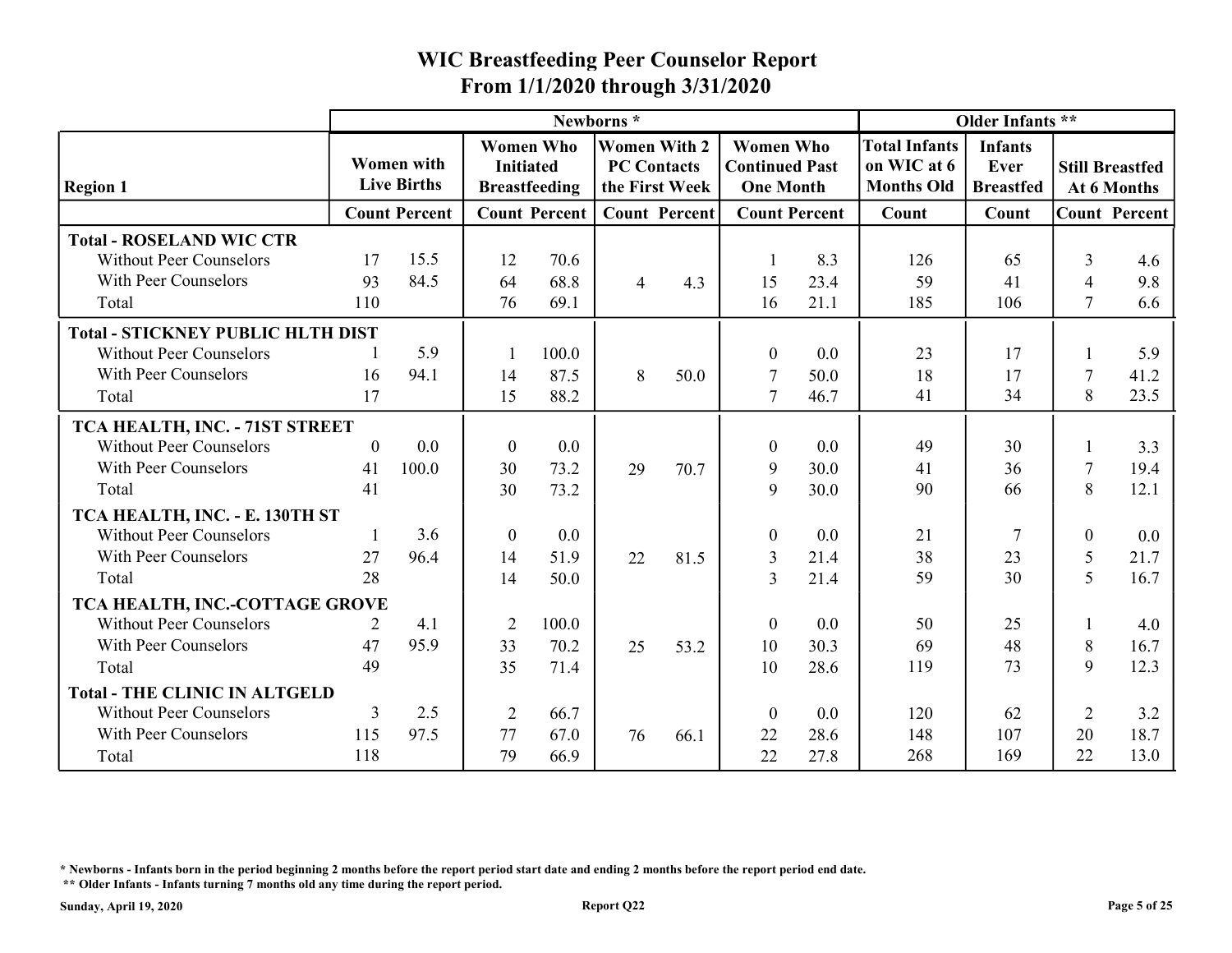|                                                        |          |                                         |                                          |              | Newborns*                            |      |                                           |                      |                                  | Older Infants **         |                |                                       |
|--------------------------------------------------------|----------|-----------------------------------------|------------------------------------------|--------------|--------------------------------------|------|-------------------------------------------|----------------------|----------------------------------|--------------------------|----------------|---------------------------------------|
|                                                        |          |                                         | <b>Women Who</b>                         |              | <b>Women With 2</b>                  |      | <b>Women Who</b>                          |                      | <b>Total Infants</b>             | <b>Infants</b>           |                |                                       |
| <b>Region 2</b>                                        |          | <b>Women with</b><br><b>Live Births</b> | <b>Initiated</b><br><b>Breastfeeding</b> |              | <b>PC Contacts</b><br>the First Week |      | <b>Continued Past</b><br><b>One Month</b> |                      | on WIC at 6<br><b>Months Old</b> | Ever<br><b>Breastfed</b> |                | <b>Still Breastfed</b><br>At 6 Months |
|                                                        |          | <b>Count Percent</b>                    | <b>Count Percent</b>                     |              | <b>Count Percent</b>                 |      |                                           | <b>Count Percent</b> | Count                            | Count                    |                | <b>Count Percent</b>                  |
| <b>Total - BOONE COUNTY HEALTH DEPARTMEN</b>           |          |                                         |                                          |              |                                      |      |                                           |                      |                                  |                          |                |                                       |
| <b>Without Peer Counselors</b>                         | 13       | 40.6                                    | 11                                       | 84.6         |                                      |      | 3                                         | 27.3                 | 37                               | 26                       | $\overline{4}$ | 15.4                                  |
| With Peer Counselors                                   | 19       | 59.4                                    | 17                                       | 89.5         | 10                                   | 52.6 | $\overline{4}$                            | 23.5                 | 24                               | 18                       | 5              | 27.8                                  |
| Total                                                  | 32       |                                         | 28                                       | 87.5         |                                      |      |                                           | 25.0                 | 61                               | 44                       | 9              | 20.5                                  |
| <b>DUPAGE CHD - ADDISON</b>                            |          |                                         |                                          |              |                                      |      |                                           |                      |                                  |                          |                |                                       |
| <b>Without Peer Counselors</b>                         | 51       | 57.3                                    | 39                                       | 76.5         |                                      |      | 8                                         | 20.5                 | 60                               | 53                       | -11            | 20.8                                  |
| With Peer Counselors                                   | 38       | 42.7                                    | 34                                       | 89.5         | 21                                   | 55.3 | 12                                        | 35.3                 | 52                               | 49                       | 18             | 36.7                                  |
| Total                                                  | 89       |                                         | 73                                       | 82.0         |                                      |      | 20                                        | 27.4                 | 112                              | 102                      | 29             | 28.4                                  |
| <b>DUPAGE CHD - HEALTH &amp; ED CENTER W CH</b>        |          |                                         |                                          |              |                                      |      |                                           |                      |                                  |                          |                |                                       |
| <b>Without Peer Counselors</b><br>With Peer Counselors | 18       | 38.3<br>61.7                            | 15                                       | 83.3         |                                      |      |                                           | 46.7                 | 32                               | 28                       |                | 25.0                                  |
| Total                                                  | 29<br>47 |                                         | 25<br>40                                 | 86.2<br>85.1 | 16                                   | 55.2 | 16<br>23                                  | 64.0<br>57.5         | 37<br>69                         | 36<br>64                 | 19<br>26       | 52.8<br>40.6                          |
| <b>DUPAGE CHD - LOMBARD</b>                            |          |                                         |                                          |              |                                      |      |                                           |                      |                                  |                          |                |                                       |
| <b>Without Peer Counselors</b>                         | 25       | 30.5                                    | 21                                       | 84.0         |                                      |      | 13                                        | 61.9                 | 64                               | 54                       | 16             | 29.6                                  |
| With Peer Counselors                                   | 57       | 69.5                                    | 47                                       | 82.5         | 32                                   | 56.1 | 24                                        | 51.1                 | 33                               | 32                       | 11             | 34.4                                  |
| Total                                                  | 82       |                                         | 68                                       | 82.9         |                                      |      | 37                                        | 54.4                 | 97                               | 86                       | 27             | 31.4                                  |
| <b>DUPAGE CHD - WESTMONT</b>                           |          |                                         |                                          |              |                                      |      |                                           |                      |                                  |                          |                |                                       |
| <b>Without Peer Counselors</b>                         | 26       | 46.4                                    | 18                                       | 69.2         |                                      |      | 8                                         | 44.4                 | 38                               | 36                       | 8              | 22.2                                  |
| With Peer Counselors                                   | 30       | 53.6                                    | 28                                       | 93.3         | 18                                   | 60.0 | 17                                        | 60.7                 | 45                               | 42                       | 10             | 23.8                                  |
| Total                                                  | 56       |                                         | 46                                       | 82.1         |                                      |      | 25                                        | 54.3                 | 83                               | 78                       | 18             | 23.1                                  |
| <b>DUPAGE CHD - WHEATON</b>                            |          |                                         |                                          |              |                                      |      |                                           |                      |                                  |                          |                |                                       |
| <b>Without Peer Counselors</b>                         | 16       | 21.3                                    | 13                                       | 81.3         |                                      |      | 9                                         | 69.2                 | 60                               | 51                       | 14             | 27.5                                  |
| With Peer Counselors                                   | 59       | 78.7                                    | 54                                       | 91.5         | 51                                   | 86.4 | 22                                        | 40.7                 | 60                               | 55                       | 22             | 40.0                                  |
| Total                                                  | 75       |                                         | 67                                       | 89.3         |                                      |      | 31                                        | 46.3                 | 120                              | 106                      | 36             | 34.0                                  |
| <b>Total - DU PAGE COUNTY HLTH DEPT</b>                |          |                                         |                                          |              |                                      |      |                                           |                      |                                  |                          |                |                                       |
| <b>Without Peer Counselors</b>                         | 136      | 39.0                                    | 106                                      | 77.9         |                                      |      | 45                                        | 42.5                 | 254                              | 222                      | 56             | 25.2                                  |
| With Peer Counselors                                   | 213      | 61.0                                    | 188                                      | 88.3         | 138                                  | 64.8 | 91                                        | 48.4                 | 227                              | 214                      | 80             | 37.4                                  |
| Total                                                  | 349      |                                         | 294                                      | 84.2         |                                      |      | 136                                       | 46.3                 | 481                              | 436                      | 136            | 31.2                                  |

\* Newborns - Infants born in the period beginning 2 months before the report period start date and ending 2 months before the report period end date.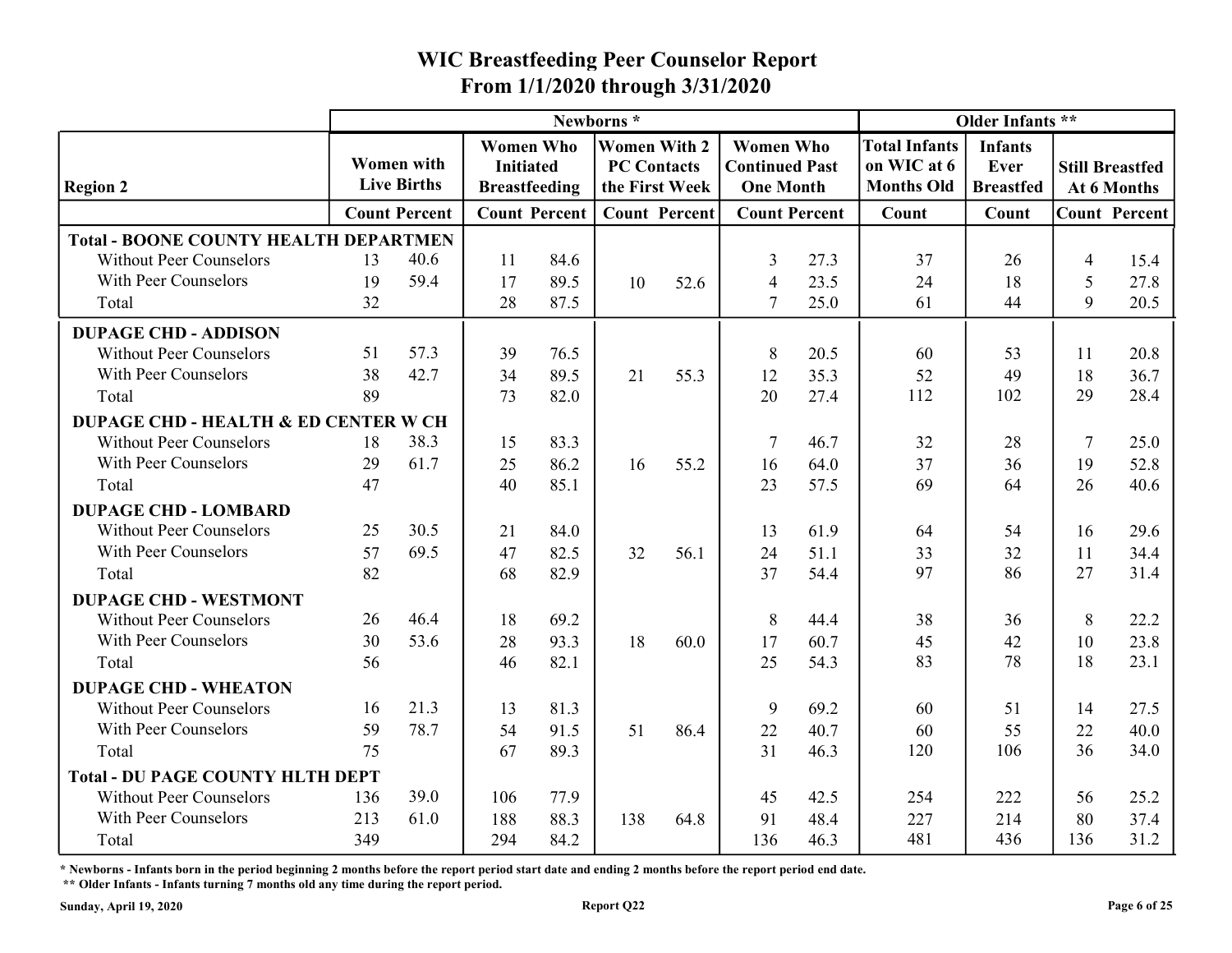|                                                                              |                  |                                         |                                      |                      | From 1/1/2020 through 3/31/2020                             |      |                                                               |                      |                                                          |                                            |                  |                                       |
|------------------------------------------------------------------------------|------------------|-----------------------------------------|--------------------------------------|----------------------|-------------------------------------------------------------|------|---------------------------------------------------------------|----------------------|----------------------------------------------------------|--------------------------------------------|------------------|---------------------------------------|
|                                                                              |                  |                                         |                                      |                      | Newborns*                                                   |      |                                                               |                      |                                                          | Older Infants **                           |                  |                                       |
| <b>Region 2</b>                                                              |                  | <b>Women</b> with<br><b>Live Births</b> | <b>Women Who</b><br><b>Initiated</b> | <b>Breastfeeding</b> | <b>Women With 2</b><br><b>PC Contacts</b><br>the First Week |      | <b>Women Who</b><br><b>Continued Past</b><br><b>One Month</b> |                      | <b>Total Infants</b><br>on WIC at 6<br><b>Months Old</b> | <b>Infants</b><br>Ever<br><b>Breastfed</b> |                  | <b>Still Breastfed</b><br>At 6 Months |
|                                                                              |                  | <b>Count Percent</b>                    |                                      | <b>Count Percent</b> | <b>Count Percent</b>                                        |      |                                                               | <b>Count Percent</b> | Count                                                    | Count                                      |                  | <b>Count Percent</b>                  |
| <b>LAKE CHD - BMB / WIC ANNEX</b>                                            |                  |                                         |                                      |                      |                                                             |      |                                                               |                      |                                                          |                                            |                  |                                       |
| <b>Without Peer Counselors</b>                                               | 23               | 13.3                                    | 10                                   | 43.5                 |                                                             |      | $\boldsymbol{0}$                                              | 0.0                  | 60                                                       | 35                                         | 3                | 8.6                                   |
| With Peer Counselors                                                         | 150              | 86.7                                    | 131                                  | 87.3                 | 47                                                          | 31.3 | 48                                                            | 36.6                 | 178                                                      | 161                                        | 31               | 19.3                                  |
| Total                                                                        | 173              |                                         | 141                                  | 81.5                 |                                                             |      | 48                                                            | 34.0                 | 238                                                      | 196                                        | 34               | 17.3                                  |
| <b>LAKE CHD - GRAND</b>                                                      |                  |                                         |                                      |                      |                                                             |      |                                                               |                      |                                                          |                                            |                  |                                       |
| Without Peer Counselors                                                      | $\boldsymbol{0}$ | 0.0                                     | $\boldsymbol{0}$                     | 0.0                  |                                                             |      | $\boldsymbol{0}$                                              | 0.0                  | $\boldsymbol{0}$                                         | $\boldsymbol{0}$                           | $\boldsymbol{0}$ | $0.0\,$                               |
| With Peer Counselors                                                         | $\boldsymbol{0}$ | 0.0                                     | $\boldsymbol{0}$                     | 0.0                  | $\theta$                                                    | 0.0  | $\boldsymbol{0}$                                              | 0.0                  | $\boldsymbol{0}$                                         | $\theta$<br>$\Omega$                       | $\mathbf{0}$     | 0.0                                   |
| Total                                                                        | $\Omega$         |                                         | $\overline{0}$                       | 0.0                  |                                                             |      | $\mathbf{0}$                                                  | 0.0                  | $\theta$                                                 |                                            | $\overline{0}$   | 0.0                                   |
| <b>LAKE CHD - MID LAKES</b>                                                  |                  |                                         |                                      |                      |                                                             |      |                                                               |                      |                                                          |                                            |                  |                                       |
| <b>Without Peer Counselors</b>                                               | 10               | 10.0                                    | 5                                    | 50.0                 |                                                             |      |                                                               | 20.0                 | 67                                                       | 40                                         | 5                | 12.5                                  |
| With Peer Counselors                                                         | 90<br>100        | 90.0                                    | 82<br>87                             | 91.1                 | 40                                                          | 44.4 | 32                                                            | 39.0<br>37.9         | 110<br>177                                               | 103<br>143                                 | 26<br>31         | 25.2                                  |
| Total                                                                        |                  |                                         |                                      | 87.0                 |                                                             |      | 33                                                            |                      |                                                          |                                            |                  | 21.7                                  |
| <b>LAKE CHD - NORTH CHICAGO</b><br><b>Without Peer Counselors</b>            | 9                | 15.5                                    |                                      |                      |                                                             |      |                                                               |                      |                                                          | $\overline{7}$                             |                  |                                       |
| With Peer Counselors                                                         | 49               | 84.5                                    | $\overline{4}$<br>42                 | 44.4<br>85.7         | 18                                                          | 36.7 | 18                                                            | 25.0<br>42.9         | 17<br>66                                                 | 63                                         | 18               | 14.3<br>28.6                          |
| Total                                                                        | 58               |                                         | 46                                   | 79.3                 |                                                             |      | 19                                                            | 41.3                 | 83                                                       | 70                                         | 19               | 27.1                                  |
|                                                                              |                  |                                         |                                      |                      |                                                             |      |                                                               |                      |                                                          |                                            |                  |                                       |
| <b>LAKE CHD - NORTH SHORE HEALTH CENTE</b><br><b>Without Peer Counselors</b> | 2                | 20.0                                    | $\overline{2}$                       | 100.0                |                                                             |      |                                                               | 50.0                 | 8                                                        | $\theta$                                   | 2                | 33.3                                  |
| With Peer Counselors                                                         | 8                | 80.0                                    | 8                                    | 100.0                |                                                             | 12.5 | $\overline{2}$                                                | 25.0                 | 22                                                       | 21                                         | 8                | 38.1                                  |
| Total                                                                        | 10               |                                         | 10                                   | 100.0                |                                                             |      | $\overline{3}$                                                | 30.0                 | 30                                                       | 27                                         | 10               | 37.0                                  |
| <b>LAKE CHD - ZION</b>                                                       |                  |                                         |                                      |                      |                                                             |      |                                                               |                      |                                                          |                                            |                  |                                       |
| <b>Without Peer Counselors</b>                                               | 13               | 24.5                                    |                                      | 53.8                 |                                                             |      | $\overline{2}$                                                | 28.6                 | 32                                                       | 23                                         | $\overline{2}$   | 8.7                                   |
| With Peer Counselors                                                         | 40               | 75.5                                    | 35                                   | 87.5                 | 8                                                           | 20.0 |                                                               | $20.0\,$             | 52                                                       | 45                                         | 6                | 13.3                                  |
| Total                                                                        | 53               |                                         | 42                                   | 79.2                 |                                                             |      | 9                                                             | 21.4                 | 84                                                       | 68                                         | 8                | 11.8                                  |
| <b>Total - LAKE COUNTY HD</b>                                                |                  |                                         |                                      |                      |                                                             |      |                                                               |                      |                                                          |                                            |                  |                                       |
| <b>Without Peer Counselors</b>                                               | 57               | 14.5                                    | 28                                   | 49.1                 |                                                             |      | -5                                                            | 17.9                 | 184                                                      | 111                                        | 13               | 11.7                                  |
|                                                                              | 337              | 85.5                                    | 298                                  | 88.4                 | 114                                                         | 33.8 | 107                                                           | 35.9                 | 428                                                      | 393                                        | 89               | 22.6                                  |
| With Peer Counselors                                                         |                  |                                         |                                      |                      |                                                             |      |                                                               | 34.4                 | 612                                                      | 504                                        | 102              | 20.2                                  |

\* Newborns - Infants born in the period beginning 2 months before the report period start date and ending 2 months before the report period end date.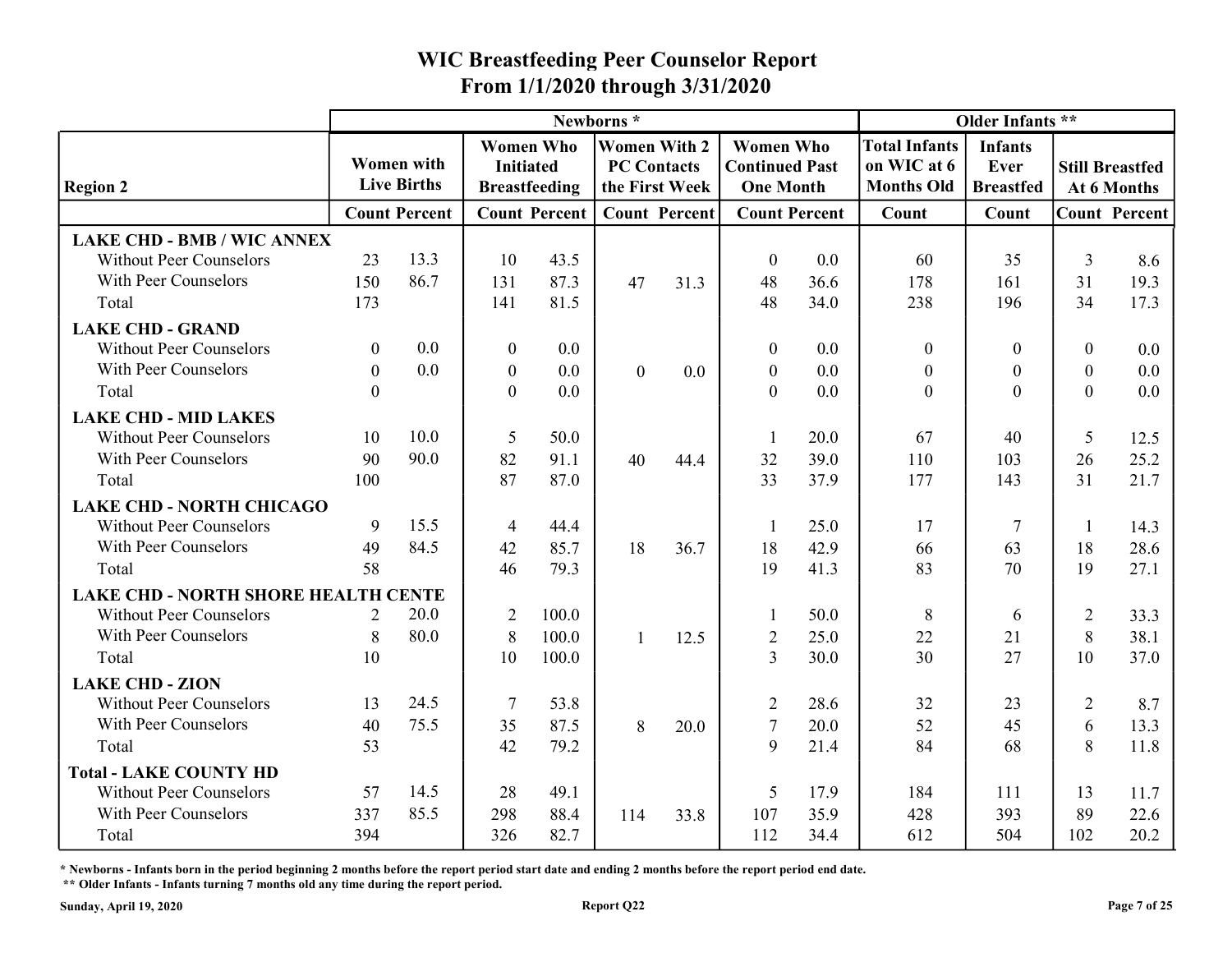|                                  |                |                                         |                                      |                      | Newborns*                                                   |         |                                                               |                      |                                                          | Older Infants **                           |                  |                                       |
|----------------------------------|----------------|-----------------------------------------|--------------------------------------|----------------------|-------------------------------------------------------------|---------|---------------------------------------------------------------|----------------------|----------------------------------------------------------|--------------------------------------------|------------------|---------------------------------------|
| <b>Region 2</b>                  |                | <b>Women with</b><br><b>Live Births</b> | <b>Women Who</b><br><b>Initiated</b> | <b>Breastfeeding</b> | <b>Women With 2</b><br><b>PC Contacts</b><br>the First Week |         | <b>Women Who</b><br><b>Continued Past</b><br><b>One Month</b> |                      | <b>Total Infants</b><br>on WIC at 6<br><b>Months Old</b> | <b>Infants</b><br>Ever<br><b>Breastfed</b> |                  | <b>Still Breastfed</b><br>At 6 Months |
|                                  |                | <b>Count Percent</b>                    |                                      | <b>Count Percent</b> | <b>Count Percent</b>                                        |         |                                                               | <b>Count Percent</b> | Count                                                    | Count                                      |                  | <b>Count Percent</b>                  |
| <b>Total - LEE COUNTY HD</b>     |                |                                         |                                      |                      |                                                             |         |                                                               |                      |                                                          |                                            |                  |                                       |
| <b>Without Peer Counselors</b>   | $\overline{4}$ | 20.0                                    | $\theta$                             | 0.0                  |                                                             |         | $\theta$                                                      | 0.0                  | 12                                                       |                                            | $\Omega$         | 0.0                                   |
| With Peer Counselors             | 16             | 80.0                                    | 12                                   | 75.0                 | 9                                                           | 56.3    | 10                                                            | 83.3                 | 19                                                       | 18                                         | 7                | 38.9                                  |
| Total                            | 20             |                                         | 12                                   | 60.0                 |                                                             |         | 10                                                            | 83.3                 | 31                                                       | 27                                         | $\tau$           | 25.9                                  |
| MCHENRY CHD - CRYSTAL LAKE       |                |                                         |                                      |                      |                                                             |         |                                                               |                      |                                                          |                                            |                  |                                       |
| <b>Without Peer Counselors</b>   | 27             | 54.0                                    | 21                                   | 77.8                 |                                                             |         | 9                                                             | 42.9                 | 23                                                       | 20                                         | 8                | 40.0                                  |
| With Peer Counselors             | 23             | 46.0                                    | 22                                   | 95.7                 | 7                                                           | 30.4    | 6                                                             | 27.3                 | 21                                                       | 16                                         | $\tau$           | 43.8                                  |
| Total                            | 50             |                                         | 43                                   | 86.0                 |                                                             |         | 15                                                            | 34.9                 | 44                                                       | 36                                         | 15               | 41.7                                  |
| <b>MCHENRY CHD - HARVARD</b>     |                |                                         |                                      |                      |                                                             |         |                                                               |                      |                                                          |                                            |                  |                                       |
| <b>Without Peer Counselors</b>   | 3              | 42.9                                    | 3                                    | 100.0                |                                                             |         |                                                               | 33.3                 | -9                                                       | 9                                          | 2                | 22.2                                  |
| With Peer Counselors             |                | 57.1                                    | 3                                    | 75.0                 | 3                                                           | 75.0    | $\overline{2}$                                                | 66.7                 | 10                                                       | 8                                          | 3                | 37.5                                  |
| Total                            |                |                                         | 6                                    | 85.7                 |                                                             |         | 3                                                             | 50.0                 | 19                                                       | 17                                         | 5                | 29.4                                  |
| MCHENRY CHD - WOODSTOCK          |                |                                         |                                      |                      |                                                             |         |                                                               |                      |                                                          |                                            |                  |                                       |
| <b>Without Peer Counselors</b>   | 28             | 53.8                                    | 25                                   | 89.3                 |                                                             |         | 14                                                            | 56.0                 | 46                                                       | 34                                         | 8                | 23.5                                  |
| With Peer Counselors             | 24             | 46.2                                    | 21                                   | 87.5                 | 10                                                          | 41.7    | 12                                                            | 57.1                 | 28                                                       | 25                                         | 5                | 20.0                                  |
| Total                            | 52             |                                         | 46                                   | 88.5                 |                                                             |         | 26                                                            | 56.5                 | 74                                                       | 59                                         | 13               | 22.0                                  |
| <b>Total - MCHENRY COUNTY HD</b> |                |                                         |                                      |                      |                                                             |         |                                                               |                      |                                                          |                                            |                  |                                       |
| <b>Without Peer Counselors</b>   | 58             | 53.2                                    | 49                                   | 84.5                 |                                                             |         | 24                                                            | 49.0                 | 78                                                       | 63                                         | 18               | 28.6                                  |
| With Peer Counselors             | 51             | 46.8                                    | 46                                   | 90.2                 | 20                                                          | 39.2    | 20                                                            | 43.5                 | 59                                                       | 49                                         | 15               | 30.6                                  |
| Total                            | 109            |                                         | 95                                   | 87.2                 |                                                             |         | 44                                                            | 46.3                 | 137                                                      | 112                                        | 33               | 29.5                                  |
| <b>STEPHENSON CHD - FREEPORT</b> |                |                                         |                                      |                      |                                                             |         |                                                               |                      |                                                          |                                            |                  |                                       |
| <b>Without Peer Counselors</b>   | 19             | 32.2                                    | 14                                   | 73.7                 |                                                             |         | $\overline{4}$                                                | 28.6                 | 50                                                       | 34                                         | 8                | 23.5                                  |
| With Peer Counselors             | 40             | 67.8                                    | 36                                   | 90.0                 | 12                                                          | 30.0    | 15                                                            | 41.7                 | 16                                                       | 14                                         | 3                | 21.4                                  |
| Total                            | 59             |                                         | 50                                   | 84.7                 |                                                             |         | 19                                                            | 38.0                 | 66                                                       | 48                                         | 11               | 22.9                                  |
| <b>STEPHENSON CHD - GALENA</b>   |                |                                         |                                      |                      |                                                             |         |                                                               |                      |                                                          |                                            |                  |                                       |
| <b>Without Peer Counselors</b>   | 4              | 40.0                                    | $\overline{4}$                       | 100.0                |                                                             |         | 3                                                             | 75.0                 | 7                                                        | .5                                         | $\overline{2}$   | 40.0                                  |
| With Peer Counselors             | 6              | 60.0                                    | $\overline{5}$                       | 83.3                 | $\overline{0}$                                              | $0.0\,$ |                                                               | 20.0                 |                                                          |                                            | $\boldsymbol{0}$ | $0.0\,$                               |
| Total                            | 10             |                                         | 9                                    | 90.0                 |                                                             |         | $\overline{4}$                                                | 44.4                 | $\,8\,$                                                  | 6                                          | $\overline{2}$   | 33.3                                  |

\* Newborns - Infants born in the period beginning 2 months before the report period start date and ending 2 months before the report period end date.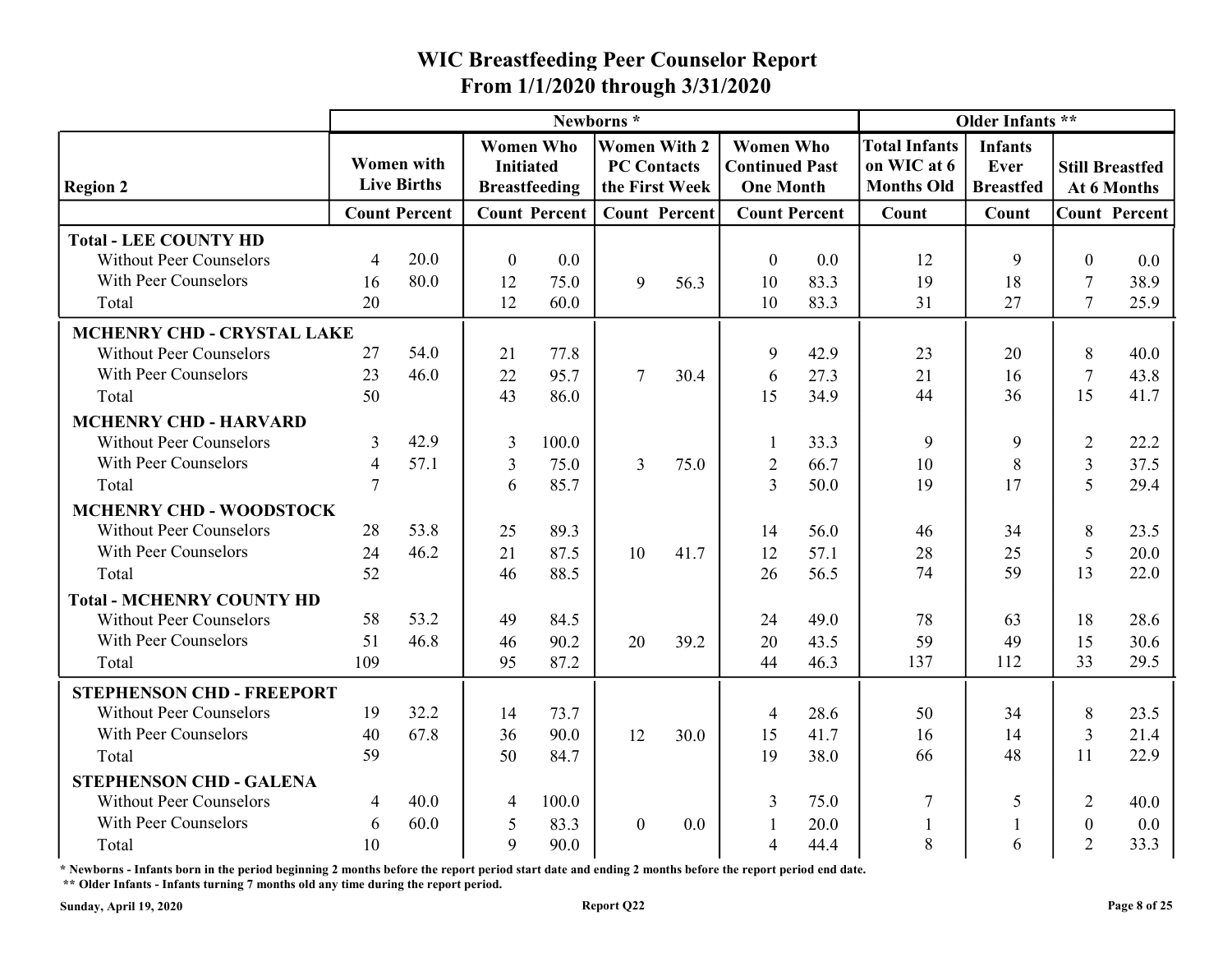|                                              |                  |                                  |                  |                      | Newborns*                            |         |                                           |                      |                                  | Older Infants **                           |                |                                       |
|----------------------------------------------|------------------|----------------------------------|------------------|----------------------|--------------------------------------|---------|-------------------------------------------|----------------------|----------------------------------|--------------------------------------------|----------------|---------------------------------------|
|                                              |                  |                                  |                  | <b>Women Who</b>     | <b>Women With 2</b>                  |         | <b>Women Who</b>                          |                      | <b>Total Infants</b>             |                                            |                |                                       |
| <b>Region 2</b>                              |                  | Women with<br><b>Live Births</b> | <b>Initiated</b> | <b>Breastfeeding</b> | <b>PC Contacts</b><br>the First Week |         | <b>Continued Past</b><br><b>One Month</b> |                      | on WIC at 6<br><b>Months Old</b> | <b>Infants</b><br>Ever<br><b>Breastfed</b> |                | <b>Still Breastfed</b><br>At 6 Months |
|                                              |                  | <b>Count Percent</b>             |                  | <b>Count Percent</b> | <b>Count Percent</b>                 |         |                                           | <b>Count Percent</b> | Count                            | Count                                      |                | <b>Count Percent</b>                  |
| <b>STEPHENSON CHD - WARREN</b>               |                  |                                  |                  |                      |                                      |         |                                           |                      |                                  |                                            |                |                                       |
| <b>Without Peer Counselors</b>               |                  | 100.0                            |                  | 100.0                |                                      |         |                                           | 100.0                | 3                                | 2                                          | $\Omega$       | 0.0                                   |
| With Peer Counselors                         | $\boldsymbol{0}$ | 0.0                              | $\theta$         | 0.0                  | $\overline{0}$                       | 0.0     | $\Omega$                                  | 0.0                  | $\boldsymbol{0}$                 | $\boldsymbol{0}$                           | $\mathbf{0}$   | $0.0\,$                               |
| Total                                        |                  |                                  |                  | 100.0                |                                      |         |                                           | 100.0                | $\overline{3}$                   | $\mathcal{D}$                              | $\overline{0}$ | 0.0                                   |
| <b>Total - STEPHENSON COUNTY HEALTH DEPT</b> |                  |                                  |                  |                      |                                      |         |                                           |                      |                                  |                                            |                |                                       |
| <b>Without Peer Counselors</b>               | 24               | 34.3                             | 19               | 79.2                 |                                      |         | 8                                         | 42.1                 | 60                               | 41                                         | 10             | 24.4                                  |
| With Peer Counselors                         | 46               | 65.7                             | 41               | 89.1                 | 12                                   | 26.1    | 16                                        | 39.0                 | 17                               | 15                                         | 3              | 20.0                                  |
| Total                                        | 70               |                                  | 60               | 85.7                 |                                      |         | 24                                        | 40.0                 | 77                               | 56                                         | 13             | 23.2                                  |
| <b>Total - VISITING NURSE ASSOC</b>          |                  |                                  |                  |                      |                                      |         |                                           |                      |                                  |                                            |                |                                       |
| <b>Without Peer Counselors</b>               | 37               | 18.4                             | 27               | 73.0                 |                                      |         | -6                                        | 22.2                 | 159                              | 130                                        | 8              | 6.2                                   |
| With Peer Counselors                         | 164              | 81.6                             | 145              | 88.4                 | 62                                   | 37.8    | 34                                        | 23.4                 | 129                              | 113                                        | 28             | 24.8                                  |
| Total                                        | 201              |                                  | 172              | 85.6                 |                                      |         | 40                                        | 23.3                 | 288                              | 243                                        | 36             | 14.8                                  |
| WELL CHILD - CARPENTERSVILLE                 |                  |                                  |                  |                      |                                      |         |                                           |                      |                                  |                                            |                |                                       |
| <b>Without Peer Counselors</b>               | $\overline{A}$   | 8.9                              | $\overline{2}$   | 50.0                 |                                      |         | $\boldsymbol{0}$                          | 0.0                  | <sup>11</sup>                    | 7                                          |                | 14.3                                  |
| With Peer Counselors                         | 41               | 91.1                             | 39               | 95.1                 | 24                                   | 58.5    | 15                                        | 38.5                 | 47                               | 45                                         | 15             | 33.3                                  |
| Total                                        | 45               |                                  | 41               | 91.1                 |                                      |         | 15                                        | 36.6                 | 58                               | 52                                         | 16             | 30.8                                  |
| WELL CHILD - GREATER ELGIN FAM               |                  |                                  |                  |                      |                                      |         |                                           |                      |                                  |                                            |                |                                       |
| <b>Without Peer Counselors</b>               |                  | 4.9                              | $\overline{2}$   | 40.0                 |                                      |         | $\theta$                                  | 0.0                  | 29                               | 19                                         | $\overline{2}$ | 10.5                                  |
| With Peer Counselors                         | 98               | 95.1                             | 92               | 93.9                 | 63                                   | 64.3    | 18                                        | 19.6                 | 119                              | 111                                        | 17             | 15.3                                  |
| Total                                        | 103              |                                  | 94               | 91.3                 |                                      |         | 18                                        | 19.1                 | 148                              | 130                                        | 19             | 14.6                                  |
| WELL CHILD CONFERENCE - ELGIN                |                  |                                  |                  |                      |                                      |         |                                           |                      |                                  |                                            |                |                                       |
| <b>Without Peer Counselors</b>               | 8                | 12.7                             | 6                | 75.0                 |                                      |         | $\boldsymbol{0}$                          | 0.0                  | 13                               | 10                                         |                | 10.0                                  |
| With Peer Counselors                         | 55               | 87.3                             | 50               | 90.9                 | 19                                   | 34.5    | $\overline{5}$                            | 10.0                 | 97                               | 84                                         | 13             | 15.5                                  |
| Total                                        | 63               |                                  | 56               | 88.9                 |                                      |         | 5                                         | 8.9                  | 110                              | 94                                         | 14             | 14.9                                  |
| WELL CHILD CONFERENCE - ST. CHARLES          |                  |                                  |                  |                      |                                      |         |                                           |                      |                                  |                                            |                |                                       |
| <b>Without Peer Counselors</b>               | $\theta$         | 0.0                              | $\overline{0}$   | $0.0\,$              |                                      |         | $\boldsymbol{0}$                          | 0.0                  | $\boldsymbol{0}$                 | $\theta$                                   | $\overline{0}$ | $0.0\,$                               |
| With Peer Counselors                         | $\boldsymbol{0}$ | $0.0\,$                          | $\boldsymbol{0}$ | $0.0\,$              | $\overline{0}$                       | $0.0\,$ | $\boldsymbol{0}$                          | 0.0                  |                                  |                                            | $\mathbf{0}$   | $0.0\,$                               |
| Total                                        | $\boldsymbol{0}$ |                                  | $\overline{0}$   | $0.0\,$              |                                      |         | $\overline{0}$                            | 0.0                  |                                  |                                            | $\overline{0}$ | $0.0\,$                               |

\* Newborns - Infants born in the period beginning 2 months before the report period start date and ending 2 months before the report period end date.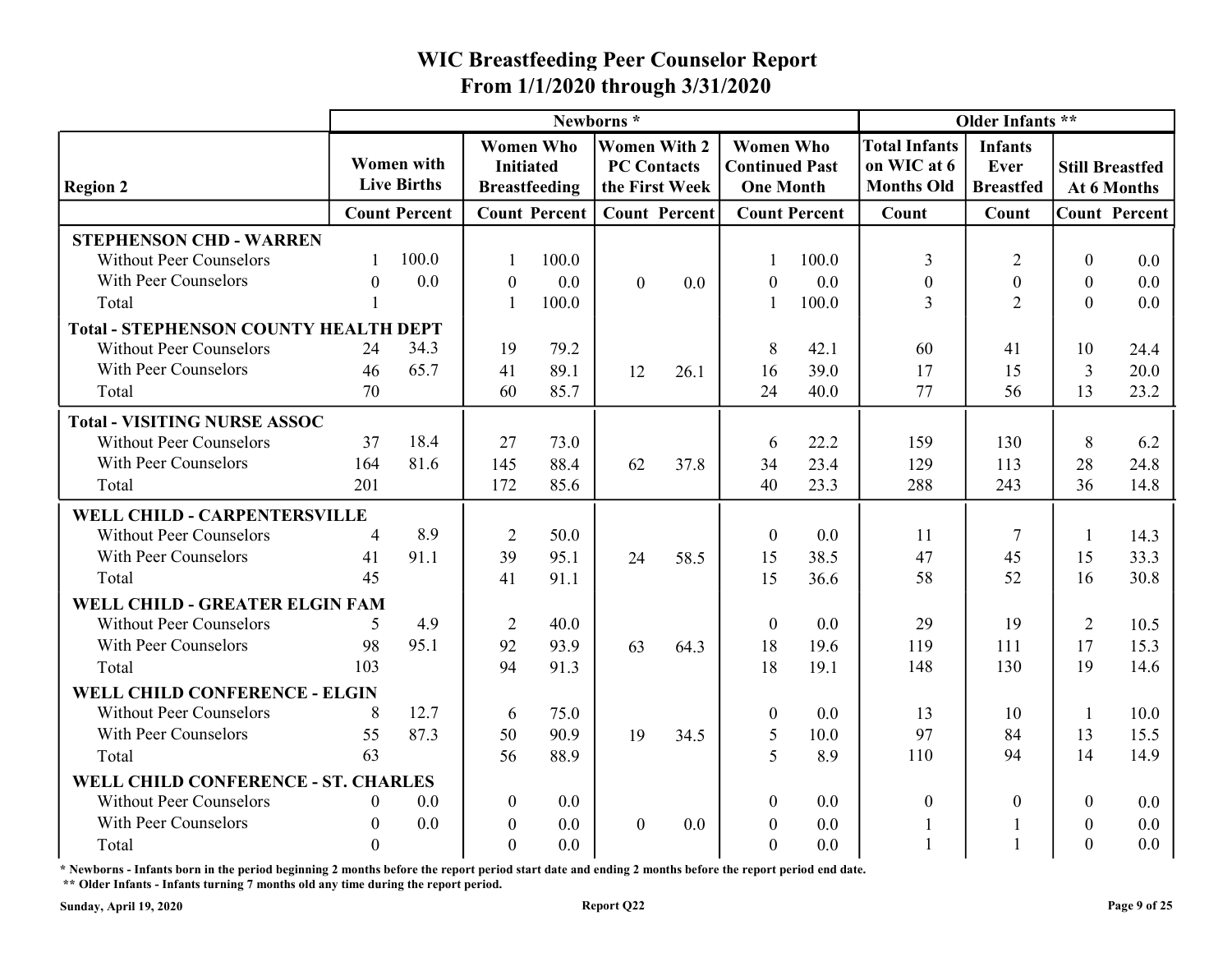|                                      |     |                                         |                                      |                      |                                                             |      | <b>WIC Breastfeeding Peer Counselor Report</b>                |                      |                                                          |                                            |          |                                       |
|--------------------------------------|-----|-----------------------------------------|--------------------------------------|----------------------|-------------------------------------------------------------|------|---------------------------------------------------------------|----------------------|----------------------------------------------------------|--------------------------------------------|----------|---------------------------------------|
|                                      |     |                                         | From 1/1/2020 through 3/31/2020      |                      |                                                             |      |                                                               |                      |                                                          |                                            |          |                                       |
|                                      |     |                                         |                                      |                      | Newborns*                                                   |      |                                                               |                      |                                                          | Older Infants **                           |          |                                       |
| <b>Region 2</b>                      |     | <b>Women</b> with<br><b>Live Births</b> | <b>Women Who</b><br><b>Initiated</b> | <b>Breastfeeding</b> | <b>Women With 2</b><br><b>PC Contacts</b><br>the First Week |      | <b>Women Who</b><br><b>Continued Past</b><br><b>One Month</b> |                      | <b>Total Infants</b><br>on WIC at 6<br><b>Months Old</b> | <b>Infants</b><br>Ever<br><b>Breastfed</b> |          | <b>Still Breastfed</b><br>At 6 Months |
|                                      |     | <b>Count Percent</b>                    |                                      | <b>Count Percent</b> | <b>Count Percent</b>                                        |      |                                                               | <b>Count Percent</b> | Count                                                    | Count                                      |          | <b>Count Percent</b>                  |
| <b>WELL CHILD VNA ELGIN</b>          |     |                                         |                                      |                      |                                                             |      |                                                               |                      |                                                          |                                            |          |                                       |
| <b>Without Peer Counselors</b>       | 5   | 18.5                                    | $\overline{4}$                       | 80.0                 |                                                             |      | $\theta$                                                      | 0.0                  | 2                                                        | $\bigcap$                                  | $\theta$ | 0.0                                   |
| With Peer Counselors                 | 22  | 81.5                                    | 21                                   | 95.5                 | 6                                                           | 27.3 | 3                                                             | 14.3                 | 20                                                       | 16                                         |          | 6.3                                   |
| Total                                | 27  |                                         | 25                                   | 92.6                 |                                                             |      | 3                                                             | 12.0                 | 22                                                       | 18                                         |          | 5.6                                   |
| <b>Total - WELL CHILD CONFERENCE</b> |     |                                         |                                      |                      |                                                             |      |                                                               |                      |                                                          |                                            |          |                                       |
| <b>Without Peer Counselors</b>       | 22  | 9.2                                     | 14                                   | 63.6                 |                                                             |      | $\bigcap$                                                     | 0.0                  | 55                                                       | 38                                         | 4        | 10.5                                  |
|                                      |     |                                         |                                      |                      | 112                                                         | 51.9 | 41                                                            | 20.3                 | 284                                                      | 257                                        | 46       | 17.9                                  |
| With Peer Counselors                 | 216 | 90.8                                    | 202                                  | 93.5                 |                                                             |      |                                                               |                      |                                                          | 295                                        |          |                                       |

\* Newborns - Infants born in the period beginning 2 months before the report period start date and ending 2 months before the report period end date.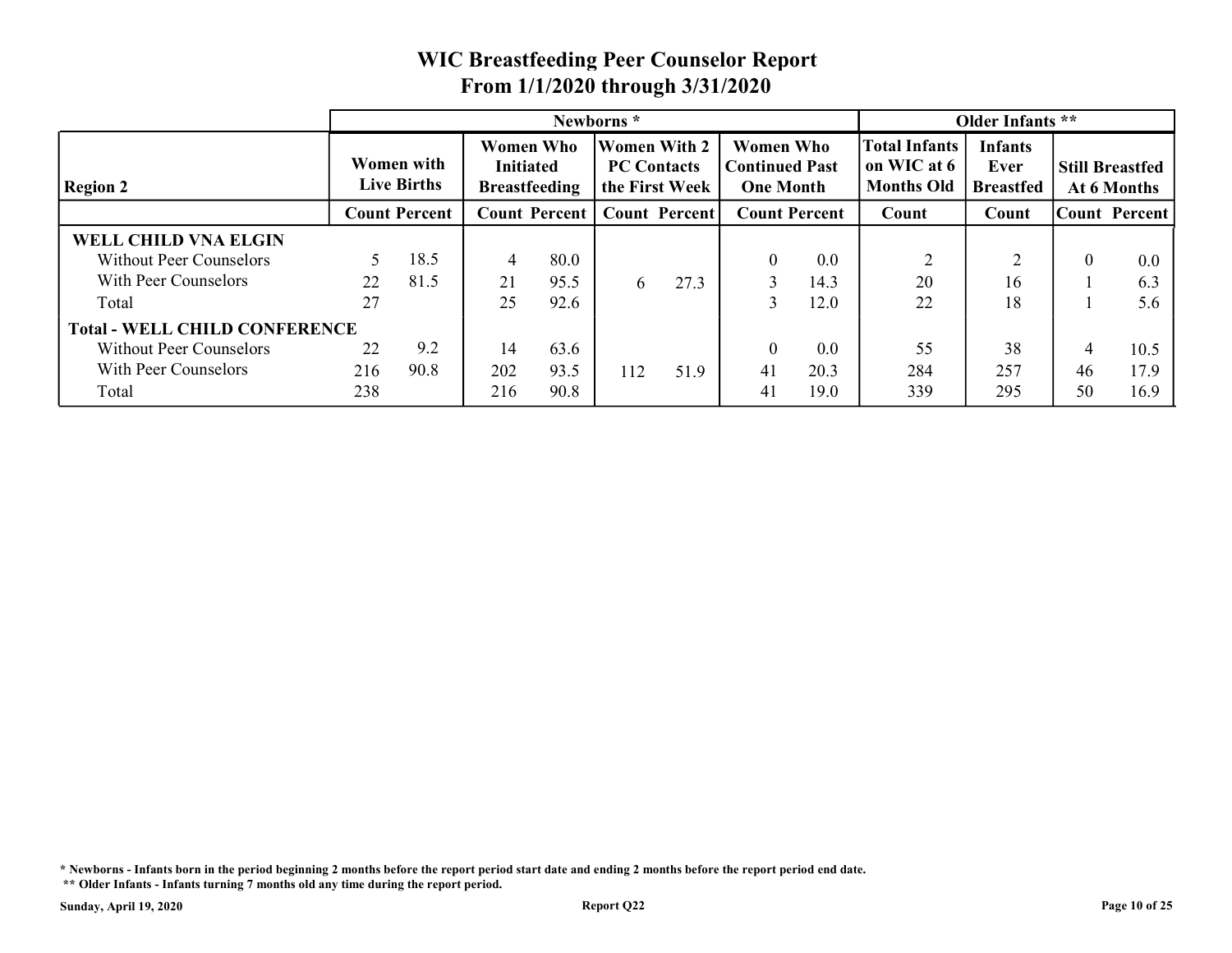|                                                                                                    |          |                                         |                | From 1/1/2020 through 3/31/2020                              |                                                                          |         | <b>WIC Breastfeeding Peer Counselor Report</b>                |                      |                                                          |                                                                |                   |                                       |
|----------------------------------------------------------------------------------------------------|----------|-----------------------------------------|----------------|--------------------------------------------------------------|--------------------------------------------------------------------------|---------|---------------------------------------------------------------|----------------------|----------------------------------------------------------|----------------------------------------------------------------|-------------------|---------------------------------------|
|                                                                                                    |          |                                         |                |                                                              |                                                                          |         |                                                               |                      |                                                          |                                                                |                   |                                       |
| <b>Region 3</b>                                                                                    |          | <b>Women with</b><br><b>Live Births</b> |                | <b>Women Who</b><br><b>Initiated</b><br><b>Breastfeeding</b> | Newborns*<br><b>Women With 2</b><br><b>PC Contacts</b><br>the First Week |         | <b>Women Who</b><br><b>Continued Past</b><br><b>One Month</b> |                      | <b>Total Infants</b><br>on WIC at 6<br><b>Months Old</b> | Older Infants **<br><b>Infants</b><br>Ever<br><b>Breastfed</b> |                   | <b>Still Breastfed</b><br>At 6 Months |
|                                                                                                    |          | <b>Count Percent</b>                    |                | <b>Count Percent</b>                                         | <b>Count Percent</b>                                                     |         |                                                               | <b>Count Percent</b> | Count                                                    | Count                                                          |                   | <b>Count Percent</b>                  |
| <b>Total - BUREAU COUNTY HEALTH DEPT</b><br><b>Without Peer Counselors</b><br>With Peer Counselors | 11<br>15 | 42.3<br>57.7                            | 15             | 9.1<br>100.0                                                 | 3                                                                        | 20.0    | $\theta$<br>7                                                 | 0.0<br>46.7          | 19<br>10                                                 | 10                                                             | $\mathbf{0}$<br>2 | 0.0<br>20.0                           |
| Total                                                                                              | 26       |                                         | 16             | 61.5                                                         |                                                                          |         | $\overline{7}$                                                | 43.8                 | 29                                                       | 17                                                             | 2                 | 11.8                                  |
| <b>Total - CHAMPAIGN-URBANA PUBLIC HD</b>                                                          |          |                                         |                |                                                              |                                                                          |         |                                                               |                      |                                                          |                                                                |                   |                                       |
| <b>Without Peer Counselors</b>                                                                     | 76       | 61.8                                    | 54             | 71.1                                                         |                                                                          |         | 15                                                            | 27.8                 | 186                                                      | 140                                                            | 16                | 11.4                                  |
| With Peer Counselors                                                                               | 47       | 38.2                                    | 40             | 85.1                                                         | 11                                                                       | 23.4    | 13                                                            | 32.5                 | 30                                                       | 28                                                             | 8                 | 28.6                                  |
| Total                                                                                              | 123      |                                         | 94             | 76.4                                                         |                                                                          |         | 28                                                            | 29.8                 | 216                                                      | 168                                                            | 24                | 14.3                                  |
| <b>FULTON CHD</b>                                                                                  |          |                                         |                |                                                              |                                                                          |         |                                                               |                      |                                                          |                                                                |                   |                                       |
| <b>Without Peer Counselors</b>                                                                     | 15       | 93.8                                    | 12             | 80.0                                                         |                                                                          |         | 6                                                             | 50.0                 | 33                                                       | 28                                                             | 5                 | 17.9                                  |
| With Peer Counselors                                                                               |          | 6.3                                     | - 1            | 100.0                                                        | $\overline{0}$                                                           | 0.0     | $\theta$                                                      | 0.0                  | $\boldsymbol{0}$                                         | $\theta$                                                       | $\mathbf{0}$      | $0.0\,$                               |
| Total                                                                                              | 16       |                                         | 13             | 81.3                                                         |                                                                          |         | 6                                                             | 46.2                 | 33                                                       | 28                                                             | 5                 | 17.9                                  |
| <b>FULTON CHD - ASTORIA</b>                                                                        |          |                                         |                |                                                              |                                                                          |         |                                                               |                      |                                                          |                                                                |                   |                                       |
| <b>Without Peer Counselors</b>                                                                     |          | 100.0                                   |                | 100.0                                                        |                                                                          |         | $\overline{0}$                                                | 0.0                  | 10                                                       | 5                                                              | $\overline{2}$    | 40.0                                  |
| With Peer Counselors                                                                               | $\theta$ | 0.0                                     | $\theta$       | 0.0                                                          | $\overline{0}$                                                           | 0.0     | $\boldsymbol{0}$                                              | 0.0                  | $\theta$                                                 | $\theta$                                                       | $\boldsymbol{0}$  | 0.0                                   |
| Total                                                                                              |          |                                         |                | 100.0                                                        |                                                                          |         | $\overline{0}$                                                | 0.0                  | 10                                                       | 5                                                              | 2                 | 40.0                                  |
| <b>Total - FULTON COUNTY HD</b>                                                                    |          |                                         |                |                                                              |                                                                          |         |                                                               |                      |                                                          |                                                                |                   |                                       |
| <b>Without Peer Counselors</b>                                                                     | 16       | 94.1                                    | 13             | 81.3                                                         |                                                                          |         | 6                                                             | 46.2                 | 43                                                       | 33                                                             |                   | 21.2                                  |
| With Peer Counselors                                                                               |          | 5.9                                     |                | 100.0                                                        | $\overline{0}$                                                           | $0.0\,$ | $\boldsymbol{0}$                                              | 0.0                  | $\boldsymbol{0}$                                         | $\boldsymbol{0}$                                               | $\mathbf{0}$      | 0.0                                   |
| Total                                                                                              | 17       |                                         | 14             | 82.4                                                         |                                                                          |         | 6                                                             | 42.9                 | 43                                                       | 33                                                             | $\tau$            | 21.2                                  |
| <b>Total - HENDERSON COUNTY HD</b>                                                                 |          |                                         |                |                                                              |                                                                          |         |                                                               |                      |                                                          |                                                                |                   |                                       |
| <b>Without Peer Counselors</b>                                                                     | $\theta$ | 0.0                                     | $\theta$       | 0.0                                                          |                                                                          |         | $\boldsymbol{0}$                                              | 0.0                  | 2                                                        | $\Omega$                                                       | $\theta$          | 0.0                                   |
|                                                                                                    | 3        | 100.0                                   | $\overline{3}$ | 100.0                                                        |                                                                          | 33.3    | 2                                                             | 66.7                 | 5                                                        |                                                                | $\boldsymbol{0}$  | $0.0\,$                               |
| With Peer Counselors                                                                               |          |                                         |                |                                                              |                                                                          |         |                                                               |                      |                                                          |                                                                |                   |                                       |

\* Newborns - Infants born in the period beginning 2 months before the report period start date and ending 2 months before the report period end date.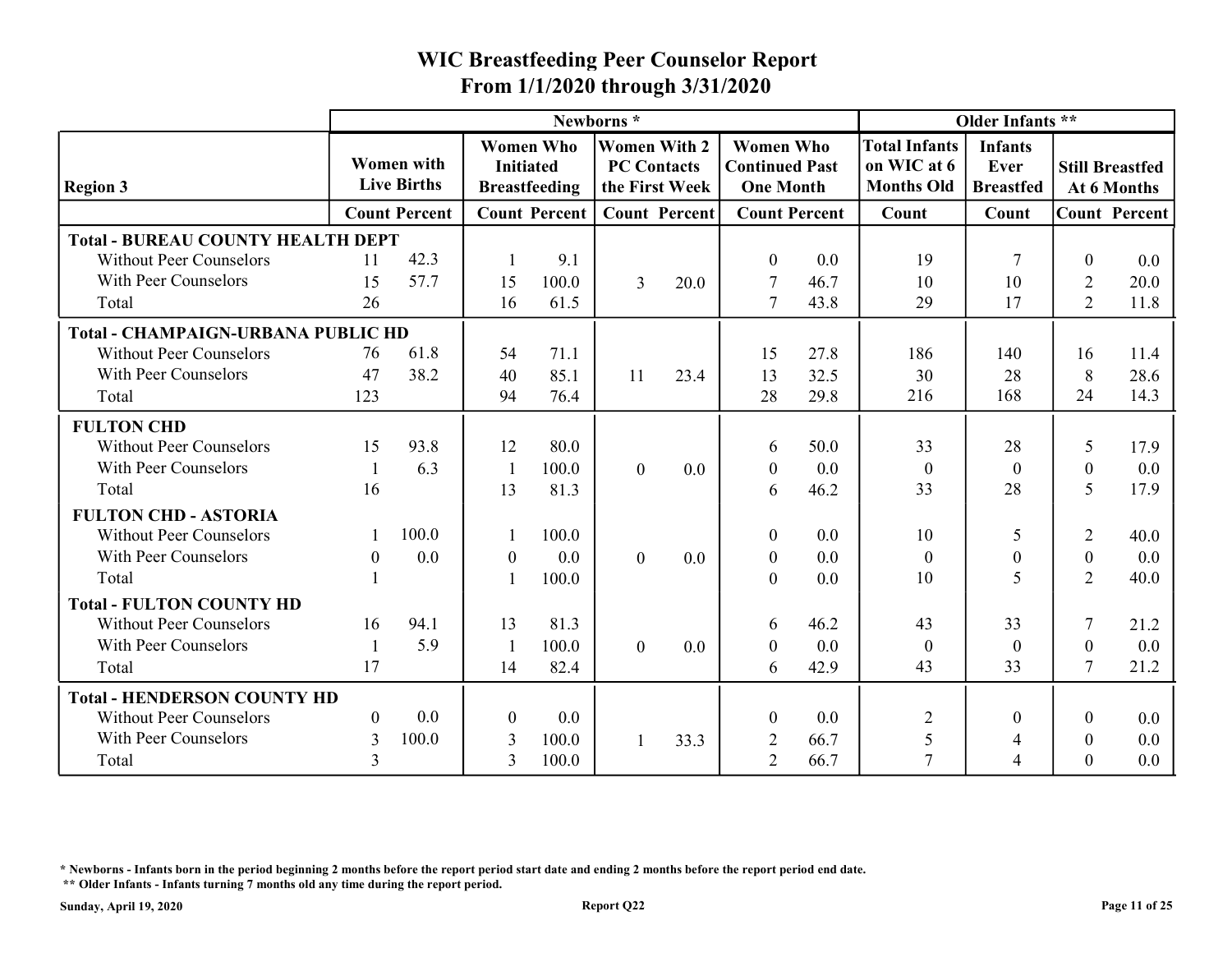|                                                                                                        |                              |                                  | From 1/1/2020 through 3/31/2020 |                                          |                                                             |                      | <b>WIC Breastfeeding Peer Counselor Report</b>                |                      |                                                          |                                            |                                              |                                       |
|--------------------------------------------------------------------------------------------------------|------------------------------|----------------------------------|---------------------------------|------------------------------------------|-------------------------------------------------------------|----------------------|---------------------------------------------------------------|----------------------|----------------------------------------------------------|--------------------------------------------|----------------------------------------------|---------------------------------------|
|                                                                                                        |                              |                                  |                                 |                                          | Newborns*                                                   |                      |                                                               |                      |                                                          | Older Infants **                           |                                              |                                       |
| <b>Region 3</b>                                                                                        |                              | Women with<br><b>Live Births</b> | <b>Initiated</b>                | <b>Women Who</b><br><b>Breastfeeding</b> | <b>Women With 2</b><br><b>PC Contacts</b><br>the First Week |                      | <b>Women Who</b><br><b>Continued Past</b><br><b>One Month</b> |                      | <b>Total Infants</b><br>on WIC at 6<br><b>Months Old</b> | <b>Infants</b><br>Ever<br><b>Breastfed</b> |                                              | <b>Still Breastfed</b><br>At 6 Months |
|                                                                                                        |                              | <b>Count Percent</b>             |                                 | <b>Count Percent</b>                     |                                                             | <b>Count Percent</b> |                                                               | <b>Count Percent</b> | Count                                                    | Count                                      |                                              | <b>Count Percent</b>                  |
| <b>HENRY CHD</b><br><b>Without Peer Counselors</b><br>With Peer Counselors<br>Total                    | 3<br>23<br>26                | 11.5<br>88.5                     | 18<br>19                        | 33.3<br>78.3<br>73.1                     | 18                                                          | 78.3                 | $\boldsymbol{0}$<br>$\mathfrak{Z}$<br>3                       | 0.0<br>16.7<br>15.8  | 11<br>30<br>41                                           | 9<br>25<br>34                              | $\Omega$<br>8<br>8                           | 0.0<br>32.0<br>23.5                   |
| <b>HENRY CHD - COLONA</b><br><b>Without Peer Counselors</b><br>With Peer Counselors<br>Total           | $\boldsymbol{0}$<br>12<br>12 | $0.0\,$<br>100.0                 | $\theta$<br>-7<br>7             | $0.0\,$<br>58.3<br>58.3                  | 6                                                           | 50.0                 | 3<br>3                                                        | 0.0<br>42.9<br>42.9  | 8<br>5<br>13                                             | 5<br>5<br>10                               | 2                                            | 20.0<br>20.0<br>20.0                  |
| <b>Total - HENRY COUNTY HD</b><br><b>Without Peer Counselors</b><br>With Peer Counselors<br>Total      | 3<br>35<br>38                | 7.9<br>92.1                      | 25<br>26                        | 33.3<br>71.4<br>68.4                     | 24                                                          | 68.6                 | 6<br>6                                                        | 0.0<br>24.0<br>23.1  | 19<br>35<br>54                                           | 14<br>30<br>44                             | 9<br>10                                      | 7.1<br>30.0<br>22.7                   |
| <b>Total - LIVINGSTON COUNTY HD</b><br><b>Without Peer Counselors</b><br>With Peer Counselors<br>Total | $22\,$<br>23                 | 4.3<br>95.7                      | $\theta$<br>14<br>14            | $0.0\,$<br>63.6<br>60.9                  | 17                                                          | 77.3                 | $\boldsymbol{0}$<br>6<br>6                                    | 0.0<br>42.9<br>42.9  | 9<br>23<br>32                                            | 17<br>18                                   | $\mathbf{0}$<br>5<br>5                       | 0.0<br>29.4<br>27.8                   |
| <b>Total - MASON COUNTY HD</b><br><b>Without Peer Counselors</b><br>With Peer Counselors<br>Total      | 3<br>17<br>20                | 15.0<br>85.0                     | 11<br>12                        | 33.3<br>64.7<br>60.0                     | $\tau$                                                      | 41.2                 | $\overline{0}$<br>5<br>$5\overline{)}$                        | 0.0<br>45.5<br>41.7  | -6<br>14<br>20                                           | 3<br>11<br>14                              | $\Omega$<br>$\overline{4}$<br>$\overline{4}$ | $0.0\,$<br>36.4<br>28.6               |
| <b>Total - MCDONOUGH COUNTY HD</b><br><b>Without Peer Counselors</b><br>With Peer Counselors<br>Total  | 7<br>17<br>24                | 29.2<br>70.8                     | 3<br>14<br>17                   | 42.9<br>82.4<br>70.8                     | $\overline{4}$                                              | 23.5                 | $\overline{0}$<br>8<br>8                                      | 0.0<br>57.1<br>47.1  | 20<br>15<br>35                                           | 15<br>15<br>30                             | $\overline{2}$<br>6<br>8                     | 13.3<br>40.0<br>26.7                  |

\* Newborns - Infants born in the period beginning 2 months before the report period start date and ending 2 months before the report period end date.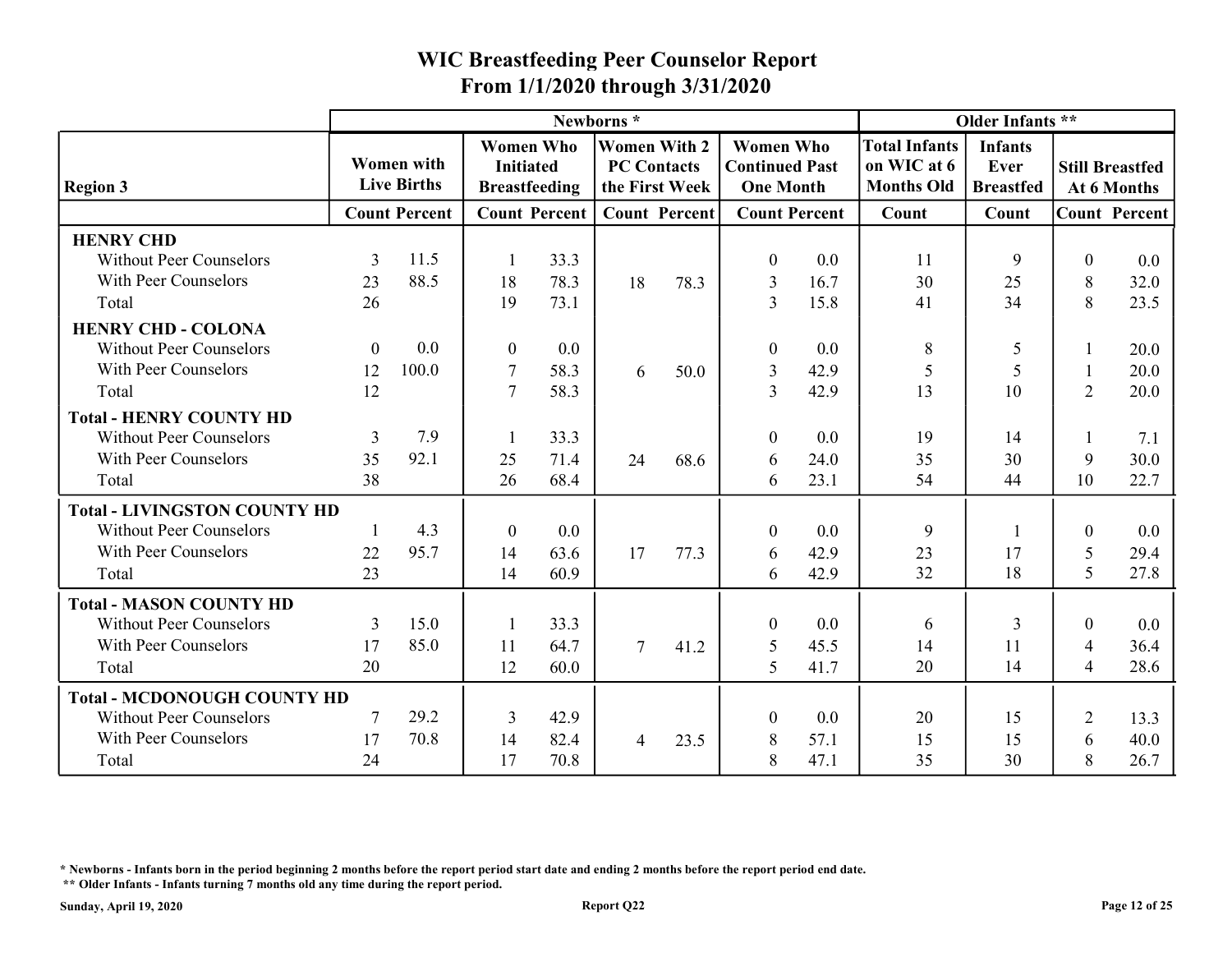|                                                                   |                |                                         |                                  |                                          | From 1/1/2020 through 3/31/2020                             |         | <b>WIC Breastfeeding Peer Counselor Report</b>                |                      |                                                          |                                            |                                  |                                       |
|-------------------------------------------------------------------|----------------|-----------------------------------------|----------------------------------|------------------------------------------|-------------------------------------------------------------|---------|---------------------------------------------------------------|----------------------|----------------------------------------------------------|--------------------------------------------|----------------------------------|---------------------------------------|
|                                                                   |                |                                         |                                  |                                          | Newborns*                                                   |         |                                                               |                      |                                                          | Older Infants **                           |                                  |                                       |
| <b>Region 3</b>                                                   |                | <b>Women</b> with<br><b>Live Births</b> | <b>Initiated</b>                 | <b>Women Who</b><br><b>Breastfeeding</b> | <b>Women With 2</b><br><b>PC Contacts</b><br>the First Week |         | <b>Women Who</b><br><b>Continued Past</b><br><b>One Month</b> |                      | <b>Total Infants</b><br>on WIC at 6<br><b>Months Old</b> | <b>Infants</b><br>Ever<br><b>Breastfed</b> |                                  | <b>Still Breastfed</b><br>At 6 Months |
|                                                                   |                | <b>Count Percent</b>                    |                                  | <b>Count Percent</b>                     | <b>Count Percent</b>                                        |         |                                                               | <b>Count Percent</b> | Count                                                    | Count                                      |                                  | <b>Count Percent</b>                  |
| <b>Total - MCLEAN COUNTY HD</b><br><b>Without Peer Counselors</b> | 52             | 49.5                                    | 31                               | 59.6                                     |                                                             |         | 8                                                             | 25.8                 | 91                                                       | 65                                         | 11                               | 16.9                                  |
| With Peer Counselors<br>Total                                     | 53<br>105      | 50.5                                    | 48<br>79                         | 90.6<br>75.2                             | 12                                                          | 22.6    | 19<br>27                                                      | 39.6<br>34.2         | 39<br>130                                                | 34<br>99                                   | 9<br>20                          | 26.5<br>20.2                          |
| <b>Total - MERCER COUNTY HD</b>                                   |                |                                         |                                  |                                          |                                                             |         |                                                               |                      |                                                          |                                            |                                  |                                       |
| <b>Without Peer Counselors</b>                                    | 3              | 50.0                                    | $\theta$                         | $0.0\,$                                  |                                                             |         | $\boldsymbol{0}$                                              | 0.0                  | 8                                                        |                                            | $\theta$                         | $0.0\,$                               |
| With Peer Counselors<br>Total                                     | 3<br>6         | 50.0                                    | $\overline{3}$<br>$\overline{3}$ | 100.0<br>50.0                            | $\overline{2}$                                              | 66.7    | $\boldsymbol{0}$<br>$\boldsymbol{0}$                          | 0.0<br>0.0           | 9<br>17                                                  | -9<br>13                                   | $\mathfrak{Z}$<br>$\overline{3}$ | 33.3<br>23.1                          |
| <b>Total - PEORIA COUNTY HD</b>                                   |                |                                         |                                  |                                          |                                                             |         |                                                               |                      |                                                          |                                            |                                  |                                       |
| <b>Without Peer Counselors</b>                                    | 100            | 64.1                                    | 53                               | 53.0                                     |                                                             |         | 10                                                            | 18.9                 | 188                                                      | 96                                         |                                  | 7.3                                   |
| With Peer Counselors                                              | 56             | 35.9                                    | 41                               | 73.2                                     | 11                                                          | 19.6    | 11                                                            | 26.8                 | 72                                                       | 64                                         | 9                                | 14.1                                  |
| Total                                                             | 156            |                                         | 94                               | 60.3                                     |                                                             |         | 21                                                            | 22.3                 | 260                                                      | 160                                        | 16                               | 10.0                                  |
| <b>Total - TAZWELL COUNTY HD</b>                                  |                |                                         |                                  |                                          |                                                             |         |                                                               |                      |                                                          |                                            |                                  |                                       |
| <b>Without Peer Counselors</b>                                    | $\overline{4}$ | 7.4                                     | $\bf{0}$                         | $0.0\,$                                  |                                                             |         | $\overline{0}$                                                | 0.0                  | 59                                                       | 25                                         | 5                                | 20.0                                  |
| With Peer Counselors                                              | 50             | 92.6                                    | 39                               | 78.0                                     | 32                                                          | 64.0    | 19                                                            | 48.7                 | 46                                                       | 43                                         | 6                                | 14.0                                  |
| Total                                                             | 54             |                                         | 39                               | 72.2                                     |                                                             |         | 19                                                            | 48.7                 | 105                                                      | 68                                         | 11                               | 16.2                                  |
| <b>Total - WARREN COUNTY HD</b>                                   |                |                                         |                                  |                                          |                                                             |         |                                                               |                      |                                                          |                                            |                                  |                                       |
| <b>Without Peer Counselors</b>                                    | 2              | 33.3                                    | $\bf{0}$                         | $0.0\,$                                  |                                                             |         | $\overline{0}$                                                | 0.0                  | 29                                                       | 18                                         | $\overline{2}$                   | 11.1                                  |
|                                                                   | 4              | 66.7                                    | 2                                | 50.0                                     | $\overline{0}$                                              | $0.0\,$ | $\boldsymbol{0}$                                              | $0.0\,$              | $\boldsymbol{0}$                                         | $\overline{0}$                             | $\boldsymbol{0}$                 | $0.0\,$                               |
| With Peer Counselors                                              |                |                                         |                                  | 33.3                                     |                                                             |         | $\overline{0}$                                                | $0.0\,$              | 29                                                       | 18                                         | 2                                | 11.1                                  |

\* Newborns - Infants born in the period beginning 2 months before the report period start date and ending 2 months before the report period end date.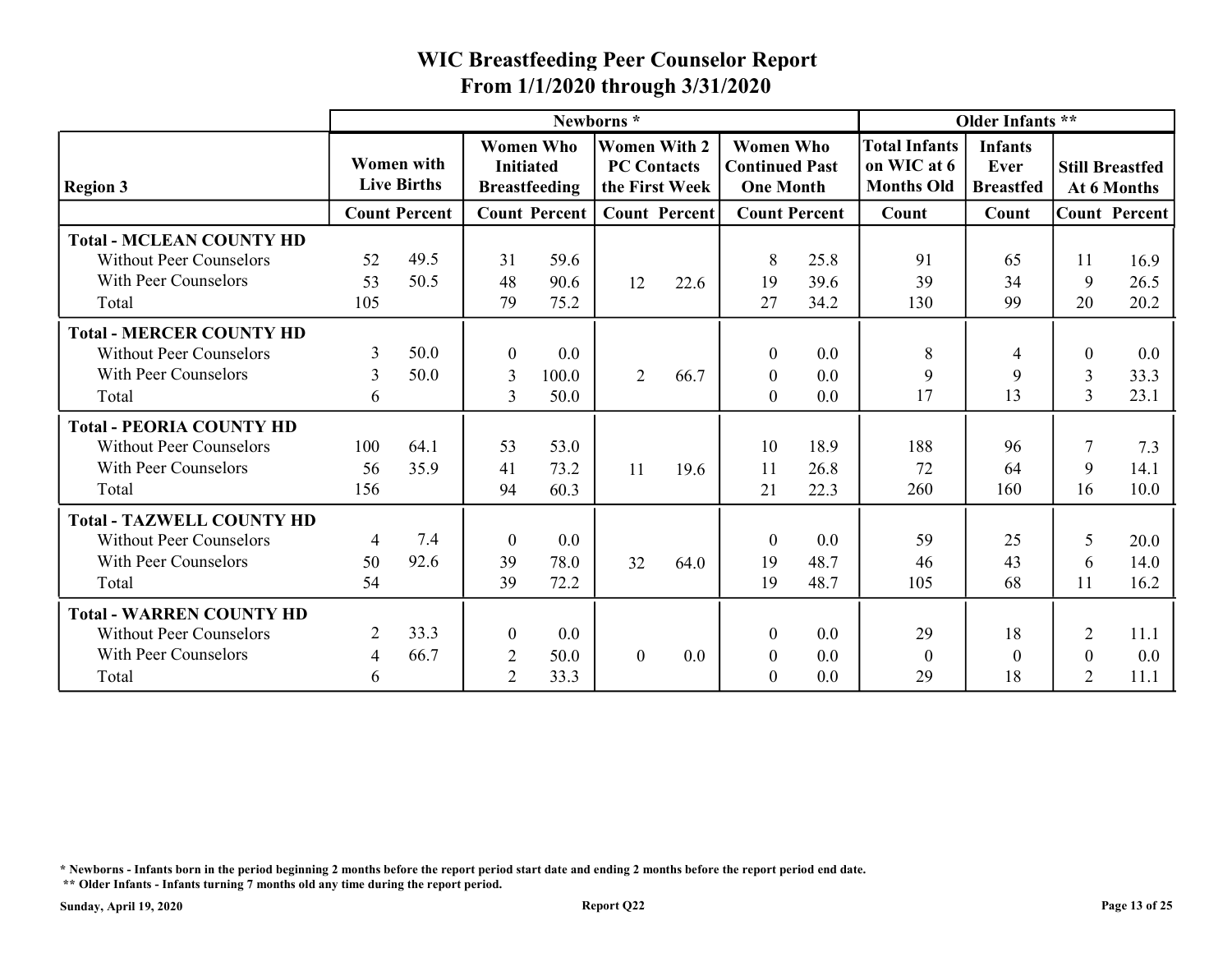| From 1/1/2020 through 3/31/2020<br>Older Infants **<br>Newborns*<br><b>Women Who</b><br><b>Women With 2</b><br><b>Women Who</b><br><b>Total Infants</b><br><b>Infants</b><br>Women with<br><b>Continued Past</b><br>on WIC at 6<br><b>Initiated</b><br><b>PC Contacts</b><br>Ever<br><b>Still Breastfed</b><br><b>Live Births</b><br><b>Months Old</b><br><b>Region 4</b><br>the First Week<br><b>One Month</b><br><b>Breastfeeding</b><br><b>Breastfed</b><br>At 6 Months<br><b>Count Percent</b><br><b>Count Percent</b><br><b>Count Percent</b><br><b>Count Percent</b><br><b>Count Percent</b><br>Count<br>Count<br><b>Total - BROWN COUNTY HD</b><br>100.0<br><b>Without Peer Counselors</b><br>50.0<br>0.0<br>2<br>$\boldsymbol{0}$<br>3<br>$\theta$<br>0.0<br>6 |
|------------------------------------------------------------------------------------------------------------------------------------------------------------------------------------------------------------------------------------------------------------------------------------------------------------------------------------------------------------------------------------------------------------------------------------------------------------------------------------------------------------------------------------------------------------------------------------------------------------------------------------------------------------------------------------------------------------------------------------------------------------------------|
|                                                                                                                                                                                                                                                                                                                                                                                                                                                                                                                                                                                                                                                                                                                                                                        |
|                                                                                                                                                                                                                                                                                                                                                                                                                                                                                                                                                                                                                                                                                                                                                                        |
|                                                                                                                                                                                                                                                                                                                                                                                                                                                                                                                                                                                                                                                                                                                                                                        |
| With Peer Counselors<br>0.0<br>$\overline{3}$<br>0.0<br>0.0<br>3<br>33.3<br>$\boldsymbol{0}$<br>$\boldsymbol{0}$<br>$\boldsymbol{0}$<br>$\overline{0}$<br>0.0<br>-1                                                                                                                                                                                                                                                                                                                                                                                                                                                                                                                                                                                                    |
| $\mathbf Q$<br>16.7<br>50.0<br>2<br>$\overline{0}$<br>0.0<br>6<br>Total                                                                                                                                                                                                                                                                                                                                                                                                                                                                                                                                                                                                                                                                                                |
| <b>Total - CALHOUN COUNTY HD</b><br>0.0<br><b>Without Peer Counselors</b><br>$\overline{0}$<br>0.0<br>0.0<br>0.0<br>$\theta$<br>$\Omega$<br>$\boldsymbol{0}$<br>$\theta$<br>$\overline{0}$                                                                                                                                                                                                                                                                                                                                                                                                                                                                                                                                                                             |
| With Peer Counselors<br>100.0<br>0.0<br>100.0<br>100.0<br>$\boldsymbol{0}$<br>$\overline{2}$<br>$\overline{2}$<br>$0.0\,$<br>$\mathbf{0}$<br>2<br>2<br>$\overline{0}$<br>$0.0\,$<br>Total<br>100.0<br>100.0                                                                                                                                                                                                                                                                                                                                                                                                                                                                                                                                                            |
| <b>CASS CHD - BEARDSTOWN</b>                                                                                                                                                                                                                                                                                                                                                                                                                                                                                                                                                                                                                                                                                                                                           |
| 60.0<br><b>Without Peer Counselors</b><br>66.7<br>50.0<br>23<br>20<br>10.0<br>6<br>$\overline{2}$<br>2<br>$\overline{4}$                                                                                                                                                                                                                                                                                                                                                                                                                                                                                                                                                                                                                                               |
| With Peer Counselors<br>40.0<br>50.0<br>33.3<br>$\overline{3}$<br>75.0<br>2<br>$\overline{2}$<br>$\overline{2}$<br>0.0<br>4<br>$\boldsymbol{0}$<br>$\mathcal{I}$<br>70.0<br>42.9<br>25<br>22<br>$\overline{2}$<br>10<br>9.1<br>Total<br>3                                                                                                                                                                                                                                                                                                                                                                                                                                                                                                                              |
| <b>CASS CHD - VIRGINIA</b>                                                                                                                                                                                                                                                                                                                                                                                                                                                                                                                                                                                                                                                                                                                                             |
| 100.0<br><b>Without Peer Counselors</b><br>2<br>50.0<br>0.0<br>$\boldsymbol{0}$<br>7<br>16.7<br>6                                                                                                                                                                                                                                                                                                                                                                                                                                                                                                                                                                                                                                                                      |
| 0.0<br>$0.0\,$<br>With Peer Counselors<br>0.0<br>0.0<br>$\overline{0}$<br>$\boldsymbol{0}$<br>$\mathbf{0}$<br>0.0<br>$\boldsymbol{0}$<br>$\mathbf{0}$<br>$\boldsymbol{0}$<br>$\boldsymbol{0}$<br>$\overline{7}$<br>$\mathbf{0}$<br>16.7<br>Total<br>2<br>50.0<br>0.0<br>6                                                                                                                                                                                                                                                                                                                                                                                                                                                                                              |
| <b>Total - CASS COUNTY HD</b>                                                                                                                                                                                                                                                                                                                                                                                                                                                                                                                                                                                                                                                                                                                                          |
| 66.7<br>8<br>62.5<br>40.0<br>30<br><b>Without Peer Counselors</b><br>26<br>2<br>3<br>11.5<br>5                                                                                                                                                                                                                                                                                                                                                                                                                                                                                                                                                                                                                                                                         |
| 33.3<br>With Peer Counselors<br>33.3<br>$\overline{4}$<br>75.0<br>2<br>0.0<br>$\overline{3}$<br>50.0<br>$\overline{2}$<br>$\overline{2}$<br>$\boldsymbol{0}$                                                                                                                                                                                                                                                                                                                                                                                                                                                                                                                                                                                                           |
| 12<br>32<br>66.7<br>37.5<br>28<br>Total<br>8<br>$\overline{3}$<br>3<br>10.7                                                                                                                                                                                                                                                                                                                                                                                                                                                                                                                                                                                                                                                                                            |
| <b>Total - CHRISTIAN COUNTY HD</b>                                                                                                                                                                                                                                                                                                                                                                                                                                                                                                                                                                                                                                                                                                                                     |
| 21.7<br>20.0<br>32<br><b>Without Peer Counselors</b><br>5<br>0.0<br>$\theta$<br>13<br>$\theta$<br>$0.0\,$                                                                                                                                                                                                                                                                                                                                                                                                                                                                                                                                                                                                                                                              |
| With Peer Counselors<br>18<br>78.3<br>42.9<br>10<br>55.6<br>30.0<br>15<br>14<br>11<br>61.1<br>3<br>6                                                                                                                                                                                                                                                                                                                                                                                                                                                                                                                                                                                                                                                                   |
| 23<br>47.8<br>47<br>22.2<br>Total<br>11<br>3<br>27.3<br>27<br>6                                                                                                                                                                                                                                                                                                                                                                                                                                                                                                                                                                                                                                                                                                        |

\* Newborns - Infants born in the period beginning 2 months before the report period start date and ending 2 months before the report period end date.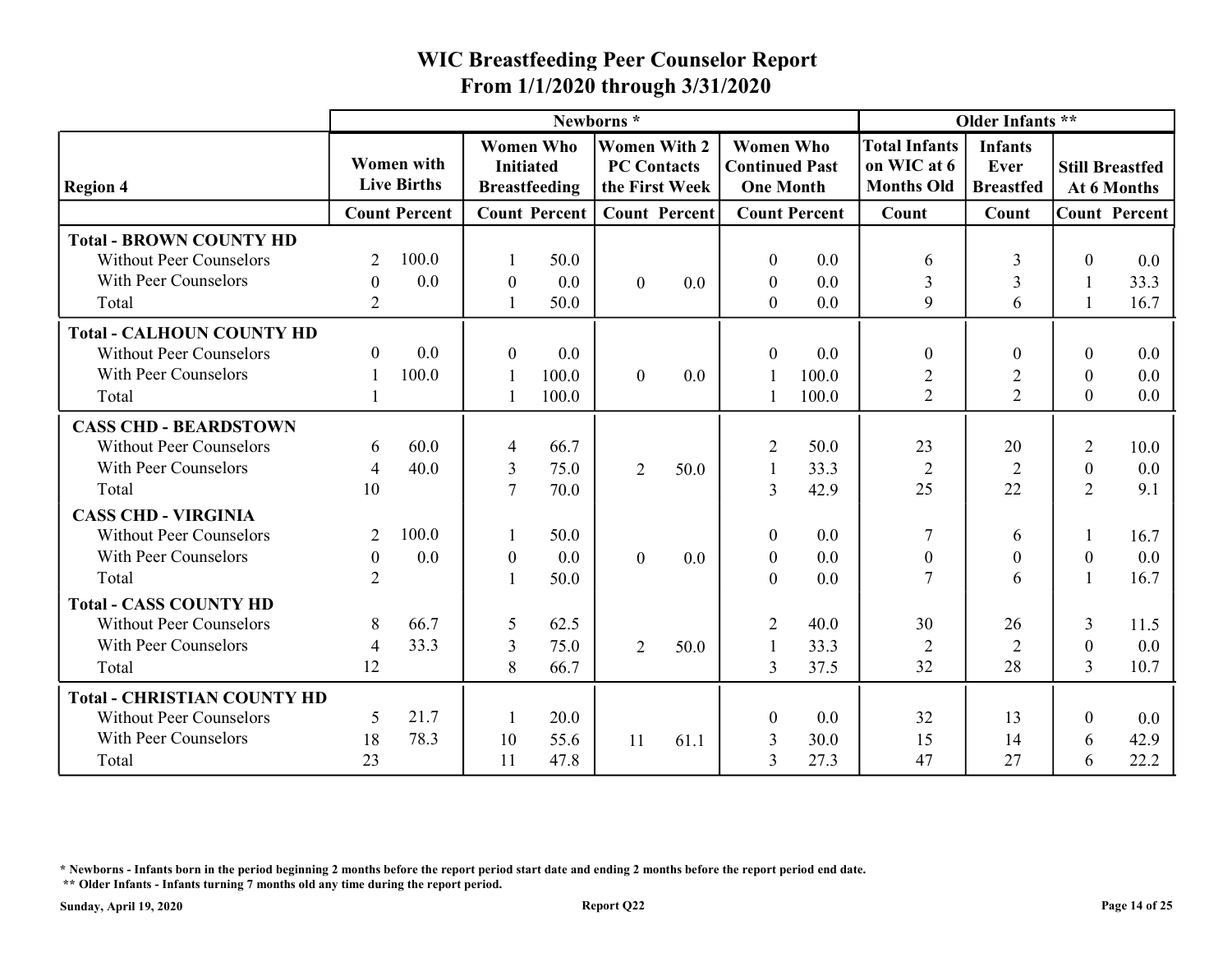|                                                                                                    |                            |                                         | From 1/1/2020 through 3/31/2020        |                       |                                                             |      | <b>WIC Breastfeeding Peer Counselor Report</b>                |                      |                                                          |                                            |                                              |                      |
|----------------------------------------------------------------------------------------------------|----------------------------|-----------------------------------------|----------------------------------------|-----------------------|-------------------------------------------------------------|------|---------------------------------------------------------------|----------------------|----------------------------------------------------------|--------------------------------------------|----------------------------------------------|----------------------|
|                                                                                                    |                            |                                         |                                        |                       | Newborns*                                                   |      |                                                               |                      |                                                          | Older Infants **                           |                                              |                      |
| <b>Region 4</b>                                                                                    |                            | <b>Women</b> with<br><b>Live Births</b> | <b>Women Who</b><br><b>Initiated</b>   | <b>Breastfeeding</b>  | <b>Women With 2</b><br><b>PC Contacts</b><br>the First Week |      | <b>Women Who</b><br><b>Continued Past</b><br><b>One Month</b> |                      | <b>Total Infants</b><br>on WIC at 6<br><b>Months Old</b> | <b>Infants</b><br>Ever<br><b>Breastfed</b> | <b>Still Breastfed</b>                       | At 6 Months          |
|                                                                                                    |                            | <b>Count Percent</b>                    |                                        | <b>Count Percent</b>  | <b>Count Percent</b>                                        |      |                                                               | <b>Count Percent</b> | Count                                                    | Count                                      |                                              | <b>Count Percent</b> |
| <b>Total - CLARK CHD</b><br><b>Without Peer Counselors</b><br>With Peer Counselors<br>Total        | 10<br>7<br>17              | 58.8<br>41.2                            | -7<br>$\overline{4}$<br>11             | 70.0<br>57.1<br>64.7  |                                                             | 14.3 | 5<br>$\boldsymbol{0}$<br>5                                    | 71.4<br>0.0<br>45.5  | 20<br>$\overline{3}$<br>23                               | 14<br>3<br>17                              | 2<br>-1<br>$\overline{3}$                    | 14.3<br>33.3<br>17.6 |
|                                                                                                    |                            |                                         |                                        |                       |                                                             |      |                                                               |                      |                                                          |                                            |                                              |                      |
| <b>Total - COLES COUNTY HD</b><br><b>Without Peer Counselors</b><br>With Peer Counselors<br>Total  | 36<br>11<br>47             | 76.6<br>23.4                            | 20<br>9<br>29                          | 55.6<br>81.8<br>61.7  | $\overline{0}$                                              | 0.0  | 9<br>5<br>14                                                  | 45.0<br>55.6<br>48.3 | 40<br>24<br>64                                           | 16<br>22<br>38                             | $\mathfrak{Z}$<br>$\overline{4}$             | 6.3<br>13.6<br>10.5  |
| <b>Total - EDGAR CHD</b>                                                                           |                            |                                         |                                        |                       |                                                             |      |                                                               |                      |                                                          |                                            |                                              |                      |
| <b>Without Peer Counselors</b><br>With Peer Counselors<br>Total                                    | $\theta$<br>17<br>17       | 0.0<br>100.0                            | $\theta$<br>8<br>8                     | 0.0<br>47.1<br>47.1   | $\overline{2}$                                              | 11.8 | $\overline{0}$<br>$\overline{4}$<br>$\overline{4}$            | 0.0<br>50.0<br>50.0  | 6<br>20<br>26                                            | 2<br>13<br>15                              | $\theta$<br>$\overline{4}$<br>$\overline{4}$ | 0.0<br>30.8<br>26.7  |
| <b>Total - EFFINGHAM COUNTY HD</b>                                                                 |                            |                                         |                                        |                       |                                                             |      |                                                               |                      |                                                          |                                            |                                              |                      |
| <b>Without Peer Counselors</b><br>With Peer Counselors<br>Total                                    | 13<br>20                   | 35.0<br>65.0                            | 2<br>13<br>15                          | 28.6<br>100.0<br>75.0 | 8                                                           | 61.5 | $\boldsymbol{0}$<br>$\mathfrak{S}$<br>$5\overline{)}$         | 0.0<br>38.5<br>33.3  | 23<br>11<br>34                                           | 13<br>11<br>24                             | -1<br>$\overline{2}$                         | 7.7<br>9.1<br>8.3    |
| <b>Total - GREENE COUNTY HD</b>                                                                    |                            |                                         |                                        |                       |                                                             |      |                                                               |                      |                                                          |                                            |                                              |                      |
| <b>Without Peer Counselors</b><br>With Peer Counselors                                             | $\overline{0}$<br>$\tau$   | 0.0<br>100.0                            | $\overline{0}$<br>$\overline{4}$       | $0.0\,$<br>57.1       | 3 <sup>7</sup>                                              | 42.9 | $\boldsymbol{0}$                                              | 0.0<br>25.0          | 14<br>$7\phantom{.0}$                                    | $\mathfrak b$                              | 3<br>$\overline{2}$                          | 50.0<br>40.0         |
| Total                                                                                              | $7\phantom{.0}$            |                                         | $\overline{4}$                         | 57.1                  |                                                             |      |                                                               | 25.0                 | 21                                                       | 11                                         | 5                                            | 45.5                 |
| <b>Total - JERSEY COUNTY HD</b><br><b>Without Peer Counselors</b><br>With Peer Counselors<br>Total | 12<br>$\overline{2}$<br>14 | 85.7<br>14.3                            | $\overline{5}$<br>2<br>$7\phantom{.0}$ | 41.7<br>100.0<br>50.0 | $\overline{0}$                                              | 0.0  | $\overline{4}$<br>$\boldsymbol{0}$<br>$\overline{4}$          | 80.0<br>0.0<br>57.1  | 17<br>-1<br>18                                           | 8<br>9                                     | $\mathbf{0}$<br>-1                           | 0.0<br>100.0<br>11.1 |

\* Newborns - Infants born in the period beginning 2 months before the report period start date and ending 2 months before the report period end date.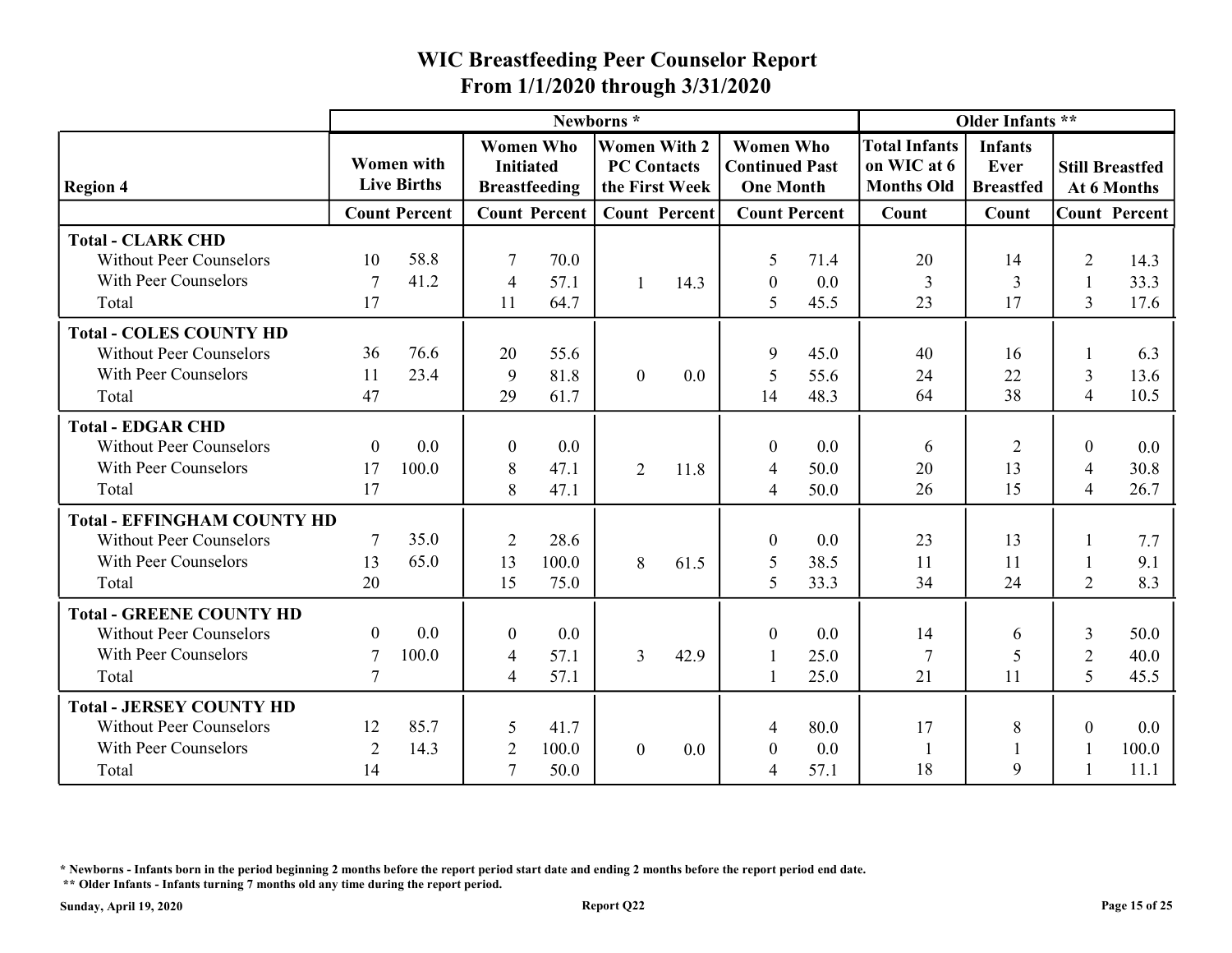|                                                                                                   |                 |                                  | From 1/1/2020 through 3/31/2020 |                                          |                                                             |                      | <b>WIC Breastfeeding Peer Counselor Report</b>                |                      |                                                          |                                            |                     |                                       |
|---------------------------------------------------------------------------------------------------|-----------------|----------------------------------|---------------------------------|------------------------------------------|-------------------------------------------------------------|----------------------|---------------------------------------------------------------|----------------------|----------------------------------------------------------|--------------------------------------------|---------------------|---------------------------------------|
|                                                                                                   |                 |                                  |                                 |                                          | Newborns*                                                   |                      |                                                               |                      |                                                          | Older Infants **                           |                     |                                       |
| <b>Region 4</b>                                                                                   |                 | Women with<br><b>Live Births</b> | <b>Initiated</b>                | <b>Women Who</b><br><b>Breastfeeding</b> | <b>Women With 2</b><br><b>PC Contacts</b><br>the First Week |                      | <b>Women Who</b><br><b>Continued Past</b><br><b>One Month</b> |                      | <b>Total Infants</b><br>on WIC at 6<br><b>Months Old</b> | <b>Infants</b><br>Ever<br><b>Breastfed</b> |                     | <b>Still Breastfed</b><br>At 6 Months |
|                                                                                                   |                 | <b>Count Percent</b>             |                                 | <b>Count Percent</b>                     |                                                             | <b>Count Percent</b> |                                                               | <b>Count Percent</b> | Count                                                    | Count                                      |                     | <b>Count Percent</b>                  |
| <b>Total - LOGAN COUNTY HD</b><br><b>Without Peer Counselors</b><br>With Peer Counselors          | 21<br>22        | 4.5<br>95.5                      | 16<br>17                        | 100.0<br>76.2<br>77.3                    | 14                                                          | 66.7                 | $\boldsymbol{0}$<br>7<br>7                                    | 0.0<br>43.8          | 10<br>14<br>24                                           | 6<br>13<br>19                              | $\theta$<br>6<br>6  | 0.0<br>46.2<br>31.6                   |
| Total                                                                                             |                 |                                  |                                 |                                          |                                                             |                      |                                                               | 41.2                 |                                                          |                                            |                     |                                       |
| <b>Total - MACON COUNTY HD</b><br><b>Without Peer Counselors</b><br>With Peer Counselors<br>Total | 13<br>98<br>111 | 11.7<br>88.3                     | 6<br>63<br>69                   | 46.2<br>64.3<br>62.2                     | 63                                                          | 64.3                 | 2<br>22<br>24                                                 | 33.3<br>34.9<br>34.8 | 104<br>76<br>180                                         | 49<br>71<br>120                            | 8<br>9              | 2.0<br>11.3<br>7.5                    |
| <b>Total - MACOUPIN</b>                                                                           |                 |                                  |                                 |                                          |                                                             |                      |                                                               |                      |                                                          |                                            |                     |                                       |
| <b>Without Peer Counselors</b><br>With Peer Counselors<br>Total                                   | 14<br>24<br>38  | 36.8<br>63.2                     | $\overline{4}$<br>22<br>26      | 28.6<br>91.7<br>68.4                     | 6                                                           | 25.0                 | $\theta$<br>10<br>10                                          | 0.0<br>45.5<br>38.5  | 37<br>13<br>50                                           | 23<br>13<br>36                             | 3<br>4              | 13.0<br>30.8<br>19.4                  |
| <b>MONTGOMERY CHD</b>                                                                             |                 |                                  |                                 |                                          |                                                             |                      |                                                               |                      |                                                          |                                            |                     |                                       |
| <b>Without Peer Counselors</b><br>With Peer Counselors                                            | 16              | 5.9<br>94.1                      | $\overline{0}$<br>9<br>9        | $0.0\,$<br>56.3                          | 4                                                           | 25.0                 | $\boldsymbol{0}$<br>$\overline{4}$                            | 0.0<br>44.4          | 8<br>15<br>23                                            | 3<br>12                                    | 5                   | 33.3<br>41.7                          |
| Total                                                                                             | 17              |                                  |                                 | 52.9                                     |                                                             |                      | $\overline{4}$                                                | 44.4                 |                                                          | 15                                         | 6                   | 40.0                                  |
| <b>MONTGOMERY CHD - LITCHFIELD</b><br><b>Without Peer Counselors</b>                              | 2               | 20.0                             | $\boldsymbol{0}$                | $0.0\,$                                  |                                                             |                      | $\boldsymbol{0}$                                              | 0.0                  | 10                                                       | 4                                          |                     | 25.0                                  |
| With Peer Counselors<br>Total                                                                     | 8<br>10         | 80.0                             | 7<br>$\overline{7}$             | 87.5<br>70.0                             | $\overline{2}$                                              | 25.0                 | $\overline{2}$<br>2                                           | 28.6<br>28.6         | 17                                                       | 6<br>10                                    | 3<br>$\overline{4}$ | 50.0<br>40.0                          |
| <b>Total - MONTGOMERY COUNTY HD</b>                                                               |                 |                                  |                                 |                                          |                                                             |                      |                                                               |                      |                                                          |                                            |                     |                                       |
| <b>Without Peer Counselors</b>                                                                    | 3               | 11.1                             | $\overline{0}$                  | $0.0\,$                                  |                                                             |                      | $\overline{0}$                                                | 0.0                  | 18                                                       |                                            | 2                   | 28.6                                  |
| With Peer Counselors<br>Total                                                                     | 24<br>27        | 88.9                             | 16<br>16                        | 66.7<br>59.3                             | 6                                                           | 25.0                 | 6<br>6                                                        | 37.5<br>37.5         | 22<br>40                                                 | 18<br>25                                   | 8<br>10             | 44.4<br>40.0                          |

\* Newborns - Infants born in the period beginning 2 months before the report period start date and ending 2 months before the report period end date.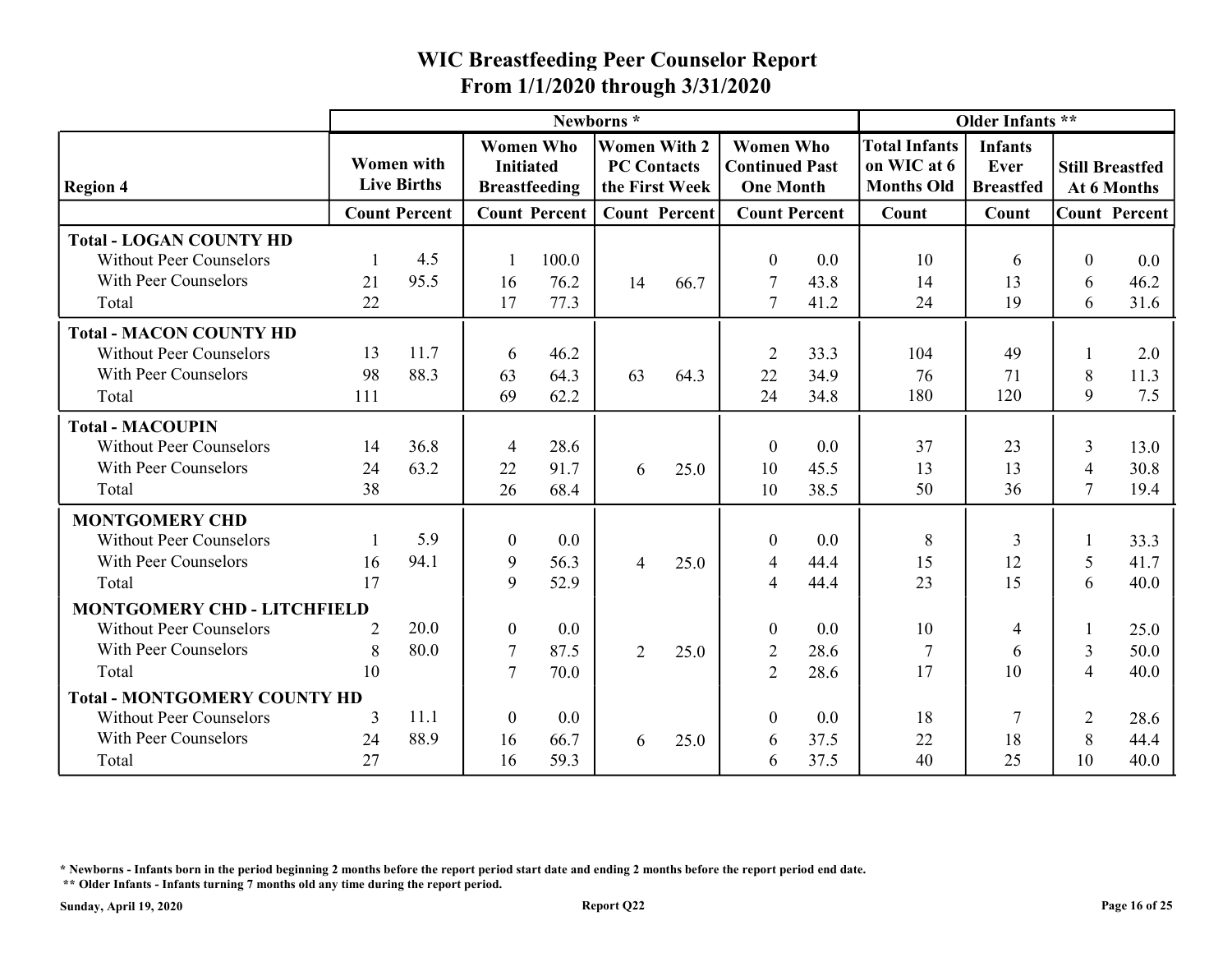|                                                        |                |                                  |                  |                                          | From 1/1/2020 through 3/31/2020                             |                      |                                                               |                      |                                                          |                                            |                        |              |
|--------------------------------------------------------|----------------|----------------------------------|------------------|------------------------------------------|-------------------------------------------------------------|----------------------|---------------------------------------------------------------|----------------------|----------------------------------------------------------|--------------------------------------------|------------------------|--------------|
|                                                        |                |                                  |                  |                                          | Newborns*                                                   |                      |                                                               |                      |                                                          | Older Infants **                           |                        |              |
| <b>Region 4</b>                                        |                | Women with<br><b>Live Births</b> | <b>Initiated</b> | <b>Women Who</b><br><b>Breastfeeding</b> | <b>Women With 2</b><br><b>PC Contacts</b><br>the First Week |                      | <b>Women Who</b><br><b>Continued Past</b><br><b>One Month</b> |                      | <b>Total Infants</b><br>on WIC at 6<br><b>Months Old</b> | <b>Infants</b><br>Ever<br><b>Breastfed</b> | <b>Still Breastfed</b> | At 6 Months  |
|                                                        |                | <b>Count Percent</b>             |                  | <b>Count Percent</b>                     |                                                             | <b>Count Percent</b> |                                                               | <b>Count Percent</b> | Count                                                    | Count                                      | <b>Count Percent</b>   |              |
| <b>Total - PIKE COUNTY HD</b>                          |                |                                  |                  |                                          |                                                             |                      |                                                               |                      |                                                          |                                            |                        |              |
| <b>Without Peer Counselors</b>                         |                | 7.7                              | $\overline{0}$   | 0.0                                      |                                                             |                      | $\boldsymbol{0}$                                              | 0.0                  | 9                                                        | $\overline{\mathcal{L}}$                   | $\mathbf{0}$           | 0.0          |
| With Peer Counselors                                   | 12             | 92.3                             | 12               | 100.0                                    | $\tau$                                                      | 58.3                 | $\overline{3}$                                                | 25.0                 | 8<br>17                                                  | 8                                          | -1<br>$\mathbf{1}$     | 12.5         |
| Total                                                  | 13             |                                  | 12               | 92.3                                     |                                                             |                      | 3                                                             | 25.0                 |                                                          | 13                                         |                        | 7.7          |
| <b>Total - SANGAMON COUNTY HEALTH DEPT.</b>            |                |                                  |                  |                                          |                                                             |                      |                                                               |                      |                                                          |                                            |                        |              |
| <b>Without Peer Counselors</b><br>With Peer Counselors | 58             | 42.6<br>57.4                     | 32               | 55.2                                     |                                                             |                      | 6                                                             | 18.8                 | 179                                                      | 91                                         | 9                      | 9.9          |
| Total                                                  | 78<br>136      |                                  | 55<br>87         | 70.5<br>64.0                             | 8                                                           | 10.3                 | 20<br>26                                                      | 36.4<br>29.9         | 25<br>204                                                | 21<br>112                                  | $\overline{3}$<br>12   | 14.3<br>10.7 |
| <b>Total - SCOTT COUNTY HD</b>                         |                |                                  |                  |                                          |                                                             |                      |                                                               |                      |                                                          |                                            |                        |              |
| <b>Without Peer Counselors</b>                         | $\overline{0}$ | 0.0                              | $\boldsymbol{0}$ | 0.0                                      |                                                             |                      | $\boldsymbol{0}$                                              | 0.0                  | $\overline{4}$                                           | 3                                          | $\mathbf{0}$           | 0.0          |
| With Peer Counselors                                   | 3              | 100.0                            | 2                | 66.7                                     | $\overline{2}$                                              | 66.7                 | $\overline{2}$                                                | 100.0                | $\overline{3}$                                           | $\overline{3}$                             | $\mathbf{0}$           | 0.0          |
| Total                                                  | 3              |                                  | 2                | 66.7                                     |                                                             |                      | 2                                                             | 100.0                | $\overline{7}$                                           | 6                                          | $\theta$               | $0.0\,$      |
| <b>Total - SHELBY CHD</b>                              |                |                                  |                  |                                          |                                                             |                      |                                                               |                      |                                                          |                                            |                        |              |
| Without Peer Counselors                                | $\overline{4}$ | 21.1                             | 2                | 50.0                                     |                                                             |                      | $\Omega$                                                      | 0.0                  | 10                                                       | .5                                         | 2                      | 40.0         |
|                                                        | 15             | 78.9                             | 9                | 60.0                                     | 5                                                           | 33.3                 | Δ                                                             | 44.4                 | $7\phantom{.0}$                                          | 6                                          | $\mathfrak{Z}$         | 50.0         |
| With Peer Counselors                                   | 19             |                                  | 11               | 57.9                                     |                                                             |                      | 4                                                             | 36.4                 | 17                                                       | 11                                         | 5                      | 45.5         |

\* Newborns - Infants born in the period beginning 2 months before the report period start date and ending 2 months before the report period end date.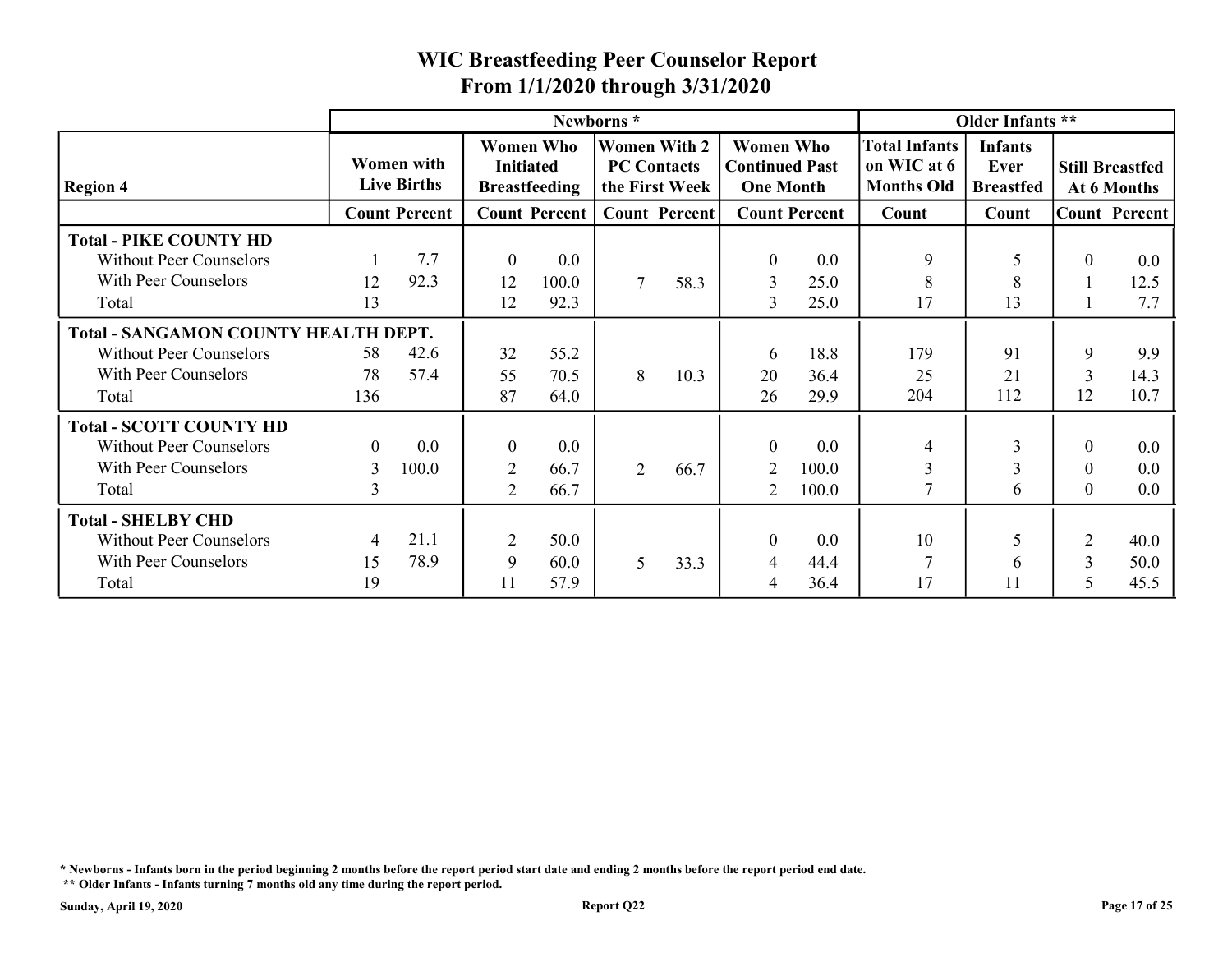|                                                                                                  |                              |                                         | From 1/1/2020 through 3/31/2020      |                      |                                                             |      | <b>WIC Breastfeeding Peer Counselor Report</b>                |                      |                                                          |                                            |                                        |                                       |
|--------------------------------------------------------------------------------------------------|------------------------------|-----------------------------------------|--------------------------------------|----------------------|-------------------------------------------------------------|------|---------------------------------------------------------------|----------------------|----------------------------------------------------------|--------------------------------------------|----------------------------------------|---------------------------------------|
|                                                                                                  |                              |                                         |                                      |                      | Newborns*                                                   |      |                                                               |                      |                                                          | Older Infants **                           |                                        |                                       |
| <b>Region 5</b>                                                                                  |                              | <b>Women</b> with<br><b>Live Births</b> | <b>Women Who</b><br><b>Initiated</b> | <b>Breastfeeding</b> | <b>Women With 2</b><br><b>PC Contacts</b><br>the First Week |      | <b>Women Who</b><br><b>Continued Past</b><br><b>One Month</b> |                      | <b>Total Infants</b><br>on WIC at 6<br><b>Months Old</b> | <b>Infants</b><br>Ever<br><b>Breastfed</b> |                                        | <b>Still Breastfed</b><br>At 6 Months |
|                                                                                                  |                              | <b>Count Percent</b>                    |                                      | <b>Count Percent</b> | <b>Count Percent</b>                                        |      |                                                               | <b>Count Percent</b> | Count                                                    | Count                                      |                                        | <b>Count Percent</b>                  |
| <b>Total - BOND CHD</b><br><b>Without Peer Counselors</b><br>With Peer Counselors                | 12<br>9                      | 57.1<br>42.9                            | 8<br>7                               | 66.7<br>77.8         | 3                                                           | 33.3 | $\overline{4}$<br>-5                                          | 50.0<br>71.4         | 12<br>12<br>24                                           | 10                                         | $\boldsymbol{0}$                       | 20.0<br>$0.0\,$                       |
| Total                                                                                            | 21                           |                                         | 15                                   | 71.4                 |                                                             |      | 9                                                             | 60.0                 |                                                          | 15                                         |                                        | 6.7                                   |
| <b>Total - CLAY COUNTY HD</b><br><b>Without Peer Counselors</b><br>With Peer Counselors<br>Total | $\boldsymbol{0}$<br>22<br>22 | 0.0<br>100.0                            | $\theta$<br>16<br>16                 | 0.0<br>72.7<br>72.7  | 18                                                          | 81.8 | $\boldsymbol{0}$<br>11<br>11                                  | 0.0<br>68.8<br>68.8  | 5<br>25<br>30                                            | 18<br>23                                   | $\theta$<br>7<br>$\tau$                | 0.0<br>38.9<br>30.4                   |
| <b>Total - CLINTON CHD</b>                                                                       |                              |                                         |                                      |                      |                                                             |      |                                                               |                      |                                                          |                                            |                                        |                                       |
| <b>Without Peer Counselors</b><br>With Peer Counselors<br>Total                                  | 2<br>9<br>11                 | 18.2<br>81.8                            | 8<br>9                               | 50.0<br>88.9<br>81.8 | 6                                                           | 66.7 | $\theta$<br>6<br>6                                            | 0.0<br>75.0<br>66.7  | 16<br>10<br>26                                           | 8<br>10<br>18                              | $\theta$<br>$\overline{0}$<br>$\theta$ | $0.0\,$<br>$0.0\,$<br>$0.0\,$         |
| <b>COORD YTH SERV - GRANITE CITY</b>                                                             |                              |                                         |                                      |                      |                                                             |      |                                                               |                      |                                                          |                                            |                                        |                                       |
| <b>Without Peer Counselors</b><br>With Peer Counselors<br>Total                                  | 24<br>83<br>107              | 22.4<br>77.6                            | 6<br>73<br>79                        | 25.0<br>88.0<br>73.8 | 26                                                          | 31.3 | 32<br>33                                                      | 16.7<br>43.8<br>41.8 | 59<br>94<br>153                                          | 19<br>85<br>104                            | $\overline{0}$<br>16<br>16             | 0.0<br>18.8<br>15.4                   |
| <b>COORD YTH SERV - WOOD RIVER</b>                                                               |                              |                                         |                                      |                      |                                                             |      |                                                               |                      |                                                          |                                            |                                        |                                       |
| <b>Without Peer Counselors</b><br>With Peer Counselors                                           | 21<br>55                     | 27.6<br>72.4                            | $\overline{5}$<br>50                 | 23.8<br>90.9         | 28                                                          | 50.9 | $\overline{0}$<br>16                                          | 0.0<br>32.0          | 52<br>61                                                 | 19<br>47                                   | $\overline{0}$<br>13                   | 0.0<br>27.7                           |
| Total                                                                                            | 76                           |                                         | 55                                   | 72.4                 |                                                             |      | 16                                                            | 29.1                 | 113                                                      | 66                                         | 13                                     | 19.7                                  |
| <b>Total - COORDINATED YOUTH SERV</b><br><b>Without Peer Counselors</b>                          | 45                           | 24.6                                    | -11                                  | 24.4                 |                                                             |      |                                                               | 9.1                  | 111                                                      | 38                                         | $\theta$                               |                                       |
| With Peer Counselors<br>Total                                                                    | 138<br>183                   | 75.4                                    | 123<br>134                           | 89.1<br>73.2         | 54                                                          | 39.1 | 48<br>49                                                      | 39.0<br>36.6         | 155<br>266                                               | 132<br>170                                 | 29<br>29                               | $0.0\,$<br>22.0<br>17.1               |

\* Newborns - Infants born in the period beginning 2 months before the report period start date and ending 2 months before the report period end date.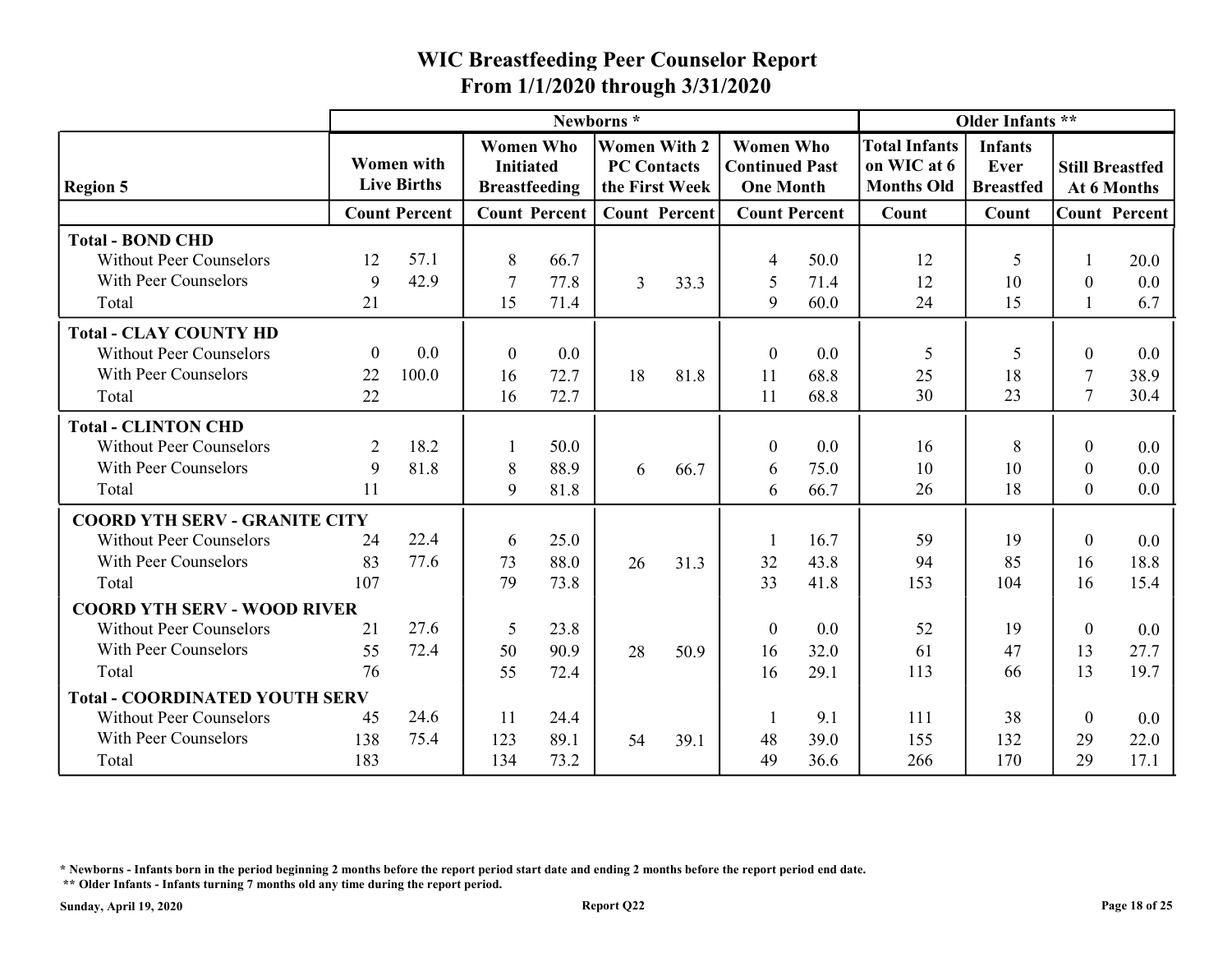|                                                                                             |                |                                         |                                                              |              | From 1/1/2020 through 3/31/2020                             |      | <b>WIC Breastfeeding Peer Counselor Report</b>                |                      |                                                          |                                            |                     |                                       |
|---------------------------------------------------------------------------------------------|----------------|-----------------------------------------|--------------------------------------------------------------|--------------|-------------------------------------------------------------|------|---------------------------------------------------------------|----------------------|----------------------------------------------------------|--------------------------------------------|---------------------|---------------------------------------|
|                                                                                             |                |                                         |                                                              |              | Newborns*                                                   |      |                                                               |                      |                                                          | Older Infants **                           |                     |                                       |
| <b>Region 5</b>                                                                             |                | <b>Women with</b><br><b>Live Births</b> | <b>Women Who</b><br><b>Initiated</b><br><b>Breastfeeding</b> |              | <b>Women With 2</b><br><b>PC Contacts</b><br>the First Week |      | <b>Women Who</b><br><b>Continued Past</b><br><b>One Month</b> |                      | <b>Total Infants</b><br>on WIC at 6<br><b>Months Old</b> | <b>Infants</b><br>Ever<br><b>Breastfed</b> |                     | <b>Still Breastfed</b><br>At 6 Months |
|                                                                                             |                | <b>Count Percent</b>                    | <b>Count Percent</b>                                         |              | <b>Count Percent</b>                                        |      |                                                               | <b>Count Percent</b> | Count                                                    | Count                                      |                     | <b>Count Percent</b>                  |
| <b>Total - CRAWFORD COUNTY HD</b><br><b>Without Peer Counselors</b><br>With Peer Counselors | 3<br>13        | 18.8<br>81.3                            | $\theta$<br>11                                               | 0.0<br>84.6  | 10                                                          | 76.9 | $\theta$<br>5                                                 | 0.0<br>45.5          | 14<br>13                                                 | 6<br>13                                    | 3                   | 16.7<br>23.1                          |
| Total                                                                                       | 16             |                                         | 11                                                           | 68.8         |                                                             |      | 5                                                             | 45.5                 | 27                                                       | 19                                         | $\overline{4}$      | 21.1                                  |
| <b>EAST SIDE HD</b>                                                                         |                |                                         |                                                              |              |                                                             |      |                                                               |                      |                                                          |                                            |                     |                                       |
| <b>Without Peer Counselors</b>                                                              |                | 9.1                                     | 2                                                            | 28.6         |                                                             |      | $\boldsymbol{0}$                                              | 0.0                  | 40                                                       | 23                                         | $\theta$            | $0.0\,$                               |
| With Peer Counselors<br>Total                                                               | 70<br>77       | 90.9                                    | 43<br>45                                                     | 61.4<br>58.4 | 16                                                          | 22.9 | 17<br>17                                                      | 39.5<br>37.8         | 89<br>129                                                | 65<br>88                                   | 9<br>9              | 13.8<br>10.2                          |
| <b>EAST SIDE HD - CAHOKIA</b>                                                               |                |                                         |                                                              |              |                                                             |      |                                                               |                      |                                                          |                                            |                     |                                       |
| <b>Without Peer Counselors</b>                                                              |                | 2.9                                     | $\boldsymbol{0}$                                             | 0.0          |                                                             |      | $\theta$                                                      | 0.0                  | 14                                                       | 3                                          | $\overline{0}$      | $0.0\,$                               |
| With Peer Counselors<br>Total                                                               | 34<br>35       | 97.1                                    | 26<br>26                                                     | 76.5<br>74.3 | 10                                                          | 29.4 | 3<br>3                                                        | 11.5<br>11.5         | 55<br>69                                                 | 36<br>39                                   | 4<br>$\overline{4}$ | 11.1<br>10.3                          |
| <b>Total - EASTSIDE HEALTH DISTRICT</b>                                                     |                |                                         |                                                              |              |                                                             |      |                                                               |                      |                                                          |                                            |                     |                                       |
| <b>Without Peer Counselors</b>                                                              | 8              | 7.1                                     | 2                                                            | 25.0         |                                                             |      | $\boldsymbol{0}$                                              | 0.0                  | 54                                                       | 26                                         | $\mathbf{0}$        | 0.0                                   |
| With Peer Counselors                                                                        | 104            | 92.9                                    | 69                                                           | 66.3         | 26                                                          | 25.0 | 20                                                            | 29.0                 | 144                                                      | 101                                        | 13                  | 12.9                                  |
| Total                                                                                       | 112            |                                         | 71                                                           | 63.4         |                                                             |      | 20                                                            | 28.2                 | 198                                                      | 127                                        | 13                  | 10.2                                  |
| <b>Total - EGYPTIAN COUNTY HD</b>                                                           |                |                                         |                                                              |              |                                                             |      |                                                               |                      |                                                          |                                            |                     |                                       |
| <b>Without Peer Counselors</b>                                                              | 5              | 16.7                                    | 2                                                            | 40.0         |                                                             |      | $\boldsymbol{0}$                                              | 0.0                  | 44                                                       | 19                                         |                     | 5.3                                   |
| With Peer Counselors                                                                        | 25             | 83.3                                    | 19                                                           | 76.0         | 2                                                           | 8.0  | $\overline{4}$                                                | 21.1                 | 24                                                       | 21                                         | 8                   | 38.1                                  |
| Total                                                                                       | 30             |                                         | 21                                                           | 70.0         |                                                             |      | $\overline{4}$                                                | 19.0                 | 68                                                       | 40                                         | 9                   | 22.5                                  |
| <b>Total - FAYETTE COUNTY HD</b>                                                            |                |                                         |                                                              |              |                                                             |      |                                                               |                      |                                                          |                                            |                     |                                       |
| <b>Without Peer Counselors</b>                                                              | $\overline{0}$ | 0.0                                     | $\theta$                                                     | 0.0          |                                                             |      | $\boldsymbol{0}$                                              | 0.0                  | 20                                                       | 13                                         | $\theta$            | 0.0                                   |
| With Peer Counselors                                                                        | 20             | 100.0                                   | 10                                                           | 50.0         |                                                             | 5.0  | 6                                                             | 60.0                 | 24                                                       | 22                                         | 4                   | 18.2                                  |
|                                                                                             | 20             |                                         | 10                                                           | 50.0         |                                                             |      | 6                                                             | 60.0                 | 44                                                       | 35                                         | 4                   | 11.4                                  |

\* Newborns - Infants born in the period beginning 2 months before the report period start date and ending 2 months before the report period end date.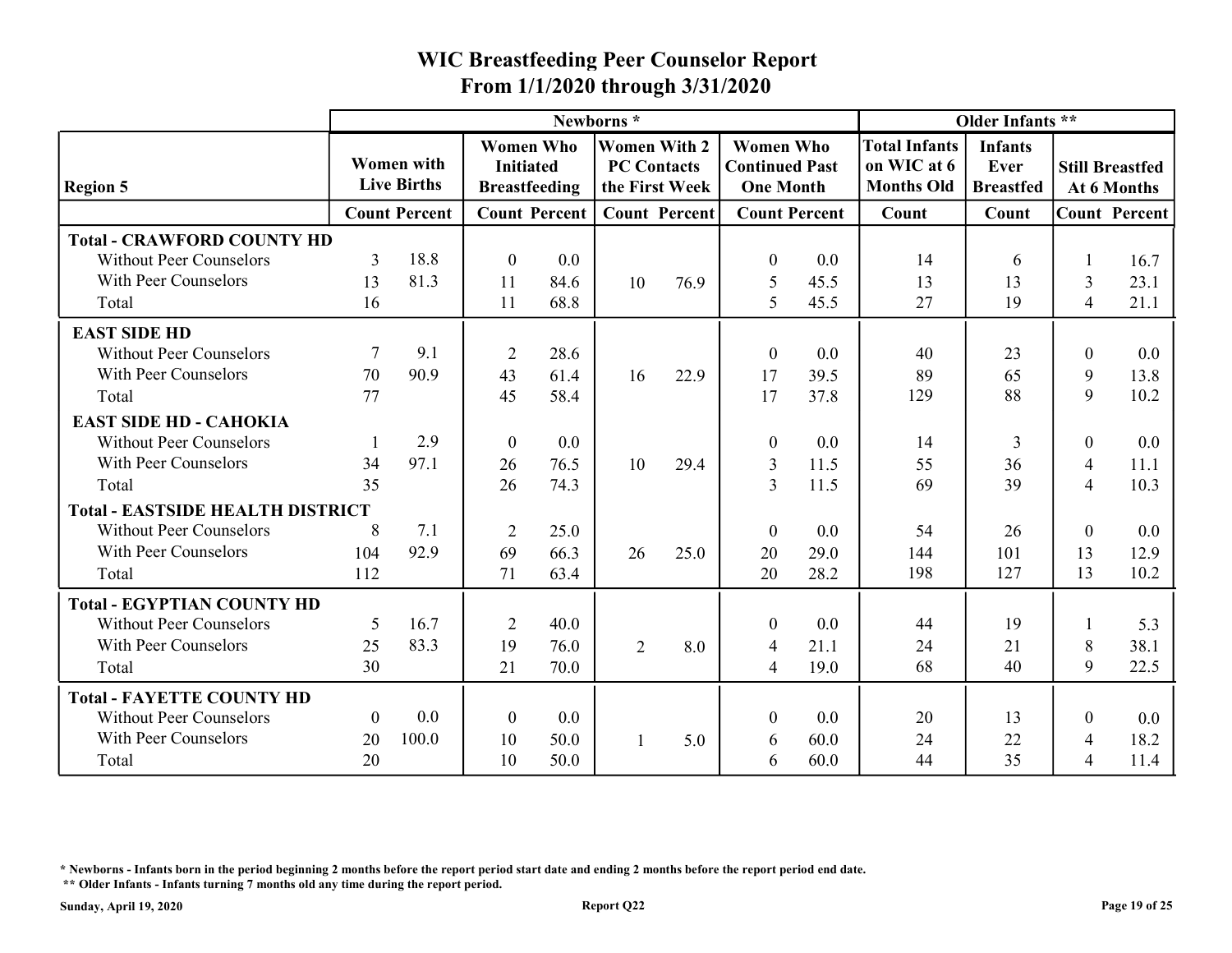|                                                                    |                |                                         |                  |                      | Newborns*                            |       |                                           |                      |                                  | Older Infants **                |                        |              |
|--------------------------------------------------------------------|----------------|-----------------------------------------|------------------|----------------------|--------------------------------------|-------|-------------------------------------------|----------------------|----------------------------------|---------------------------------|------------------------|--------------|
|                                                                    |                |                                         | <b>Women Who</b> |                      | <b>Women With 2</b>                  |       | <b>Women Who</b>                          |                      | <b>Total Infants</b>             | <b>Infants</b>                  |                        |              |
| <b>Region 5</b>                                                    |                | <b>Women with</b><br><b>Live Births</b> | <b>Initiated</b> | <b>Breastfeeding</b> | <b>PC Contacts</b><br>the First Week |       | <b>Continued Past</b><br><b>One Month</b> |                      | on WIC at 6<br><b>Months Old</b> | <b>Ever</b><br><b>Breastfed</b> | <b>Still Breastfed</b> | At 6 Months  |
|                                                                    |                | <b>Count Percent</b>                    |                  | <b>Count Percent</b> | <b>Count Percent</b>                 |       |                                           | <b>Count Percent</b> | Count                            | Count                           | <b>Count Percent</b>   |              |
| <b>FRANKLIN/WILLIAMSON CHD - BENTON</b>                            |                |                                         |                  |                      |                                      |       |                                           |                      |                                  |                                 |                        |              |
| <b>Without Peer Counselors</b>                                     | .5             | 19.2                                    |                  | 20.0                 |                                      |       | $\theta$                                  | 0.0                  | 42                               | 19                              |                        | 5.3          |
| With Peer Counselors                                               | 21             | 80.8                                    | 15               | 71.4                 | 3                                    | 14.3  | 6                                         | 40.0                 | 21                               | 18                              | $\mathfrak{Z}$         | 16.7         |
| Total                                                              | 26             |                                         | 16               | 61.5                 |                                      |       | 6                                         | 37.5                 | 63                               | 37                              | $\overline{4}$         | 10.8         |
| FRANKLIN/WILLIAMSON CHD - MARION                                   |                |                                         |                  |                      |                                      |       |                                           |                      |                                  |                                 |                        |              |
| <b>Without Peer Counselors</b>                                     | 10             | 22.7                                    | $\overline{4}$   | 40.0                 |                                      |       | $\theta$                                  | 0.0                  | 41                               | 17                              | $\mathbf{0}$           | $0.0\,$      |
| With Peer Counselors                                               | 34             | 77.3                                    | 24               | 70.6                 | $\overline{2}$                       | 5.9   | 5                                         | 20.8                 | 39                               | 33                              | 6                      | 18.2         |
| Total                                                              | 44             |                                         | 28               | 63.6                 |                                      |       | 5                                         | 17.9                 | 80                               | 50                              | 6                      | 12.0         |
| <b>Total - FRANKLIN-WILLIAMSON BI-CO FRNK</b>                      |                |                                         |                  |                      |                                      |       |                                           |                      |                                  |                                 |                        |              |
| <b>Without Peer Counselors</b>                                     | 15             | 21.4                                    | -5               | 33.3                 |                                      |       | $\Omega$                                  | 0.0                  | 83                               | 36                              |                        | 2.8          |
| With Peer Counselors                                               | 55             | 78.6                                    | 39               | 70.9                 | 5                                    | 9.1   | 11                                        | 28.2                 | 60                               | 51                              | 9                      | 17.6         |
| Total                                                              | 70             |                                         | 44               | 62.9                 |                                      |       | 11                                        | 25.0                 | 143                              | 87                              | 10                     | 11.5         |
|                                                                    |                |                                         |                  |                      |                                      |       |                                           |                      |                                  |                                 |                        |              |
| <b>Total - JACKSON COUNTY HD</b><br><b>Without Peer Counselors</b> | 36             | 76.6                                    | 18               | 50.0                 |                                      |       | 8                                         | 44.4                 | 38                               | 19                              |                        |              |
| With Peer Counselors                                               | 11             | 23.4                                    | 9                | 81.8                 |                                      | 0.0   |                                           | 55.6                 | 40                               | 35                              | 4                      | 21.1<br>22.9 |
| Total                                                              | 47             |                                         | 27               | 57.4                 | $\overline{0}$                       |       | 5<br>13                                   | 48.1                 | 78                               | 54                              | 8<br>12                | 22.2         |
|                                                                    |                |                                         |                  |                      |                                      |       |                                           |                      |                                  |                                 |                        |              |
| <b>JASPER - RICHLAND - OLNEY</b>                                   |                |                                         |                  |                      |                                      |       |                                           |                      |                                  |                                 |                        |              |
| <b>Without Peer Counselors</b>                                     | $\overline{4}$ | 25.0                                    |                  | 25.0                 |                                      |       | $\boldsymbol{0}$                          | 0.0                  | 11                               |                                 | $\Omega$               | 0.0          |
| With Peer Counselors                                               | 12             | 75.0                                    | 11               | 91.7                 | 3                                    | 25.0  | $\overline{4}$                            | 36.4                 | 11                               | 11                              | $\overline{4}$         | 36.4         |
| Total                                                              | 16             |                                         | 12               | 75.0                 |                                      |       | $\overline{4}$                            | 33.3                 | 22                               | 16                              | $\overline{4}$         | 25.0         |
| <b>JASPER CHD - NEWTON</b>                                         |                |                                         |                  |                      |                                      |       |                                           |                      |                                  |                                 |                        |              |
| <b>Without Peer Counselors</b>                                     |                | 50.0                                    | $\overline{0}$   | 0.0                  |                                      |       | $\overline{0}$                            | 0.0                  | 5                                | 3                               | $\mathbf{0}$           | 0.0          |
| With Peer Counselors                                               |                | 50.0                                    |                  | 100.0                |                                      | 100.0 |                                           | 100.0                | $\overline{3}$                   | 3                               |                        | 33.3         |
| Total                                                              | $\overline{2}$ |                                         |                  | 50.0                 |                                      |       |                                           | 100.0                | 8                                | 6                               | $\mathbf{1}$           | 16.7         |
| <b>Total - JASPER COUNTY HD</b>                                    |                |                                         |                  |                      |                                      |       |                                           |                      |                                  |                                 |                        |              |
| <b>Without Peer Counselors</b>                                     | 5              | 27.8                                    |                  | 20.0                 |                                      |       | $\Omega$                                  | 0.0                  | 16                               | 8                               | $\theta$               | $0.0\,$      |
| With Peer Counselors                                               | 13             | 72.2                                    | 12               | 92.3                 | $\overline{4}$                       | 30.8  | $\mathfrak{S}$                            | 41.7                 | 14                               | 14                              | 5                      | 35.7         |
| Total                                                              | 18             |                                         | 13               | 72.2                 |                                      |       | $5\overline{)}$                           | 38.5                 | 30                               | 22                              | 5                      | 22.7         |

\* Newborns - Infants born in the period beginning 2 months before the report period start date and ending 2 months before the report period end date.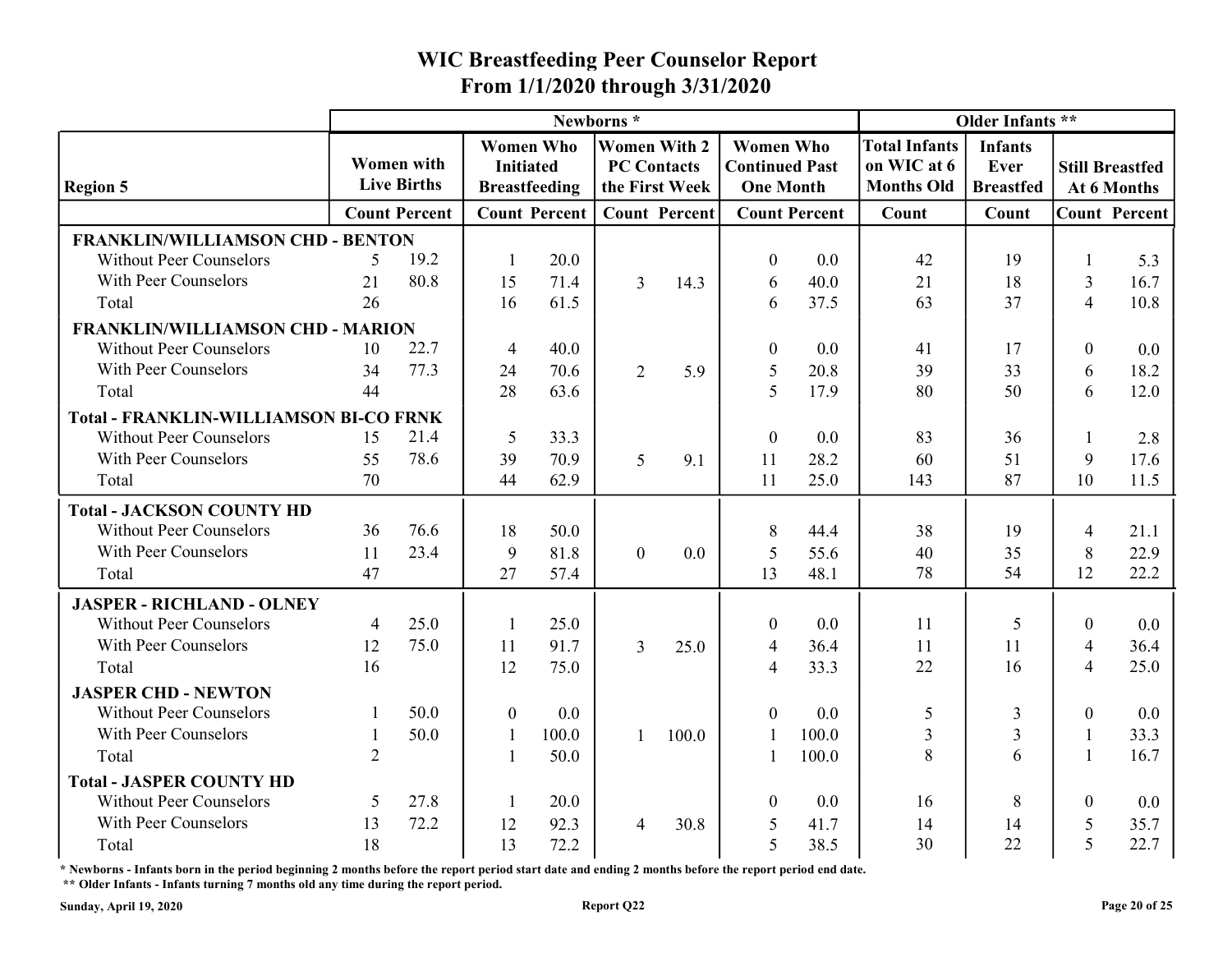|                                                                                                      |                  |                                         | From 1/1/2020 through 3/31/2020                      |                                          |                                                             |      | <b>WIC Breastfeeding Peer Counselor Report</b>                |                      |                                                          |                                            |                                         |                                       |
|------------------------------------------------------------------------------------------------------|------------------|-----------------------------------------|------------------------------------------------------|------------------------------------------|-------------------------------------------------------------|------|---------------------------------------------------------------|----------------------|----------------------------------------------------------|--------------------------------------------|-----------------------------------------|---------------------------------------|
|                                                                                                      |                  |                                         |                                                      |                                          | Newborns*                                                   |      |                                                               |                      |                                                          | Older Infants **                           |                                         |                                       |
| <b>Region 5</b>                                                                                      |                  | <b>Women</b> with<br><b>Live Births</b> | <b>Initiated</b>                                     | <b>Women Who</b><br><b>Breastfeeding</b> | <b>Women With 2</b><br><b>PC Contacts</b><br>the First Week |      | <b>Women Who</b><br><b>Continued Past</b><br><b>One Month</b> |                      | <b>Total Infants</b><br>on WIC at 6<br><b>Months Old</b> | <b>Infants</b><br>Ever<br><b>Breastfed</b> |                                         | <b>Still Breastfed</b><br>At 6 Months |
|                                                                                                      |                  | <b>Count Percent</b>                    |                                                      | <b>Count Percent</b>                     | <b>Count Percent</b>                                        |      |                                                               | <b>Count Percent</b> | Count                                                    | Count                                      |                                         | <b>Count Percent</b>                  |
| <b>Total - JEFFERSON COUNTY HD</b><br><b>Without Peer Counselors</b><br>With Peer Counselors         | 2<br>32          | 5.9<br>94.1                             | $\overline{2}$<br>19                                 | 100.0<br>59.4                            | 30                                                          | 93.8 | $\theta$<br>5                                                 | 0.0<br>26.3          | 28<br>20<br>48                                           | 12<br>19                                   | $\overline{4}$<br>5                     | 14.3<br>33.3<br>26.3                  |
| Total                                                                                                | 34               |                                         | 21                                                   | 61.8                                     |                                                             |      | 5                                                             | 23.8                 |                                                          |                                            |                                         |                                       |
| <b>Total - LAWRENCE COUNTY HD</b><br><b>Without Peer Counselors</b><br>With Peer Counselors<br>Total | 3<br>9<br>12     | 25.0<br>75.0                            | $\overline{2}$<br>-6<br>8                            | 66.7<br>66.7<br>66.7                     | $\overline{2}$                                              | 22.2 | 3<br>$\overline{4}$                                           | 50.0<br>50.0<br>50.0 | 8<br>9<br>17                                             | 5<br>10                                    | $\overline{2}$<br>$\overline{3}$        | 40.0<br>20.0<br>30.0                  |
| <b>MARION CHD-CENTRALIA</b>                                                                          |                  |                                         |                                                      |                                          |                                                             |      |                                                               |                      |                                                          |                                            |                                         |                                       |
| <b>Without Peer Counselors</b><br>With Peer Counselors<br>Total                                      | 8<br>14<br>22    | 36.4<br>63.6                            | $\overline{3}$<br>13<br>16                           | 37.5<br>92.9<br>72.7                     | 6                                                           | 42.9 | $\theta$<br>8<br>8                                            | 0.0<br>61.5<br>50.0  | 26<br>21<br>47                                           | 18<br>21<br>39                             | 3<br>$\overline{4}$                     | 5.6<br>14.3<br>10.3                   |
| <b>MARION CHD-SALEM</b><br><b>Without Peer Counselors</b><br>With Peer Counselors                    | 20               | 4.8<br>95.2                             | 19                                                   | 100.0<br>95.0                            | 5 <sup>5</sup>                                              | 25.0 | $\boldsymbol{0}$<br>10                                        | 0.0<br>52.6          | 16<br>22                                                 | .5<br>21                                   | $\boldsymbol{0}$<br>7                   | 0.0<br>33.3                           |
| Total                                                                                                | 21               |                                         | 20                                                   | 95.2                                     |                                                             |      | 10                                                            | 50.0                 | 38                                                       | 26                                         | $\overline{7}$                          | 26.9                                  |
| <b>Total - MARION CHD</b><br><b>Without Peer Counselors</b><br>With Peer Counselors<br>Total         | 9<br>34<br>43    | 20.9<br>79.1                            | $\overline{4}$<br>32<br>36                           | 44.4<br>94.1<br>83.7                     | 11                                                          | 32.4 | $\boldsymbol{0}$<br>18<br>18                                  | 0.0<br>56.3<br>50.0  | 42<br>43<br>85                                           | 23<br>42<br>65                             | 10<br>11                                | 4.3<br>23.8<br>16.9                   |
| <b>Total - PERRY COUNTY HD</b>                                                                       |                  |                                         |                                                      |                                          |                                                             |      |                                                               |                      |                                                          |                                            |                                         |                                       |
| <b>Without Peer Counselors</b><br>With Peer Counselors<br>Total                                      | $\boldsymbol{0}$ | 0.0<br>100.0                            | $\boldsymbol{0}$<br>$\overline{4}$<br>$\overline{4}$ | $0.0\,$<br>57.1<br>57.1                  | $\overline{2}$                                              | 28.6 | $\boldsymbol{0}$<br>2<br>2                                    | 0.0<br>50.0<br>50.0  | 12<br>6<br>18                                            | 3<br>8                                     | $\boldsymbol{0}$<br>$\overline{2}$<br>2 | 0.0<br>40.0<br>25.0                   |

\* Newborns - Infants born in the period beginning 2 months before the report period start date and ending 2 months before the report period end date.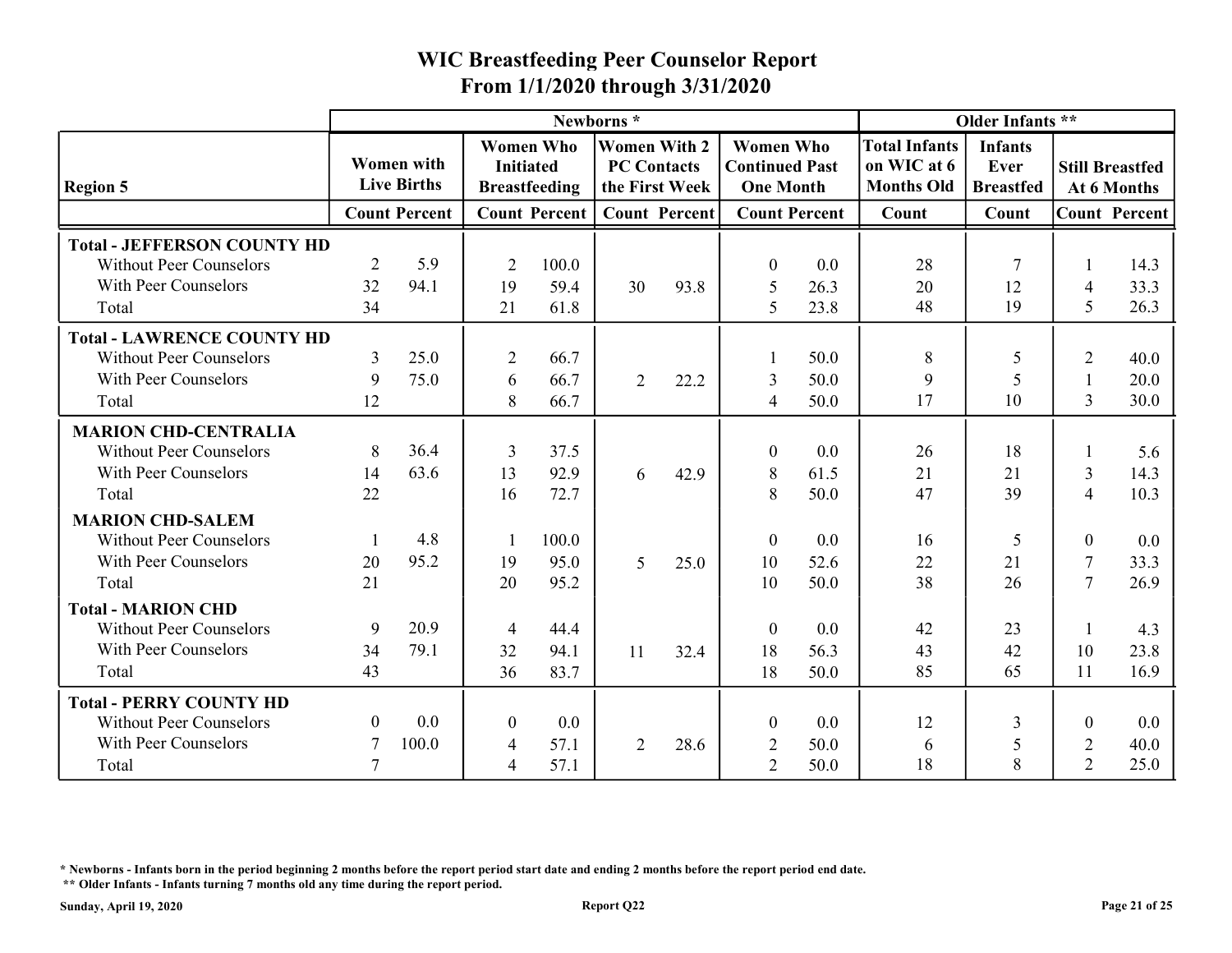|                                                                 |                |                                  |                          |                                          |                                           |                      | From 1/1/2020 through 3/31/2020                               |                      |                                                          |                                            |                                  |                                       |
|-----------------------------------------------------------------|----------------|----------------------------------|--------------------------|------------------------------------------|-------------------------------------------|----------------------|---------------------------------------------------------------|----------------------|----------------------------------------------------------|--------------------------------------------|----------------------------------|---------------------------------------|
|                                                                 |                |                                  |                          |                                          | Newborns*                                 |                      |                                                               |                      |                                                          | Older Infants **                           |                                  |                                       |
| <b>Region 5</b>                                                 |                | Women with<br><b>Live Births</b> | <b>Initiated</b>         | <b>Women Who</b><br><b>Breastfeeding</b> | <b>Women With 2</b><br><b>PC Contacts</b> | the First Week       | <b>Women Who</b><br><b>Continued Past</b><br><b>One Month</b> |                      | <b>Total Infants</b><br>on WIC at 6<br><b>Months Old</b> | <b>Infants</b><br>Ever<br><b>Breastfed</b> |                                  | <b>Still Breastfed</b><br>At 6 Months |
|                                                                 |                | <b>Count Percent</b>             |                          | <b>Count Percent</b>                     |                                           | <b>Count Percent</b> |                                                               | <b>Count Percent</b> | Count                                                    | Count                                      |                                  | <b>Count Percent</b>                  |
| <b>RANDOLPH CHD - CHESTER</b><br><b>Without Peer Counselors</b> | 6              | 85.7                             | $\overline{\mathcal{L}}$ | 83.3                                     |                                           |                      | 2                                                             | 40.0                 |                                                          |                                            | $\Omega$                         | 0.0                                   |
| With Peer Counselors                                            |                | 14.3                             |                          | 100.0                                    |                                           | 100.0                |                                                               | 100.0                | $\overline{4}$                                           | 4                                          | -1                               | 25.0                                  |
| Total                                                           |                |                                  | 6                        | 85.7                                     |                                           |                      | 3                                                             | 50.0                 | 11                                                       | 8                                          |                                  | 12.5                                  |
| <b>RANDOLPH CHD - SPARTA</b>                                    |                |                                  |                          |                                          |                                           |                      |                                                               |                      |                                                          |                                            |                                  |                                       |
| <b>Without Peer Counselors</b><br>With Peer Counselors          | 7<br>5         | 58.3<br>41.7                     | 3<br>5                   | 42.9<br>100.0                            |                                           | 20.0                 |                                                               | 33.3<br>20.0         | 22                                                       | 13                                         | $\overline{2}$                   | 15.4                                  |
| Total                                                           | 12             |                                  | 8                        | 66.7                                     |                                           |                      | 2                                                             | 25.0                 | 29                                                       | $\mathfrak b$<br>19                        | $\overline{2}$<br>$\overline{4}$ | 33.3<br>21.1                          |
| <b>Total - RANDOLPH CHD</b>                                     |                |                                  |                          |                                          |                                           |                      |                                                               |                      |                                                          |                                            |                                  |                                       |
| <b>Without Peer Counselors</b>                                  | 13             | 68.4                             | 8                        | 61.5                                     |                                           |                      |                                                               | 37.5                 | 29                                                       | 17                                         | $\overline{2}$                   | 11.8                                  |
| With Peer Counselors                                            | 6              | 31.6                             | -6                       | 100.0                                    | 2                                         | 33.3                 | $\overline{2}$                                                | 33.3                 | 11                                                       | 10                                         | 3                                | 30.0                                  |
| Total                                                           | 19             |                                  | 14                       | 73.7                                     |                                           |                      | 5                                                             | 35.7                 | 40                                                       | 27                                         | 5                                | 18.5                                  |
| <b>SOUTHERN 7 CHD - ALEXANDER</b>                               |                |                                  |                          |                                          |                                           |                      |                                                               |                      |                                                          |                                            |                                  |                                       |
| <b>Without Peer Counselors</b>                                  | 6              | 60.0                             | $\overline{0}$           | 0.0                                      |                                           |                      | $\boldsymbol{0}$                                              | 0.0                  | 5                                                        | $\overline{2}$                             | $\boldsymbol{0}$                 | 0.0                                   |
| With Peer Counselors                                            | 4              | 40.0                             | $\overline{4}$           | 100.0                                    | $\overline{0}$                            | $0.0\,$              | $\overline{4}$                                                | 100.0                | 5                                                        | 3                                          | 1                                | 33.3                                  |
| Total                                                           | 10             |                                  | $\overline{4}$           | 40.0                                     |                                           |                      | $\overline{4}$                                                | 100.0                | 10                                                       | 5                                          |                                  | 20.0                                  |
| <b>SOUTHERN 7 CHD - HARDIN</b>                                  |                |                                  |                          |                                          |                                           |                      |                                                               |                      |                                                          |                                            |                                  |                                       |
| <b>Without Peer Counselors</b>                                  |                | 33.3                             | $\boldsymbol{0}$         | $0.0\,$                                  |                                           |                      | $\boldsymbol{0}$                                              | $0.0\,$              |                                                          |                                            | $\boldsymbol{0}$                 | 0.0                                   |
| With Peer Counselors                                            | 2              | 66.7                             | $\overline{2}$           | 100.0                                    | $\overline{0}$                            | 0.0                  |                                                               | 50.0                 | $\mathfrak{Z}$                                           | 3                                          |                                  | 33.3                                  |
| Total                                                           | $\mathcal{R}$  |                                  | $\overline{2}$           | 66.7                                     |                                           |                      |                                                               | 50.0                 | $\overline{4}$                                           | $\overline{4}$                             |                                  | 25.0                                  |
| <b>SOUTHERN 7 CHD - JOHNSON</b>                                 |                |                                  |                          |                                          |                                           |                      |                                                               |                      |                                                          |                                            |                                  |                                       |
| <b>Without Peer Counselors</b>                                  |                | 20.0                             | $\overline{0}$           | $0.0\,$                                  |                                           |                      | $\boldsymbol{0}$                                              | 0.0                  | $\overline{4}$                                           |                                            | $\boldsymbol{0}$                 | 0.0                                   |
| With Peer Counselors                                            | $\overline{4}$ | 80.0                             | $\overline{4}$           | 100.0                                    |                                           | 25.0                 | 3                                                             | 75.0                 | $\overline{4}$                                           | $\overline{2}$                             | $\boldsymbol{0}$                 | $0.0\,$                               |
| Total                                                           | 5              |                                  | $\overline{4}$           | 80.0                                     |                                           |                      | 3                                                             | 75.0                 | 8                                                        | $\overline{3}$                             | $\boldsymbol{0}$                 | 0.0                                   |
| <b>SOUTHERN 7 CHD - MASSAC</b>                                  |                |                                  |                          |                                          |                                           |                      |                                                               |                      |                                                          |                                            |                                  |                                       |
| <b>Without Peer Counselors</b>                                  | 7              | 38.9                             |                          | 14.3                                     |                                           |                      | $\overline{0}$                                                | 0.0                  | 21                                                       | 8                                          | $\boldsymbol{0}$                 | 0.0                                   |
| With Peer Counselors                                            | 11             | 61.1                             | 9                        | 81.8                                     | $\overline{0}$                            | 0.0                  | $\overline{4}$                                                | 44.4                 | 6                                                        | 6                                          | $\mathbf{0}$                     | 0.0                                   |
| Total                                                           | 18             |                                  | 10                       | 55.6                                     |                                           |                      | $\boldsymbol{\varDelta}$                                      | 40.0                 | 27                                                       | 14                                         | $\Omega$                         | 0.0                                   |

\* Newborns - Infants born in the period beginning 2 months before the report period start date and ending 2 months before the report period end date.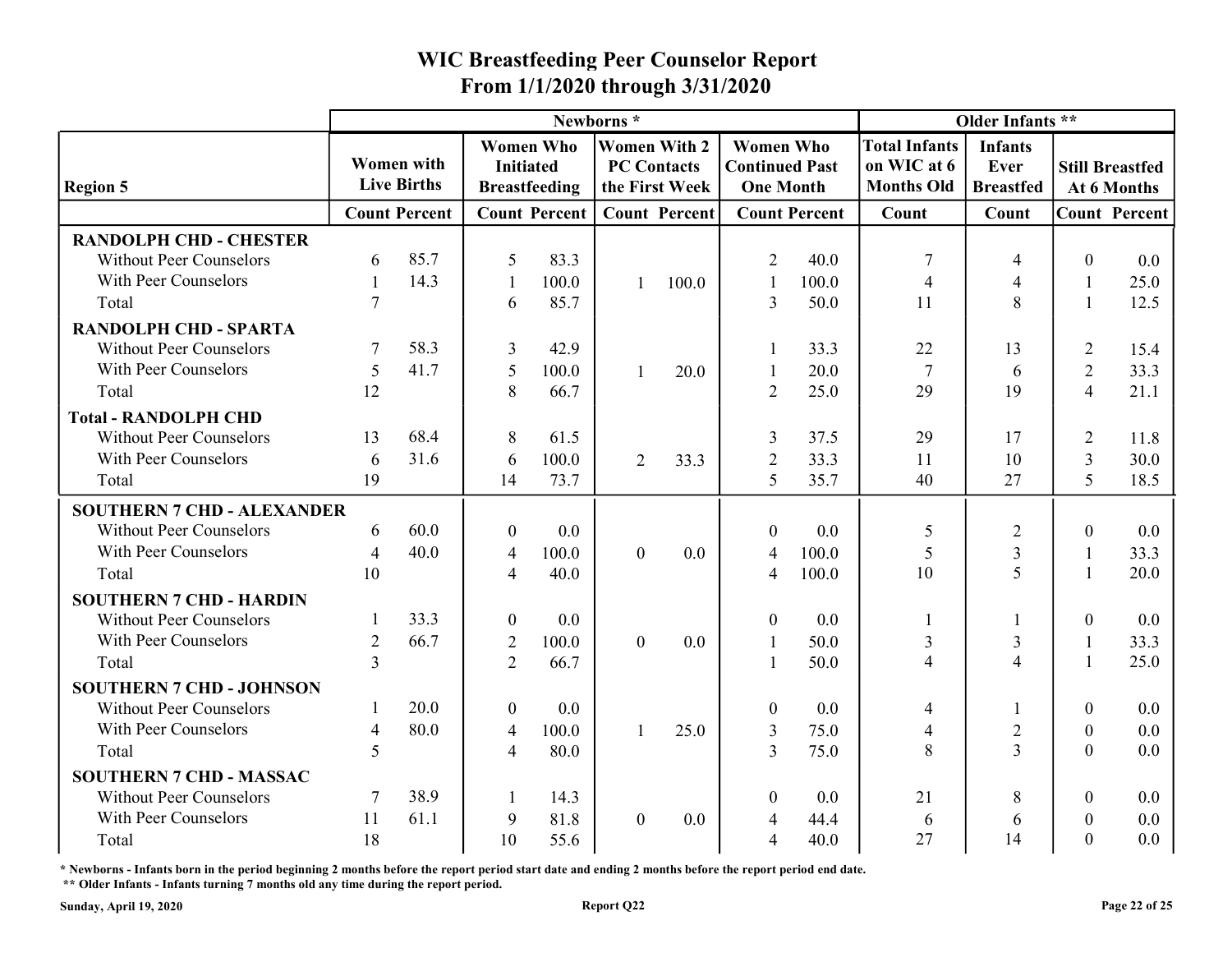| Older Infants **<br>Newborns*<br><b>Women Who</b><br><b>Women With 2</b><br><b>Women Who</b><br><b>Total Infants</b><br><b>Infants</b><br><b>Women with</b><br><b>Continued Past</b><br>on WIC at 6<br><b>Initiated</b><br><b>PC Contacts</b><br>Ever<br><b>Still Breastfed</b><br><b>Live Births</b><br><b>Months Old</b><br><b>Region 5</b><br><b>Breastfeeding</b><br>the First Week<br><b>One Month</b><br><b>Breastfed</b><br>At 6 Months<br><b>Count Percent</b><br><b>Count Percent</b><br><b>Count Percent</b><br><b>Count Percent</b><br><b>Count Percent</b><br>Count<br>Count<br><b>SOUTHERN 7 CHD - PULASKI</b><br>75.0<br><b>Without Peer Counselors</b><br>0.0<br>0.0<br>3<br>$\Omega$<br>$\boldsymbol{0}$<br>$0.0\,$<br>$\theta$<br>6<br>With Peer Counselors<br>25.0<br>100.0<br>100.0<br>$\boldsymbol{0}$<br>$0.0\,$<br>0.0<br>$\mathbf{0}$<br>$\theta$<br>$\tau$<br>$\overline{0}$<br>0.0<br>25.0<br>$\Omega$<br>Total<br>$\boldsymbol{0}$<br>0.0<br><b>SOUTHERN 7 CHD - UNION</b><br>70.0<br><b>Without Peer Counselors</b><br>14<br>42.9<br>33.3<br>$\overline{2}$<br>40.0<br>$\overline{2}$<br>14<br>6<br>With Peer Counselors<br>30.0<br>66.7<br>100.0<br>33.3<br>20<br>16<br>25.0<br>$\overline{2}$<br>6<br>6<br>$\overline{4}$<br>4<br>21<br>34<br>6<br>28.6<br>20<br>12<br>50.0<br>60.0<br>Total<br>6<br><b>Total - SOUTHERN SEVEN HLTH DEPT</b><br><b>Without Peer Counselors</b><br>53.3<br>21.9<br>28.6<br>32<br>$\overline{2}$<br>51<br>2<br>11.8<br>17<br>With Peer Counselors<br>46.7<br>28<br>92.9<br>61.5<br>39<br>30<br>20.0<br>26<br>14.3<br>16<br>4<br>6<br>33<br>54.5<br>8<br>60<br>55.0<br>18<br>90<br>47<br>17.0<br>Total<br><b>Total - ST CLAIR COUNTY HD</b> |
|-------------------------------------------------------------------------------------------------------------------------------------------------------------------------------------------------------------------------------------------------------------------------------------------------------------------------------------------------------------------------------------------------------------------------------------------------------------------------------------------------------------------------------------------------------------------------------------------------------------------------------------------------------------------------------------------------------------------------------------------------------------------------------------------------------------------------------------------------------------------------------------------------------------------------------------------------------------------------------------------------------------------------------------------------------------------------------------------------------------------------------------------------------------------------------------------------------------------------------------------------------------------------------------------------------------------------------------------------------------------------------------------------------------------------------------------------------------------------------------------------------------------------------------------------------------------------------------------------------------------------------------------------------------------------------------------------------|
|                                                                                                                                                                                                                                                                                                                                                                                                                                                                                                                                                                                                                                                                                                                                                                                                                                                                                                                                                                                                                                                                                                                                                                                                                                                                                                                                                                                                                                                                                                                                                                                                                                                                                                       |
|                                                                                                                                                                                                                                                                                                                                                                                                                                                                                                                                                                                                                                                                                                                                                                                                                                                                                                                                                                                                                                                                                                                                                                                                                                                                                                                                                                                                                                                                                                                                                                                                                                                                                                       |
|                                                                                                                                                                                                                                                                                                                                                                                                                                                                                                                                                                                                                                                                                                                                                                                                                                                                                                                                                                                                                                                                                                                                                                                                                                                                                                                                                                                                                                                                                                                                                                                                                                                                                                       |
|                                                                                                                                                                                                                                                                                                                                                                                                                                                                                                                                                                                                                                                                                                                                                                                                                                                                                                                                                                                                                                                                                                                                                                                                                                                                                                                                                                                                                                                                                                                                                                                                                                                                                                       |
|                                                                                                                                                                                                                                                                                                                                                                                                                                                                                                                                                                                                                                                                                                                                                                                                                                                                                                                                                                                                                                                                                                                                                                                                                                                                                                                                                                                                                                                                                                                                                                                                                                                                                                       |
|                                                                                                                                                                                                                                                                                                                                                                                                                                                                                                                                                                                                                                                                                                                                                                                                                                                                                                                                                                                                                                                                                                                                                                                                                                                                                                                                                                                                                                                                                                                                                                                                                                                                                                       |
|                                                                                                                                                                                                                                                                                                                                                                                                                                                                                                                                                                                                                                                                                                                                                                                                                                                                                                                                                                                                                                                                                                                                                                                                                                                                                                                                                                                                                                                                                                                                                                                                                                                                                                       |
|                                                                                                                                                                                                                                                                                                                                                                                                                                                                                                                                                                                                                                                                                                                                                                                                                                                                                                                                                                                                                                                                                                                                                                                                                                                                                                                                                                                                                                                                                                                                                                                                                                                                                                       |
|                                                                                                                                                                                                                                                                                                                                                                                                                                                                                                                                                                                                                                                                                                                                                                                                                                                                                                                                                                                                                                                                                                                                                                                                                                                                                                                                                                                                                                                                                                                                                                                                                                                                                                       |
|                                                                                                                                                                                                                                                                                                                                                                                                                                                                                                                                                                                                                                                                                                                                                                                                                                                                                                                                                                                                                                                                                                                                                                                                                                                                                                                                                                                                                                                                                                                                                                                                                                                                                                       |
|                                                                                                                                                                                                                                                                                                                                                                                                                                                                                                                                                                                                                                                                                                                                                                                                                                                                                                                                                                                                                                                                                                                                                                                                                                                                                                                                                                                                                                                                                                                                                                                                                                                                                                       |
|                                                                                                                                                                                                                                                                                                                                                                                                                                                                                                                                                                                                                                                                                                                                                                                                                                                                                                                                                                                                                                                                                                                                                                                                                                                                                                                                                                                                                                                                                                                                                                                                                                                                                                       |
|                                                                                                                                                                                                                                                                                                                                                                                                                                                                                                                                                                                                                                                                                                                                                                                                                                                                                                                                                                                                                                                                                                                                                                                                                                                                                                                                                                                                                                                                                                                                                                                                                                                                                                       |
| 43.8<br><b>Without Peer Counselors</b><br>71.4<br>30.0<br>71<br>14<br>10<br>131<br>19.7<br>3<br>14                                                                                                                                                                                                                                                                                                                                                                                                                                                                                                                                                                                                                                                                                                                                                                                                                                                                                                                                                                                                                                                                                                                                                                                                                                                                                                                                                                                                                                                                                                                                                                                                    |
| With Peer Counselors<br>56.3<br>18<br>77.8<br>$\overline{2}$<br>28.6<br>5<br>0.0<br>14<br>11.1<br>7<br>$\boldsymbol{0}$<br>$\overline{4}$                                                                                                                                                                                                                                                                                                                                                                                                                                                                                                                                                                                                                                                                                                                                                                                                                                                                                                                                                                                                                                                                                                                                                                                                                                                                                                                                                                                                                                                                                                                                                             |
| 32<br>24<br>75.0<br>$\overline{7}$<br>29.2<br>138<br>76<br>18.4<br>Total<br>14                                                                                                                                                                                                                                                                                                                                                                                                                                                                                                                                                                                                                                                                                                                                                                                                                                                                                                                                                                                                                                                                                                                                                                                                                                                                                                                                                                                                                                                                                                                                                                                                                        |
| <b>Total - WABASH COUNTY HD</b>                                                                                                                                                                                                                                                                                                                                                                                                                                                                                                                                                                                                                                                                                                                                                                                                                                                                                                                                                                                                                                                                                                                                                                                                                                                                                                                                                                                                                                                                                                                                                                                                                                                                       |
| 14.3<br><b>Without Peer Counselors</b><br>2<br>0.0<br>0.0<br>10<br>0.0<br>$\overline{0}$<br>$\boldsymbol{0}$<br>$\overline{0}$                                                                                                                                                                                                                                                                                                                                                                                                                                                                                                                                                                                                                                                                                                                                                                                                                                                                                                                                                                                                                                                                                                                                                                                                                                                                                                                                                                                                                                                                                                                                                                        |
| With Peer Counselors<br>85.7<br>12<br>10<br>83.3<br>50.0<br>9.1<br>10<br>83.3<br>11<br>11<br>5                                                                                                                                                                                                                                                                                                                                                                                                                                                                                                                                                                                                                                                                                                                                                                                                                                                                                                                                                                                                                                                                                                                                                                                                                                                                                                                                                                                                                                                                                                                                                                                                        |
| 15<br>14<br>71.4<br>$5\overline{)}$<br>50.0<br>21<br>10<br>6.7<br>Total                                                                                                                                                                                                                                                                                                                                                                                                                                                                                                                                                                                                                                                                                                                                                                                                                                                                                                                                                                                                                                                                                                                                                                                                                                                                                                                                                                                                                                                                                                                                                                                                                               |
| <b>HAMILTON CHD</b>                                                                                                                                                                                                                                                                                                                                                                                                                                                                                                                                                                                                                                                                                                                                                                                                                                                                                                                                                                                                                                                                                                                                                                                                                                                                                                                                                                                                                                                                                                                                                                                                                                                                                   |
| 80.0<br>100.0<br><b>Without Peer Counselors</b><br>25.0<br>$0.0\,$<br>5<br>2<br>$\overline{0}$<br>4                                                                                                                                                                                                                                                                                                                                                                                                                                                                                                                                                                                                                                                                                                                                                                                                                                                                                                                                                                                                                                                                                                                                                                                                                                                                                                                                                                                                                                                                                                                                                                                                   |
| With Peer Counselors<br>20.0<br>100.0<br>$\overline{0}$<br>0.0<br>0.0<br>$0.0\,$<br>$\boldsymbol{0}$<br>$\boldsymbol{0}$<br>$\mathbf{0}$<br>-1                                                                                                                                                                                                                                                                                                                                                                                                                                                                                                                                                                                                                                                                                                                                                                                                                                                                                                                                                                                                                                                                                                                                                                                                                                                                                                                                                                                                                                                                                                                                                        |
| $0.0\,$<br>$\mathfrak{S}$<br>6<br>$\overline{2}$<br>Total<br>2<br>40.0<br>50.0<br>$\theta$                                                                                                                                                                                                                                                                                                                                                                                                                                                                                                                                                                                                                                                                                                                                                                                                                                                                                                                                                                                                                                                                                                                                                                                                                                                                                                                                                                                                                                                                                                                                                                                                            |

\* Newborns - Infants born in the period beginning 2 months before the report period start date and ending 2 months before the report period end date.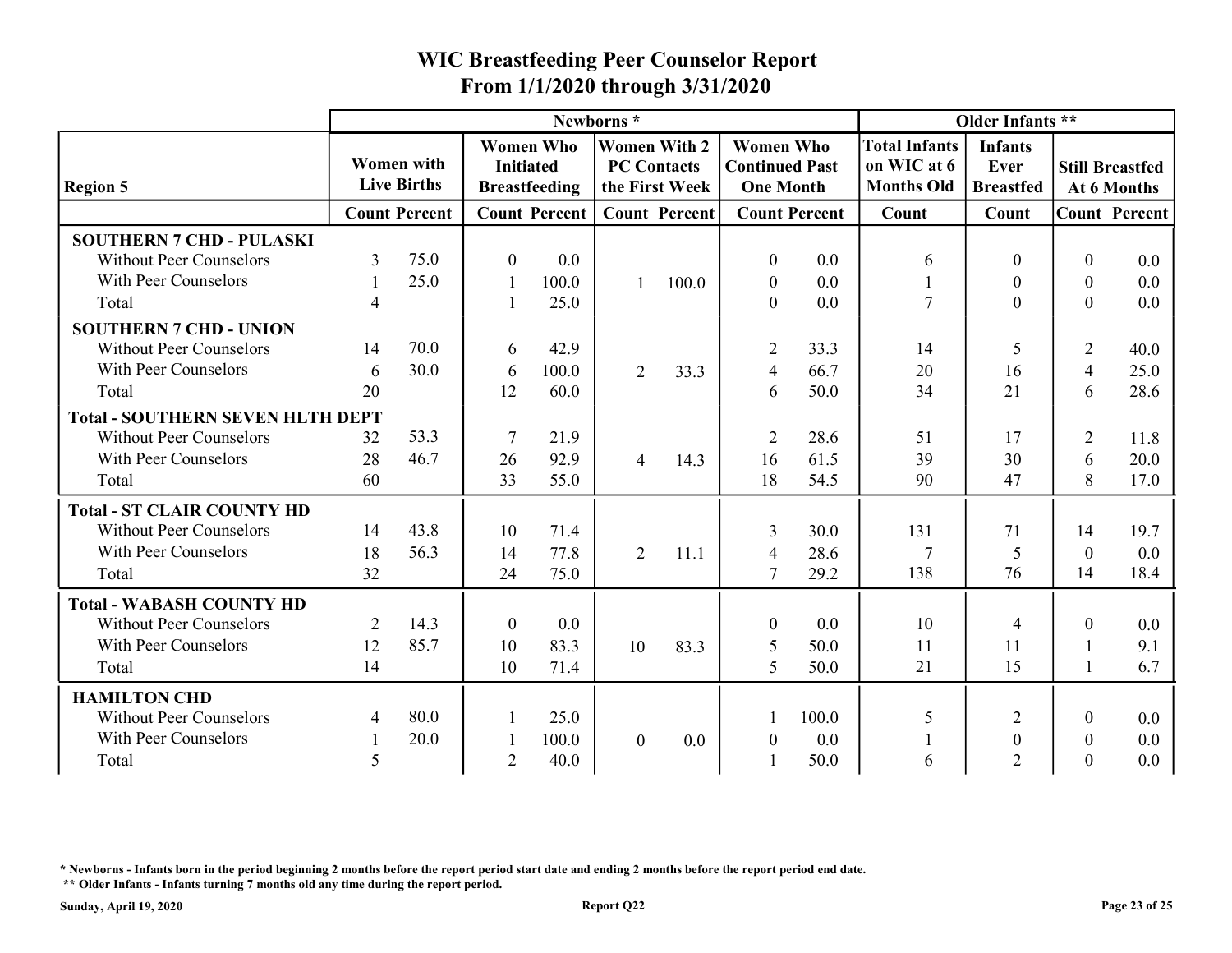#### Region 5 Live Births Women with Initiated **Breastfeeding** Women Who | Women With 2 | Women Who **PC** Contacts Breastfeeding | the First Week | One Month | Months Old | B Women Who PC Contacts | Continued Past | on WIC at 6 | One Month | Months Old | Breastfed | At 6 WIC Breastfeeding Peer Counselor Report<br>
From 1/1/2020 through 3/31/2020<br>
Newborns \*<br>
Women with Women With 2 Women Who<br>
Initiated PEC Contacts Continued Past<br>
Live Births Breastfeeding the First Week One Month Months Old Count Percent | Count Percent | Count Percent Total Infants on WIC at 6 | Ever Infants Ever Still Breastfed Breastfed At 6 Months Older Infants<br>
VIC at 6<br>
UNIC at 6<br>
Ever<br>
Count Count Count Percent<br>
Count Count Count Percent<br>
S<br>
Count Count Count Percent<br>
S<br>
1<br>
1<br>
1<br>
8<br>
1<br>
1<br>
1<br>
2<br>
2<br>
2<br>
2<br>
2<br>
2<br>
2<br>
2<br>
2<br>
2<br>
2<br>
3<br>
2<br>
3<br>
2<br>
3<br>
2<br>
2<br>
2<br>
2<br>
2<br>
2<br>
2<br>
2<br> Count Percent | Count | Count Newborns \* Contract to the Colder Infants \*\* WAYNE CHD - WAYNE 2 18.2 | 2 100.0 | 0 0.0 | 5 | 3 9 8 1.8 | 8 8 8 9 | 1 1 1 .1 | 4 5 0 .0 | 11 | 8 100.0 | 0 0.0 | 5 | 3 88.9 1 11.1 4 50.0 11 8 Without Peer Counselors 2 18.2 With Peer Counselors 9 81.8 Total 11 10 90.9 | 4 40.0 | 16 | 11 | 2 100.0 8 88.9 1 11.1  $5 \begin{array}{|c|c|c|c|c|} \hline 5 & 3 & 0 & 0.0 \ \hline \end{array}$ 11 |  $8$  | 3 37.5 | 16 | 11 | 3 27.3 |  $0.0$ 37.5 27.3 1 11.1 | 4 50.0 | 11 Total - WAYNE COUNTY HD 6 37.5 | 3 50.0 | 1 33.3 | 10 | 5 10 62.5 | 9 90.0 | 1 10.0 | 4 44.4 | 12 | 8 50.0 | 1 33.3 | 10 | 5 | 90.0 | 1 10.0 | 4 44.4 | 12 | 8 | Without Peer Counselors 6 37.5 With Peer Counselors 10 62.5 Total 16 12 75.0 15 41.7 22 13 3 50.0 9 90.0 1 10.0 10 5 0 0.0  $12 \quad 8 \quad 3 \quad 37.5$ 22 | 13 | 3 23.1 |  $0.0$ 37.5 23.1  $1 \t10.0 \t4 \t44.4 \t12$

#### WIC Breastfeeding Peer Counselor Report From 1/1/2020 through 3/31/2020

\* Newborns - Infants born in the period beginning 2 months before the report period start date and ending 2 months before the report period end date.

 <sup>\*\*</sup> Older Infants - Infants turning 7 months old any time during the report period.